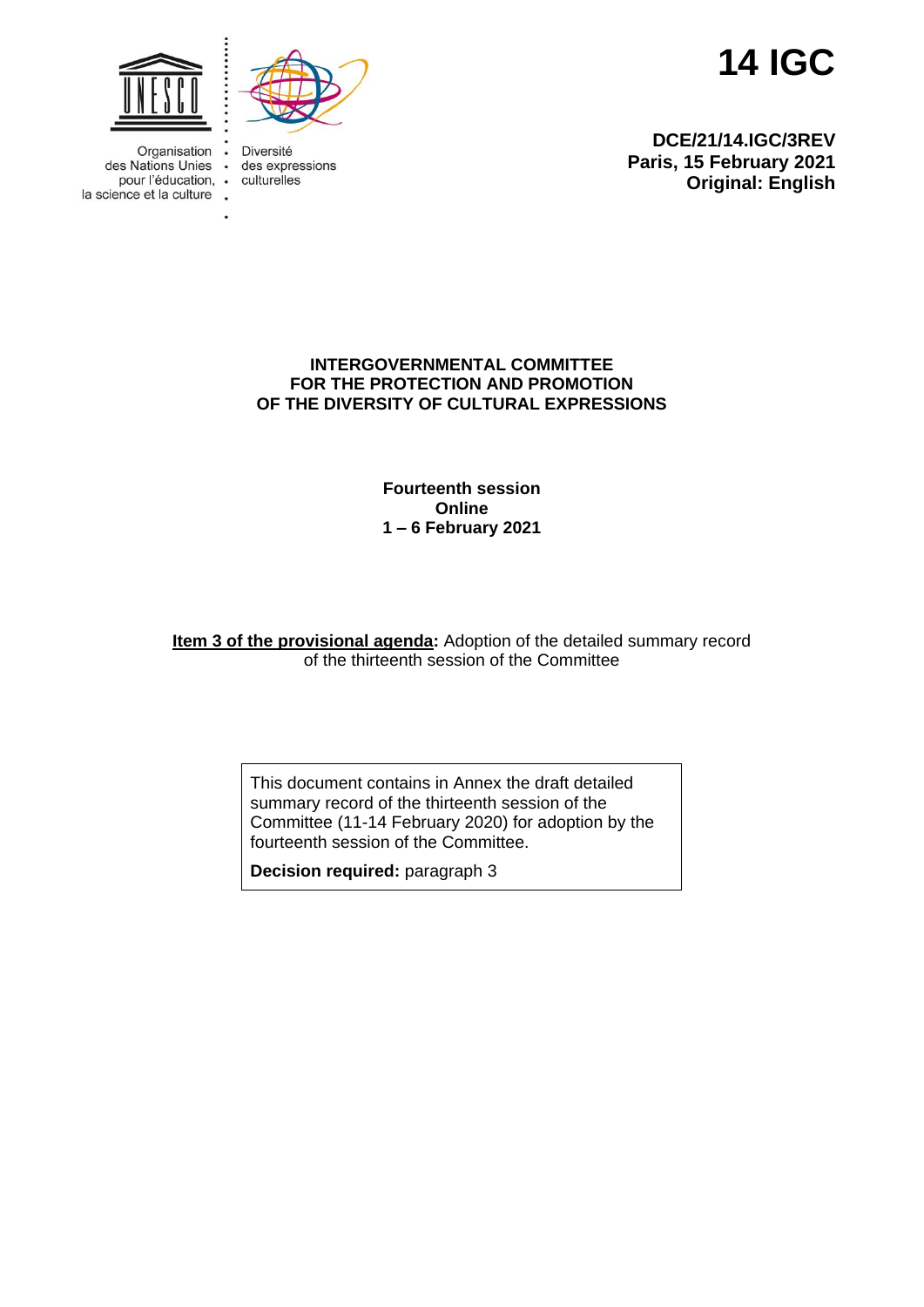- 1. In accordance with Article 43 of the Rules of Procedure of the Intergovernmental Committee for the Protection and Promotion of the Diversity of Cultural Expressions (hereinafter referred to as "the Committee"), the Secretariat prepared a draft detailed summary record of the thirteenth session of the Committee (11 - 14 February 2020) in its two working languages, English and French. The draft contained in Annex is submitted to the Committee for adoption.
- 2. The Secretariat received comments from the Delegation of Canada, which have been integrated to the draft detailed summary record.
- 3. The Committee may wish to adopt the following decision:

# **DRAFT DECISION 14.IGC 3**

*The Committee,*

- *1. Having examined document DCE/21/14.IGC/3REV and its annexes,*
- *2. Adopts the amended detailed summary record of its thirteenth session included in the above-mentioned document.*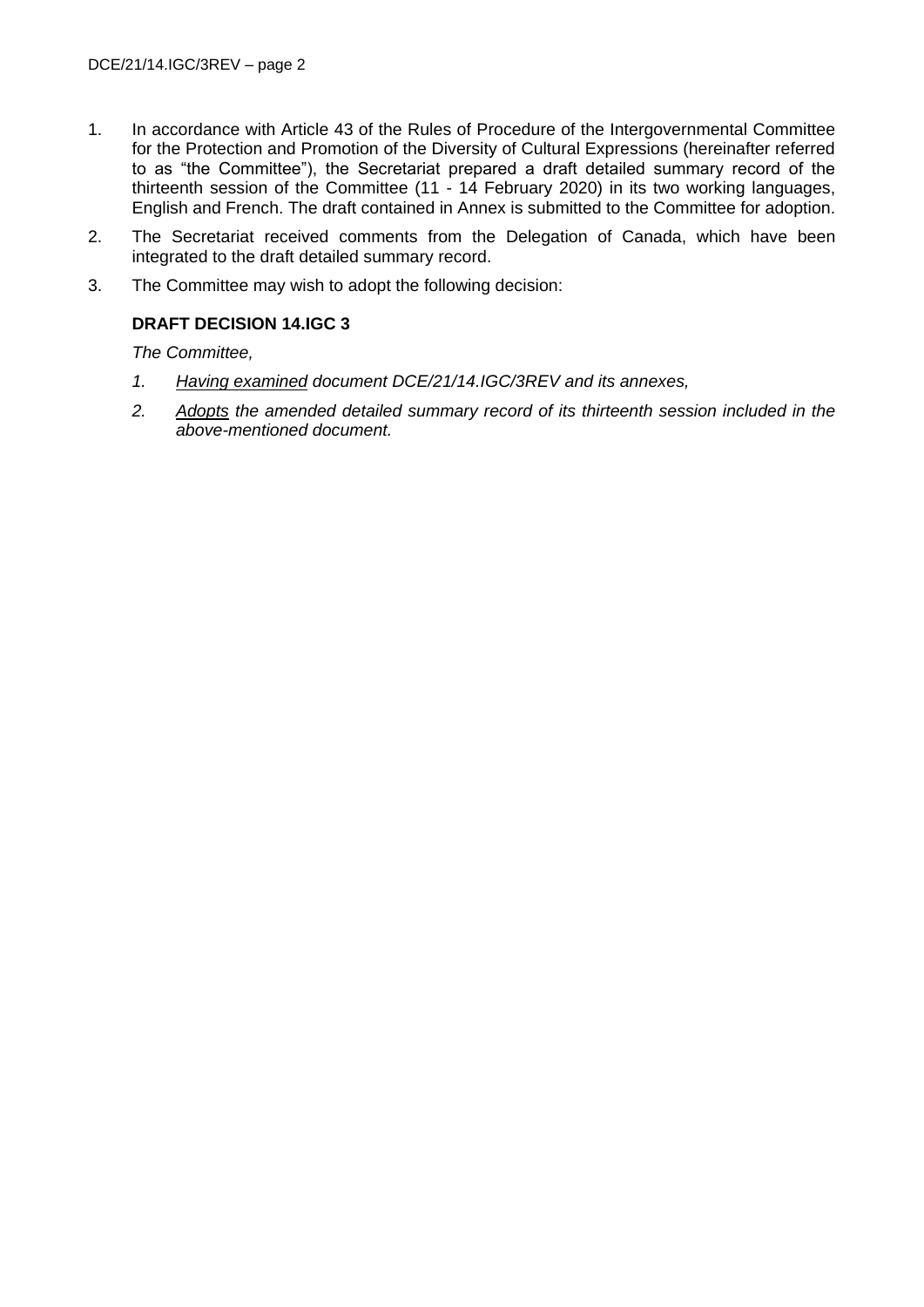## **ANNEX I**

## **Draft detailed summary record of the thirteenth session of the Intergovernmental Committee for the Protection and Promotion of the Diversity of Cultural Expressions**

### **OPENING OF THE SESSION**

- 1. The thirteenth session of the Intergovernmental Committee for the Protection and Promotion of the Diversity of Cultural Expressions (hereinafter "the Committee") was held from 11 to 14 February 2020.
- 2. It was attended by 92 representatives of the 24 States members of the Committee, 150 representatives of 81 Parties to the 2005 Convention on the Protection and Promotion of the Diversity of Cultural Expressions (hereinafter "the Convention") non-members of the Committee, 10 representatives from 6 UNESCO Member States not Parties to the Convention, 28 representatives of 12 intergovernmental organizations, 53 representatives of 39 civil society organizations, 12 representatives of 7 UNESCO Chairs, 3 representatives of 2 Category II Centres under the auspices of UNESCO and 41 observers.
- 3. The **Assistant Director-General for Culture** and representative of the Director-General of UNESCO, Mr Ernesto Ottone, inaugurated the thirteenth session of the Committee by welcoming the new members of the Committee and the three Member States that recently ratified the Convention: Uzbekistan, Niue and Botswana. He highlighted that the session was taking place on the occasion of a triple anniversary: that of the 15 years of the Convention, of the 10th of the International Fund for Cultural Diversity (hereinafter "the IFCD"), and of the 40 years of the 1980 Recommendation concerning the Status of the Artist (hereinafter "the 1980 Recommendation"). He encouraged Parties to seize this opportunity to reflect on the progress made in recent years and the achievements of the Convention, while planning for the years to come. He recalled that during the first Forum of Ministers of Culture, organized at UNESCO Headquarters in November 2019, a unanimous call emerged to strengthen policies supporting artistic creation and access to culture, in particular in developing countries. He thanked the previous Secretary of the Convention, Ms Danielle Cliche, and congratulated her on the results achieved during her tenure, especially with regards to the development of a strong global capacity-building programme. He also highlighted the Secretariat's efforts to support the operationalization of the Convention.

He noted that this session of the Committee coincided with the launch of consultations with UNESCO Member States on the preparation of UNESCO's next Medium-Term Strategy for 2022-2029 (41 C/4) and its draft Programme and Budget for 2022-2025 (41 C/5) and encouraged Parties to reflect on the main global challenges and opportunities related to the implementation of the Convention in the next 10 to 15 years.

In conclusion, the Assistant Director-General for Culture underlined the role of the 2005 Convention in inspiring countries to place the cultural and creative sectors at the heart of their national development strategies and welcomed the United Nation's proclamation of the year 2021 as the "International Year of Creative Economy for Sustainable Development". He noted that cultural and creative industries require long-term investments and that the Convention's success will depend on the ability of Parties to join forces and speak with one voice on the importance of creativity for sustainable and inclusive development. He concluded by wishing the Committee fruitful discussions.

4. The **Minister of Culture of Ecuador** noted that one of the greatest challenges that the Ministry of Culture of Ecuador would face in 2020 is developing the capacities of national cultural institutions in order to guarantee the implementation of the 2005 Convention. In this regard, he announced that Ecuador had developed a national strategy for the culture sector, which focused particularly on the development of creative industries. He specified that as a result of these policies, artists and cultural workers would not be required to pay the VAT tax. Finally, he stressed the importance of developing evidenced-based and data-driven policies. Consequently,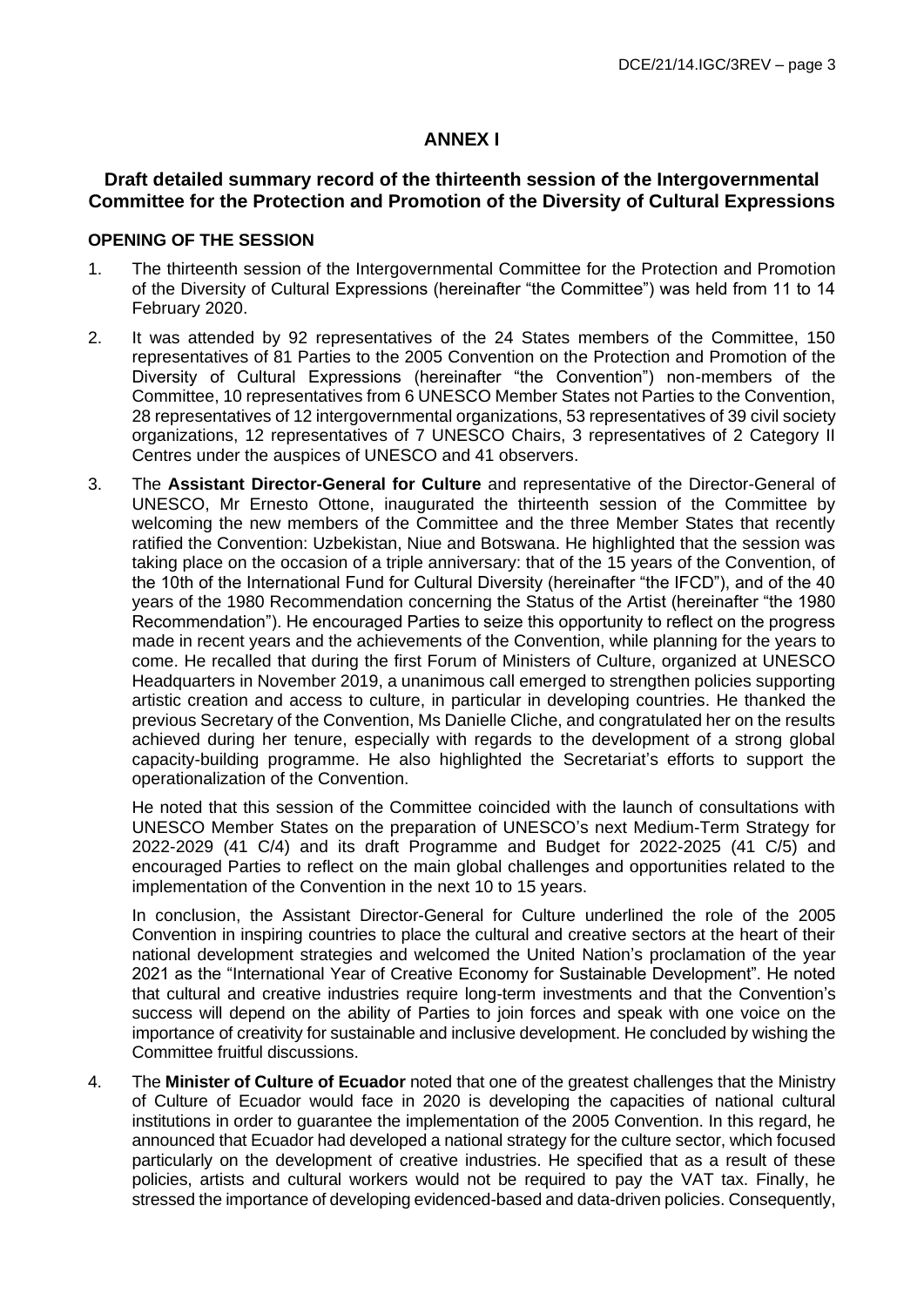he announced an upcoming survey on readers' habits, both in urban and rural environments in Ecuador.

- 5. The Delegation of **Brazil** welcomed the three new Parties to the Convention and reaffirmed Brazil's commitment to the 2005 Convention, which was illustrated in part by the country's significant voluntary contributions to the IFCD. It recalled Brazil's rich diversity, which encourages creativity, originality and dialogue. The Delegation offered its full support to the implementation of the Convention in the digital environment and expressed its readiness to contribute to discussions about diversity in such context. The Delegation underlined Brazil's active participation in UNESCO's Creative Cities Network, noting that the XIV Annual Conference of the Network was scheduled to take place in the Brazilian city of Santos in 2020. Finally, the Delegation stressed the importance of finding collaborative ways to implement the 1980 Recommendation on its  $40<sup>th</sup>$  anniversary, as artists are at the heart of cultural diversity and creativity.
- 6. The Delegation of **Colombia** recalled that the country's commitment to the Convention stems from the core values expressed in the Colombian constitution. It announced that Colombia had been working on a series of institutional reforms, on three main fronts. The first concerned the creation of new opportunities and the importance of taking action on skills development, to provide the technical condition for art to thrive, and to understand the value chain that facilitates the work of artists. The second front concerned knowledge development. The Delegation stressed the need to provide more resources to better manage data and to use it to inform cultural policies, an area in which Colombia had been a pioneer country. The third front concerned the promotion of diversity: it is not enough to tolerate diversity; it must be celebrated, as it strengthens society.
- 7. The Vice-Minister of **Azerbaijan** recalled that since Azerbaijan ratified the Convention in 2010, it had mainstreamed its principles in all the major documents and policies related to culture. She reported that the government had managed to promote inclusiveness among communities and to enhance the development of creative industries. She noted that the President of Azerbaijan launched in 2018 the Baku process for the promotion of intercultural dialogue, an effort recognized by the United Nations Secretary General. Furthermore, she recalled that in 2009, the movement "Creative Azerbaijan" was launched, with the aim of supporting businesses in creative industries. She underlined that the designation of Baku as a city of design and Shaki as a city of craft within the UNESCO Creative Cities Network provided a boost in their efforts to promote creativity. In conclusion, she reiterated Azerbaijan's commitment to the spirit of the Convention and its will to contribute to its successful implementation.
- 8. The **Chairperson** expressed his solidarity with the Delegation of China in the context of the COVID-19 epidemic. He congratulated Botswana, Niue and Uzbekistan for their recent ratification of the Convention, raising the total number of Parties to 149. He reminded everyone of the importance of this session, during which the Committee would determine its work plan for 2020-2021, including its policy-monitoring and capacity-building activities, as well as approve the new IFCD projects in the context of the Fund's 10th call for applications. He underlined that several important side events would be held in the margins of the session, notably with the aim of highlighting the links between the goals of the 2030 Agenda for Sustainable Development and the 2005 Convention, with a focus on the impact of the digital environment on accessing diverse creative content and on the long-term impact of the first projects supported by the IFCD.
- 9. Before introducing Item 1 of the Agenda, the **Chairperson** noted that Mr Falah Al-Ani (Iraq), who was elected Rapporteur by the 12th session of the Committee in 2018, was not able to attend the 13th session and fulfil his role. He therefore gave the floor to the Legal Advisor to present the Rules of Procedure.
- 10. The **Legal Advisor** noted that Article 15 of the Rules of Procedure established that in the absence of the Rapporteur, his or her functions should be fulfilled by one of the Vice-Chairpersons, namely Argentina, Croatia, Finland and the Republic of Korea.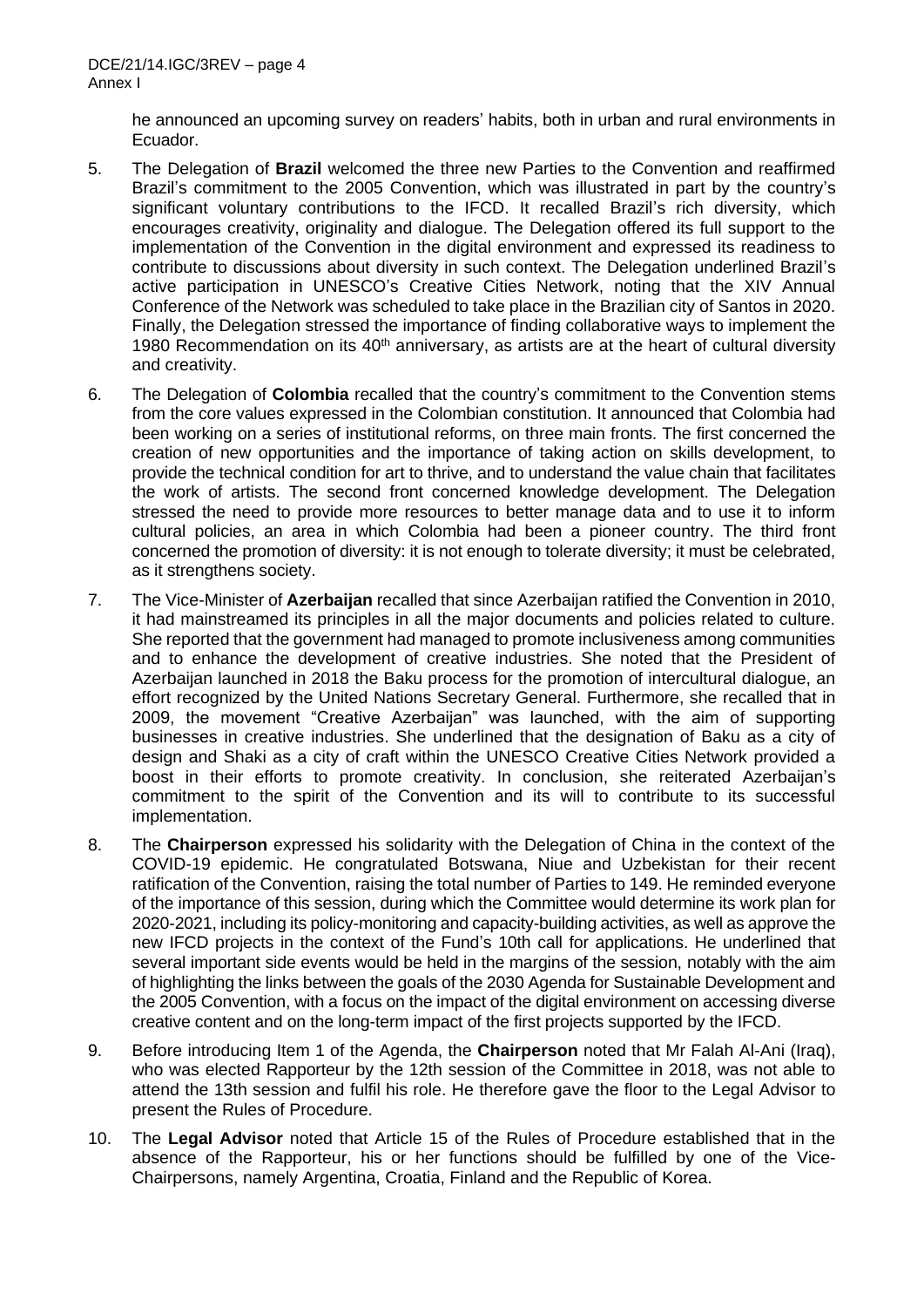11. Following consultations, the **Chairperson** nominated Ms Won Young Kim (Republic of Korea) as Rapporteur of the session.

# **ITEM 1 – ADOPTION OF THE AGENDA**

### **Documents DCE/20/13.IGC/1REV and DCE/20/13.IGC/INF.1**

- 12. The **Chairperson** declared a quorum had been reached.
- 13. The **Secretary of the 2005 Convention**, Mr Toussaint Tiendrebeogo (hereinafter "the Secretary"), presented every item on the draft agenda of the session and the related working and information documents.
- 14. The **Chairperson**, seeing no objection, declared Decision 13.IGC 1 adopted.

*Decision 13.IGC 1 was adopted.*

# **ITEM 2 – APPROVAL OF THE LIST OF OBSERVERS**

## **Document DCE/20/13.IGC/INF.2**

- 15. The **Chairperson** invited the Committee to admit observers to the session and requested the Secretary to read the full list of observers.
- 16. The **Secretary** welcomed the large number of observers wishing to attend this session of the Committee and read the full list.
- 17. The **Chairperson** explained that observers would be given the floor in the following order: Parties to the Convention non-members of the Committee; UNESCO Member States not Parties to the Convention; Associate Members and Permanent Observer Missions; and intergovernmental and non-governmental organizations. Seeing no objections, the Chairperson declared Decision 13.IGC 2 adopted.

*Decision 13.ICG 2 was adopted.*

## **ITEM 3 – ADOPTION OF THE DETAILED SUMMARY RECORD OF THE TWELFTH SESSION OF THE COMMITTEE**

#### **Document DCE/20/13.IGC/3**

18. The **Chairperson** informed the Committee that the Secretariat had not received any proposed amendments on the draft detailed summary record. Seeing no objection, the Chairperson declared Decision 13.IGC 3 adopted.

*Decision 13.IGC 3 was adopted.*

## **ITEM 4 – SECRETARIAT'S REPORT ON ITS ACTIVITIES (2018-2019)**

#### **Document DCE/20/13.IGC/4**

- 19. The **Chairperson** noted that significant steps had been taken to implement the Convention around the world in the last two years thanks to the Secretariat's relentless efforts. He underlined the importance of taking stock of past achievements in order to determine at this session the Committee's next work plan.
- 20. The **Secretary** recalled that the purpose of the Secretariat's report is to provide an overview of the progress made by the Secretariat in implementing the decisions taken by the Convention's governing bodies. The report provides a general overview of the challenges and accomplishments encountered during the implementation of the programme of activities set forth in the 39 C/5 Document and Resolution 6 CP 12. He recalled that at the last session, many Parties expressed satisfaction with the Secretariat's activities and with the quality of its report, as well as with the close links established between the 2030 Agenda for Sustainable Development and the implementation of the Convention. He underscored some of the main accomplishments achieved in the last two years, including the renewal and expansion of the Convention's Expert Facility in 2019 thanks to voluntary contributions from the European Union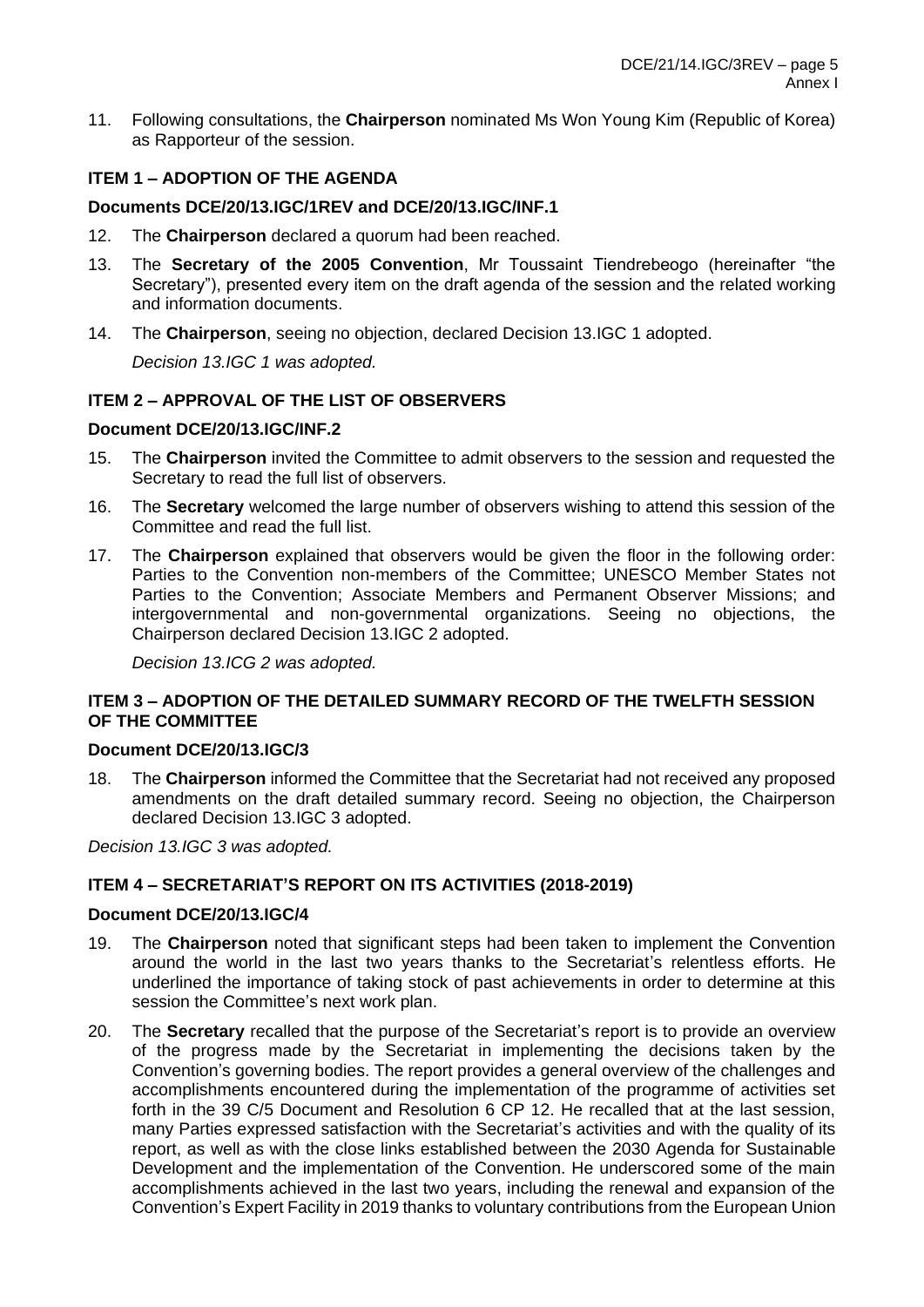and Sweden. Moreover, he noted that knowledge-sharing was improved through the strengthening of the Convention's knowledge-management system and the organization of peer learning activities, including regional training programmes in Jakarta, Pretoria and Quito on participatory policy monitoring in 2019. The Secretary highlighted that operational support has been strengthened at the country level by broadening the donor base and improving the outreach to stakeholders. Finally, he mentioned that the Secretariat strengthened its intersectoral cooperation and its contribution to UNESCO's cross-cutting priorities, including Global Priorities Africa and Gender Equality, Small Island Developing States, Youth, Culture in Emergency Situations.

The Secretary concluded by highlighting the four main challenges facing the Secretariat: first, securing voluntary contributions and partnerships to strengthen international cooperation and assistance to support policies promoting the diversity of cultural expressions, the creative economy and the development of viable cultural industries in developing countries. Second, the mobilization of existing and new stakeholders to build their capacities and enable them to become agents of change who design and implement innovative initiatives, including through the implementation of the stakeholder outreach strategy, as well as measures to support greater civil society participation in the work of the governing bodies of the Convention and the Civil Society Forum, which took place every two years prior to the Conference of Parties. Third, the continued collection of data and information at the global level in order to generate new knowledge on trends and challenges in the implementation of the Convention and how this contributed to the achievement of the various Sustainable Development Goals. Fourth, the continued development of the Knowledge Management System (KMS), including communication, monitoring and evaluation activities of projects, through regular funding and dedicated human resources, to strengthen the capacity of the Secretariat.

- 21. **All the Committee Members and observers who took the floor** commended the Secretariat for the work done over the past two years, thanking and congratulating both the recently appointed Secretary and his predecessor, Ms Cliche.
- 22. The Delegation of **Canada** praised and expressed its support for the growing number of activities conducted by the Secretariat in the field to build capacities, provide training, and raise awareness of the 2005 Convention. It recalled that a review of Canada's broadcasting act was underway and that as part of this review, a panel of experts had released a report in January 2020 with 97 recommendations, including the need for citizens to be able to find and access a diverse range of media content, including local content, and the need for digital distribution platforms to be more transparent with regards to the algorithms used to curate content. It concluded by expressing its commitment to supporting a strong and competitive broadcasting and media sector and its intention to prioritize Canadian content.
- 23. The Representative of the Government of **Quebec** within the Canadian delegation reiterated its commitment, within the framework of a sponsored internship programme, to make available to the Secretariat a young professional every year. It highlighted the recent publication of a "Guide to the Negotiation of Cultural Clauses in Trade Agreements", elaborated by the UNESCO Chair on the Diversity of Cultural Expressions at Laval University, with the financial support of the Government of Quebec.
- 24. The Delegation of **Mali** recalled with satisfaction its participation in the project "Reshaping Cultural Policies for the Promotion of Fundamental Freedoms and the Diversity of Cultural Expressions", funded by the Swedish International Development Agency, and assured that its next quadrennial periodic report would be prepared in a participatory manner with all relevant stakeholders and within the statutory deadline. Finally, the Delegation expressed satisfaction regarding the growing interest for identifying possible synergies between various stakeholders of the culture sector in the implementation the Convention and noted the recent designation of His Excellency the President of the Republic of Mali as the African Union Leader for Arts, Culture and Heritage.
- 25. The Delegation of **Austria** expressed its satisfaction regarding the recent efforts to strengthen intersectoral cooperation and synergies between the 2005 Convention and the 1980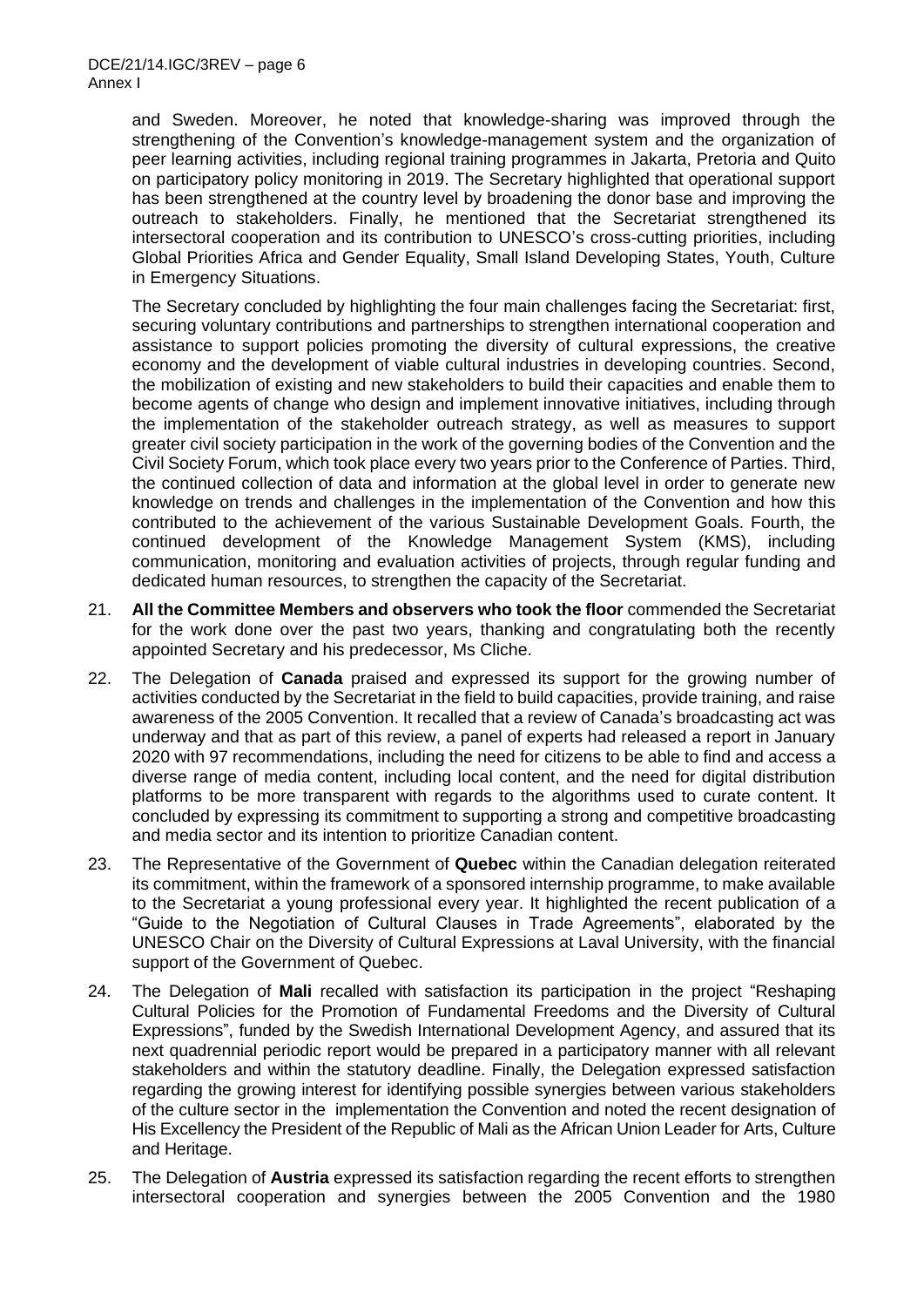Recommendation, stressing the importance of putting artists at the heart of cultural policymaking. It congratulated UNESCO on the publication of the study *Culture and Working Conditions for Artists*, highlighting the importance of data-collection for the development of informed cultural policies. It expressed concern regarding the relatively low participation rate in the global survey on the implementation of the 1980 Recommendation and encouraged stakeholders to participate in future monitoring exercises. Regarding intersectoral cooperation, the Delegation welcomed the efforts undertaken to put forward common approaches to improve the protection of fundamental freedoms on a global level. Finally, the Delegation highlighted the organization by the Ministry of Culture and the National Commission for UNESCO of a public event in Austria linking artistic, press and academic freedoms involving national and international experts as one example of Austria's activities to showcase the role of culture in implementing the 2030 Agenda for Sustainable Development.

- 26. The Delegation of the **Republic of Korea** underlined the usefulness of the 2018 Global Report as a tool showing the global trends of the implementation of the Convention and the main challenges arising therefrom. It recalled its own efforts to raise awareness of the 2005 Convention through the publication of a Korean translation of the Global Report and through the organization of a series of national and regional events involving various stakeholders. The Delegation noted that the Republic of Korea, together with other ASEAN countries, adopted a joint statement at the 2019 special meeting of the ASEAN-Republic of Korea Ministers Responsible for Culture and Arts declaring that joint efforts should be made in raising awareness and promoting the implementation of the 2005 Convention. It underlined that the Republic of Korea supported other countries to develop their respective cultural industries, including Bangladesh, Lao People's Democratic Republic, Pakistan, Rwanda and Uzbekistan. Finally, the Delegation praised the Secretariat for its Create 2030 Talks, which offer concrete examples of the impact of the 2005 Convention, and strongly encouraged their continuation.
- 27. The Delegation of **Kenya** commended the Secretariat for raising awareness of the Convention and its relevance to achieving the Sustainable Development Goals, in particular through the translation of the Convention into Swahili. Further, it expressed gratitude to the Secretariat for its capacity-building projects on participatory policy monitoring, of which Kenya was a beneficiary. The Delegation noted that the training received had enhanced Kenya's institutional capacities, especially with regards to the new quadrennial periodic reporting form. Finally, the Delegation mentioned that Kenya is currently taking measures to address the socio-economic challenges faced by artists, including by introducing new regulations to ensure that collective management organizations remit 70% of royalties to artists and by establishing a national rights registry to ensure enhanced protection of intellectual property.
- 28. The Delegation of **China** thanked the Chairperson for his solidarity in the context of the coronavirus epidemic. It underlined the Secretariat's efforts to strengthen the capacities of Parties and to improve the 2005 Convention's knowledge management system, as well as to raise awareness of the Convention's contribution to the achievement of the Sustainable Development Goals. Finally, it manifested its willingness to support the Secretariat in terms of human resources.
- 29. The Delegation of **Azerbaijan** underlined that recent research demonstrated the major economic value of the cultural and creative industries and their impact on diverse fields such as tourism, education, social well-being and the achievement of the Sustainable Development Goals. It assured the Secretariat that UNESCO's initiatives have had a big impact in Azerbaijan and expressed its hope that UNESCO's current and potential partners would enlarge their assistance programmes to more countries.
- 30. The Delegation of **Saint Vincent and the Grenadines** highlighted the importance of voluntary contributions, which enabled the effective implementation of the Convention, and encouraged all Parties to make their 1% contribution to the IFCD. It also encouraged the Secretariat to enlarge the number of projects it supports every year, notably by mobilizing the private sector and civil society. It commended the work done by the Secretariat for small island developing states and noted the many challenges arising from climate change that impacted the creative industries and require expertise and technical assistance. Finally, the Delegation requested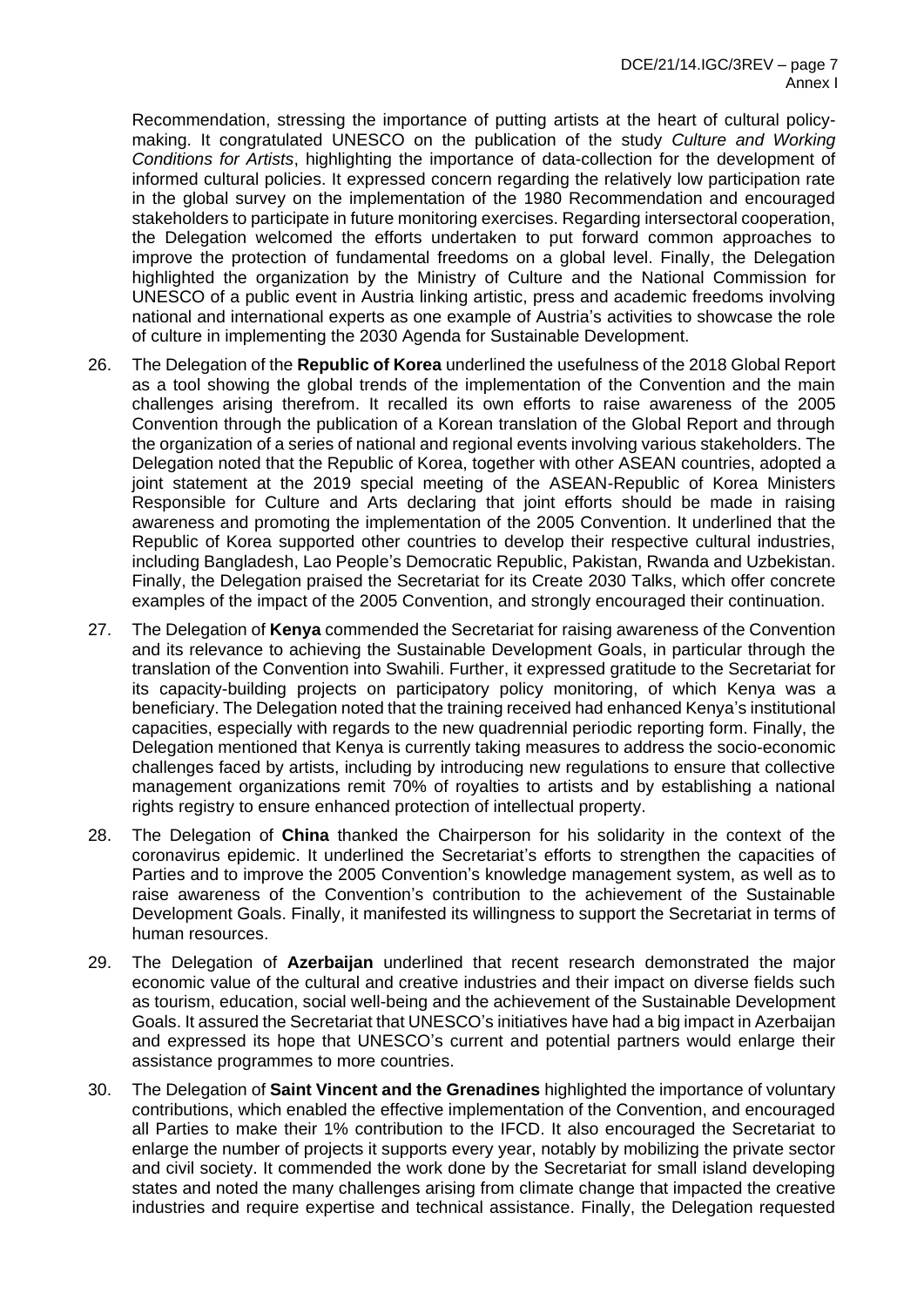the Secretariat to increase its efforts in sharing the best practices that emerge from Create 2030 Talks and other similar events.

- 31. The Delegation of **Finland** remarked on the pertinence and liveliness of the Convention's life: many activities were taking place, both at the policy level and at the grassroots level. However, it noted that very scarce resources are being mobilized to carry out the many tasks requested by the Conference of Parties and Committee and expressed concern about the limited number of projects that could be funded by the IFCD every year. It also drew attention to a resolution adopted by the Council of the European Union and EU Member States, titled "Resolution on the Cultural Dimension of Sustainable Development", which recognized the role of culture for sustainable development. The Delegation concluded by expressing the hope that the upcoming World Summit on Culture hosted by Mexico would be an opportunity to take a qualitative step forward in integrating culture in sustainable development and make its contribution to the SDGs visible and understandable.
- 32. The Delegation of **Latvia** welcomed the Secretariat's work in strengthening the cooperation with the Communication and Information Sector in order to raise the profile of the Convention in international discussion forums of media diversity and artistic freedom. The Delegation also praised the new quadrennial periodic reporting form, which would make it easier to highlight thematic links between sectors. Finally, it reaffirmed its commitment to implementing the principles of the Convention and related Sustainable Development Goals in its future policy planning documents for culture.
- 33. The Delegation of the **Republic of Korea** underlined that the victory of a Korean film [Parasite] at the Oscars was in part made possible by cultural diversity policies, which have enriched the Republic of Korea's creative industries. It expressed its readiness to share its experience with fellow Member States, in the hope that more foreign language movies would eventually get similar accolades.
- 34. The Delegation of **Burkina Faso** remarked that, with the support of the European Union, its government was setting up a programme in favour of the development of the country's creative and cultural industries. It also announced a plan to conduct a study on the reference indicators identified in the country's cultural policy, with a view to monitoring these indicators through effective data collection mechanisms.
- 35. The **Chairperson** gave the floor to observers.
- 36. The Delegation of **Czechia** mentioned the importance of the Prague Quadrennial of Performance Design and Space to the work of the Convention, as the world's largest exhibition and festival of performance design and scenography. It announced that, in order to promote cultural diversity, the festival had decided this year to forgo its exhibitor fees for teams from Africa and the Arab States Region, India, Kazakhstan, Mexico, South Africa and Ukraine. It remarked that this event is the most important contribution of the country to the implementation of the Convention and invited all countries to participate in the next edition.
- 37. The Delegation of **Georgia** thanked the Secretariat for its technical assistance programmes and funding opportunities, which enabled local public entities to shape and streamline policies, learn from best practices and implement necessary changes. It announced that Georgia had declared creative and cultural industries as cornerstones of sustainable development because they generate jobs, economic growth and social well-being. Finally, the Delegation noted that thanks to European Union funding, Georgia had initiated a project titled "Designing a creative cluster ecosystem in Georgia," aimed at establishing legislative and fiscal instruments to contribute to the development of small and medium enterprises.
- 38. The Delegation of **Serbia** commended the Secretariat's efforts to operationalize the Convention and further strengthen its links with the 2030 Agenda for Sustainable Development. It highlighted Serbia's successful implementation of the UNESCO Culture for Development Indicators methodology, with a 100% implementation rate for all indicators, in 2019. The Delegation concluded by welcoming the revised framework for quadrennial periodic reports and the continuous improvement of the Convention's knowledge management system.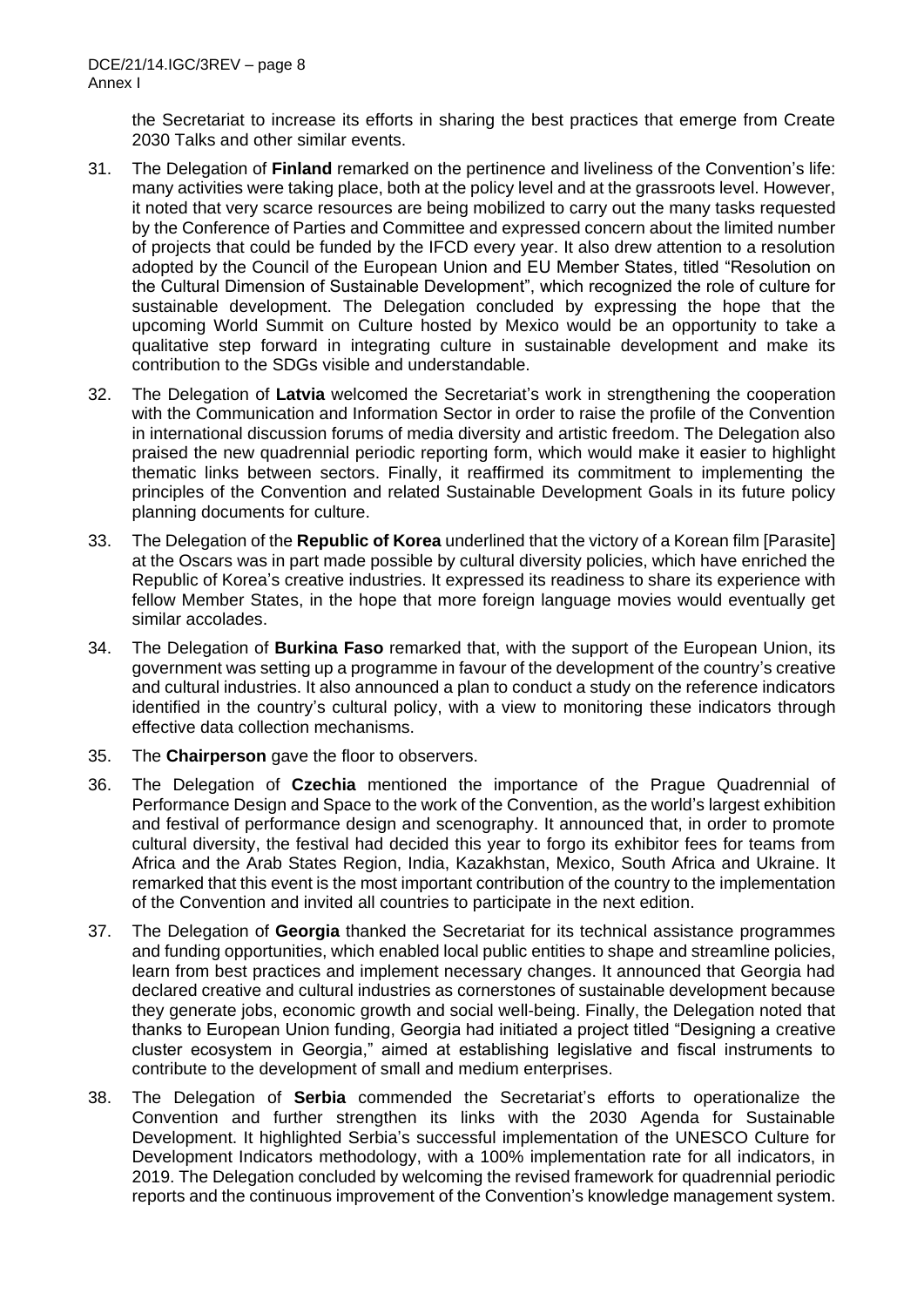- 39. The Delegation of **Zimbabwe** expressed its gratitude for the support it received from the Secretariat and the Swedish International Development Agency (SIDA) for the implementation of the Convention and the elaboration of its second quadrennial periodic report. It reaffirmed its full support of the principles of the Convention and recalled that Zimbabwe's Minister of Youth, Sports, Arts and Recreation hosted a three-day workshop with 150 stakeholders to design the country's first strategic document for cultural and creative industries. The Delegation also announced that the President launched the country's national arts, culture and heritage policy in November 2019. Finally, it recalled that Zimbabwe is a four-time beneficiary of the IFCD and announced that a survey would be conducted to measure the contribution of cultural and creative industries to the country's economy.
- 40. Speaking on behalf of a group of civil society organizations, a representative of **Cultura Contra Conflict** remarked that a greater and more direct participation of civil society was desirable in the preparation of the Global Report, and that civil society should also assist in determining the topics and panellists of Create 2030 Talks in the future. With regards to the Convention's policy monitoring activities, she highlighted that useful information could be found in the civil society activity reports that were submitted to the Conference of Parties every two years. She concluded by stressing the need for civil society to be involved at all statutory meetings of the Convention, not just the Civil Society Forum, and expressed the hope that support would be offered to enable civil society to participate.
- 41. The President of the **International Federation of Coalitions for Cultural Diversity** noted with satisfaction the growing participation of civil society in meetings of the Conference of Parties and of the Intergovernmental Committee. He expressed concern about the fact that voluntary contributions to the IFCD did not result in the same level of public recognition as targeted project funding, which might have negative effects on the willingness of Parties to contribute.
- 42. The **Secretary** thanked the Committee Members and Observers for their positive comments. He reminded Parties that in order to maintain the excellence of the Secretariat's work, its human resources needed to be strengthened. Regarding the contribution of civil society organizations to the work of the Convention's governing bodies, he affirmed that practical solutions to facilitate their participation would be examined, as their inputs were pertinent and necessary. Concerning the issue of voluntary contributions, he recalled that while funds-intrust may give more visibility to the contributing State, these States nonetheless have a statutory obligation to contribute to the IFCD.
- 43. The **Chairperson** presented Decision 13.IGC 4.
- 44. The Delegation of **Saint Vincent and the Grenadines** proposed an amendment on paragraph 3 of the draft decision, adding "40 C/5".
- 45. The **Chairperson**, seeing no further objection, declared Decision 13.IGC 4 adopted as amended.

*Decision 13.IGC 4 was adopted as amended.* 

## **ITEM 5A – INTERNATIONAL FUND FOR CULTURAL DIVERSITY: RECOMMENDED PROJECTS FROM THE TENTH CALL FOR FUNDING APPLICATIONS**

## **Document DCE/20/13.IGC/5a**

- 46. The **Chairperson** invited the Secretary to introduce item 5a of the agenda.
- 47. The **Secretary** recalled that the IFCD is one of the main international cooperation mechanisms of the Convention and one of the main tools for its implementation. He also recalled that at its previous session, the Committee approved eight new projects and adopted 17 recommendations from the Fund's second external evaluation.

He recalled that in its ten years of existence, the IFCD had financed 105 projects in 54 developing countries, for a total amount of over US\$7.5 million. In the framework of the tenth call for applications in 2019, 480 applications were received from 88 eligible countries,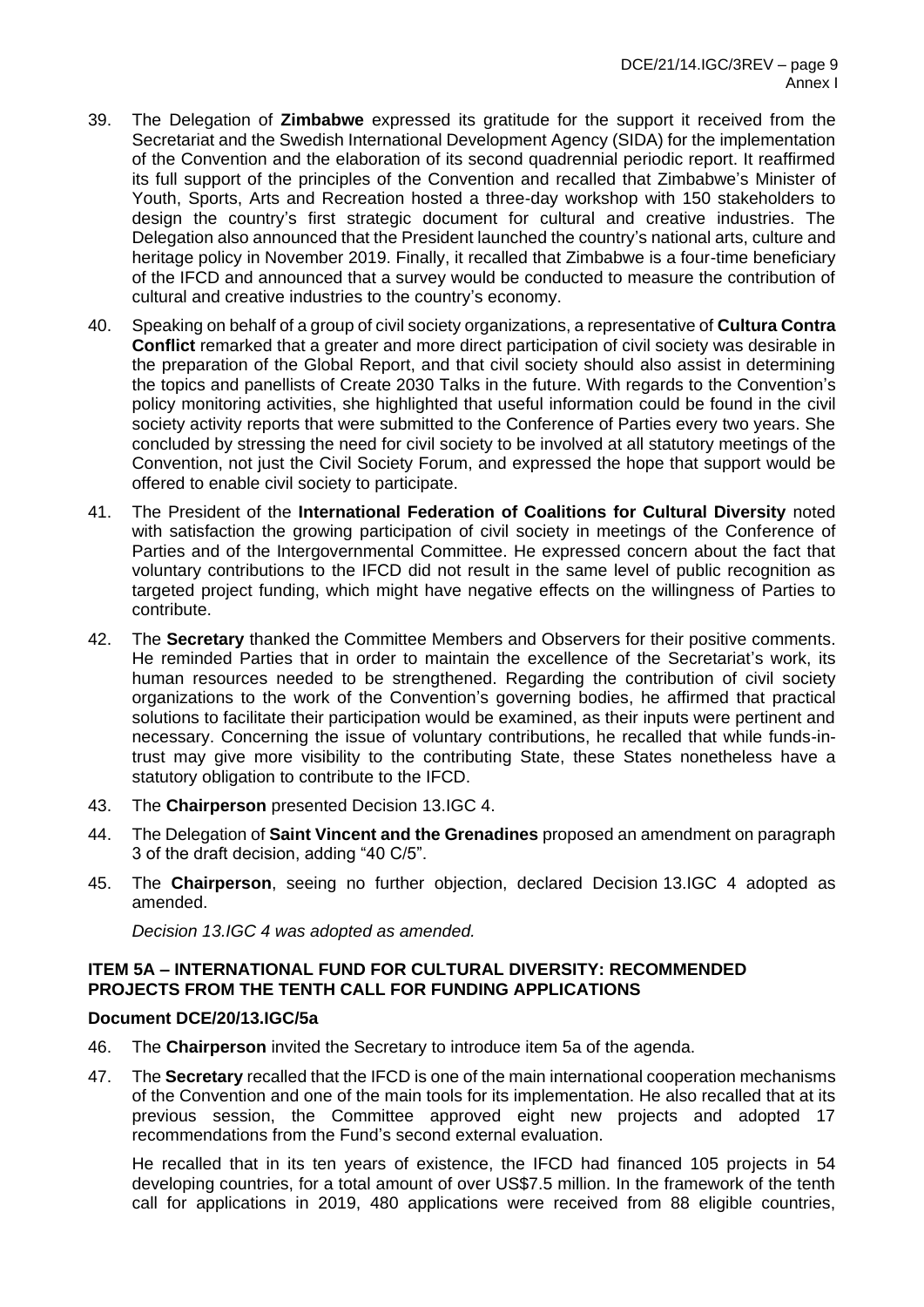representing a 75% increase in applications compared to 2018. Out of the 480 project proposals submitted, 133 were pre-selected by 67 National Commissions. 68 projects were deemed to be eligible following the Secretariat's technical evaluation of pre-selected projects, compared to 39 projects deemed eligible in 2018. The Secretary highlighted that the increase in the number and quality of project proposals was in part due to the Secretariat's capacitybuilding efforts with potential beneficiaries and National Commissions, notably through ten dedicated information sessions during 2019.

Of the 68 projects deemed eligible in 2019, the IFCD's panel of experts gave 30+ points to 18 projects. However, because of the limited funding available, only nine projects were submitted to the Committee for consideration at this session, or 2% of all project proposals received in 2019. Of the 9 recommended projects, five came from countries that had never benefitted from the IFCD: Ecuador, Ethiopia, Georgia, Turkey and Viet Nam.

- 48. The **Coordinator of the IFCD Panel of Experts**, **Ms Catherine Cullen** underlined that two important changes were introduced to the methods of the Panel of Experts in 2019 in accordance with decisions taken by the 12th session of the Committee: first, the panel was asked to recommend the highest scoring project within the limit of funds, and second, one bonus point was attributed to applications from countries that never received IFCD funding. She briefly introduced the nine projects recommended for funding:
	- **-** In Ecuador, the project titled "Fostering Cultural Entrepreneurship in Cuenca" proposed by the Casa de la Cultura Ecuatoriana Núcleo del Azuay, and recommended for funding of US\$86,792 in order to: (1) consolidate the ecosystem of support for the promotion of a cultural entrepreneurship programme in Cuenca; (2) establish a Cultural Entrepreneurship Incubator; (3) strengthen the capacities of 30 cultural entrepreneurs in Cuenca; (4) provide ten cultural entrepreneurs with access to seed funding and credit and support for market access.
	- **-** In Mozambique, the project titled "Enhancing the network, knowledge and exchange capacity among creative agents in Mozambique" was proposed by the Fundaçao Carlos Morgado, and recommended for funding of US\$94,860 in order to: 1) establish a network between stakeholders; 2) provide knowledge to artists and cultural professionals at every stage of the creative value chain; 3) support mobility in order to foster collaboration across the country.
	- **-** In South Africa, the project titled "Revenue Streams for African Musicians" was proposed by Music In Africa, and recommended for funding of US\$92,000 in order to: 1) collect and analyse statistics and big data to identify revenue models for African musicians; 2) provide educational content and digital tools to musicians to help them generate more income; 3) advocate for the development of legislation to support the music industry and monitor its implementation.
	- **-** In Ethiopia, the project titled "Capacity Building of the Dance Field in Ethiopia: Research, Networking, and Training" was proposed by Ethiopian Dance Art Association, and recommended for funding of US\$99,987 in order to: 1) raise awareness of the social value and economic contribution of dance in Ethiopia; 2) empower dancers to participate in inclusive policy making.
	- **-** In Mexico, the project titled "Promoting the Creative Economy in the State of Yucatan" was proposed by the Ministry of Culture and Arts of the State of Yucatan and recommended for funding of US\$78,272 in order to: 1) measure the economic impact of cultural and creative industries in Yucatan; 2) strengthen the capacity of artists and cultural professionals, and promote creative entrepreneurship; 3) improve market access for creative entrepreneurs, especially women and marginalized social groups, to ensure diversity.
	- **-** In Georgia, the project titled "Creative Twist Boosting the Economic Capacity of the Creative and Cultural Industries in Georgia" was proposed by Creative Georgia, and recommended for funding of US\$88,269 in order to: 1) conduct a research and mapping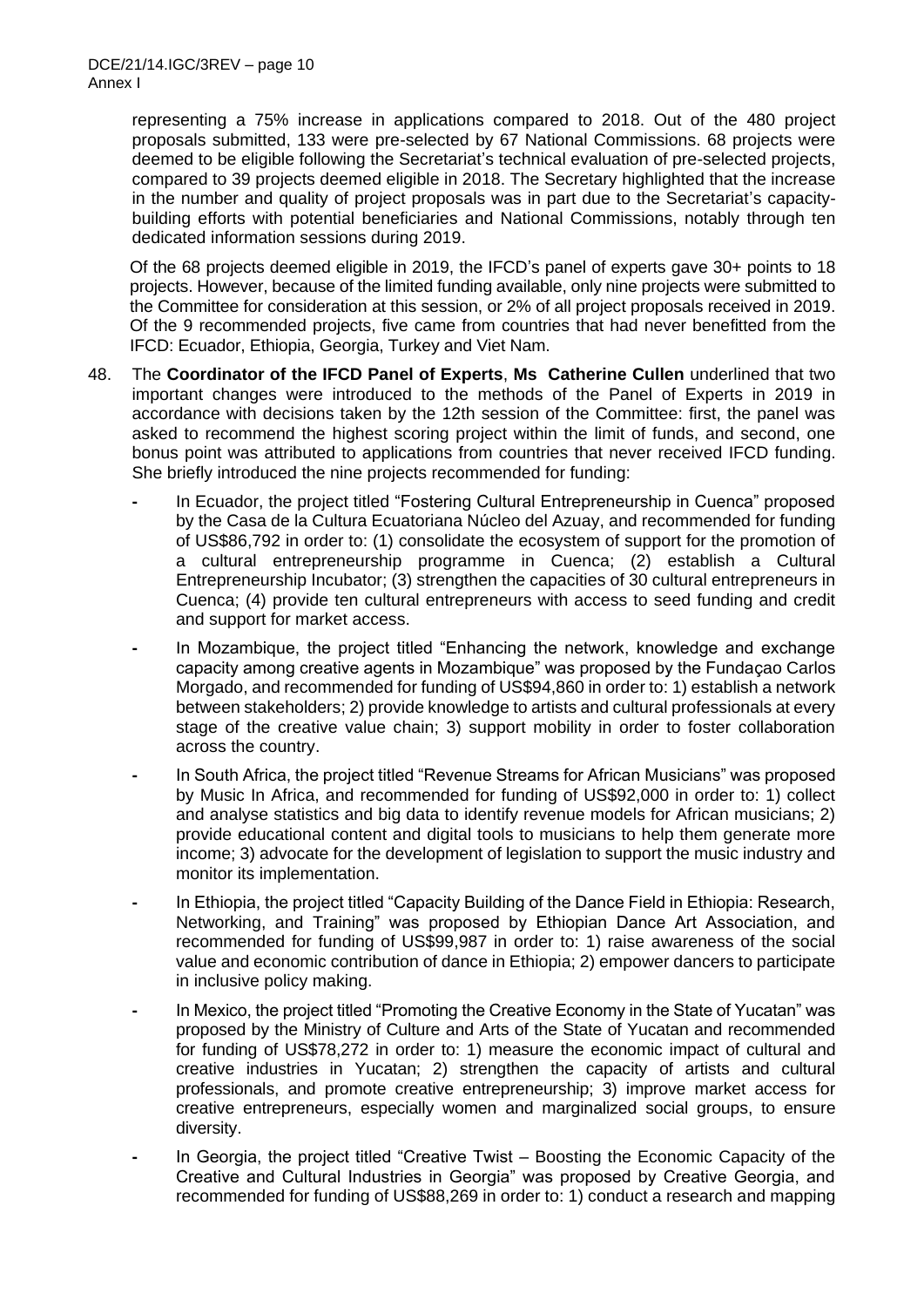exercise to measure the social and economic impact of cultural and creative industries in order to inform the development of an evidence-based policy; 2) raise awareness on cultural and creative industries and their economic dimension; 3) elaborate medium-term State strategy and action plan for cultural and creative industries, identifying the fiscal, legislative and/or policy measures required for their development.

- **-** In Turkey, the project titled "Empowering Turkey's Local Cultural Professionals" was proposed by the Istanbul Foundation for Culture and Arts, and recommended for funding of \$US92,000 in order to: 1) strengthen the capacity of the public sector and of civil society organizations; 2) foster civic participation in decision-making, especially in small and medium scales cities.
- **-** In Viet Nam, the project titled "Strengthening Intellectual Property Protection and Practice in Vietnam" was proposed by the Vietnam National Institute for Culture and Arts Studies, and recommended for funding of US\$91,945 in order to: 1) strengthen the capacity of government official working in the field of IP; 2) strengthen the capacity of artists and creators in Viet Nam.
- **-** In Argentina, the project "Empowering youth from disadvantaged areas of Buenos Aires by fostering their participation in the music industry" was proposed by the General Directorate of Music of the City of Buenos Aires and recommended for funding of US\$36,733 in order to broaden the scope of its Estudio Urbano programme by: (1) fostering music creation, production and distribution by young people from disadvantaged areas in Buenos Aires; (2) promoting access to the labour market through vocational training in the different trades of the music industry.
- 49. The **Coordinator of the IFCD Panel of Experts** announced that her mandate was ending and remarked positively on the improvement of the quality and relevance of project proposals in the last two years. Acknowledging that the sustainability of the IFCD-funded projects had long been a concern for the Panel of Experts, the Secretariat and Parties, she expressed her appreciation that, as of 2019, means were dedicated to evaluating past projects.
- 50. The **Chairperson** thanked the Panel of Experts and Ms Cullen for her excellent work as the Panel Coordinator over the last two years, and invited Committee members to ask questions.
- 51. All the Committee members that took the floor thanked the Panel of Experts and congratulated the nine projects recommended for funding.
- 52. The Delegation of **Saint Vincent and the Grenadines** highlighted that no projects from the Arab States Region or from Caribbean countries were recommended in the framework of the tenth call for applications, and asked about possible measures to improve the geographical distribution of recommended projects.
- 53. The **Coordinator of the IFCD Panel of Experts** underlined that while applications were received from the Caribbean region and Arab States region, they were not recommended for funding this year. She noted that in previous year projects from those regions were approved.
- 54. The Delegation of **Austria** expressed its concern at the low rate of projects deemed eligible and the even lower rate of projects recommended to the Committee for funding. It asked about possible measures to improve how selection criteria are communicated to applicants and suggested simplifying the application process, perhaps by requesting a short project description in the first place, and a full application in the second place.
- 55. The **Secretary** agreed that the IFCD's application process was complex, especially considering the low success rate, but recalled that the Committee had previously rejected the idea of a two-step application process. Regarding the geographical distribution of recommended projects, the Secretary reaffirmed the Secretariat's commitment to geographical diversity and highlighted that applications were more diverse than ever this year thanks to the Secretariat's regional capacity-building activities.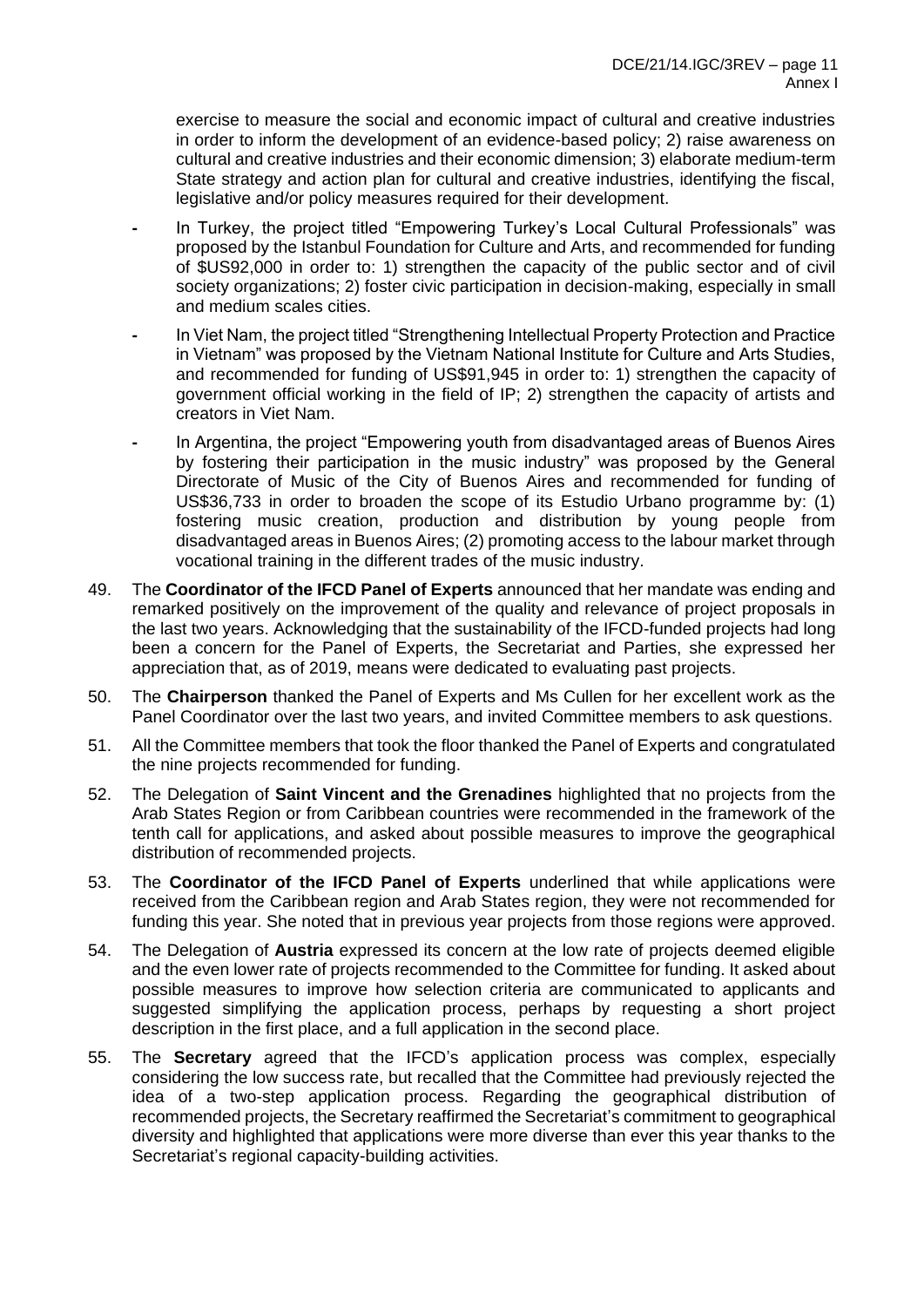- 56. The Delegation of **Burkina Faso**, remarking that only nine out of 18 projects that scored 30+ points were recommended for funding, inquired about the nine projects that were not recommended.
- 57. The **Coordinator of the IFCD Panel of Experts** recommended that projects that scored 30+ points but that were not recommended for funding should be re-submitted in the following year, taking into account the comments made by the Panel of Experts.
- 58. The Delegation of **Algeria** inquired about the support that could be given to the projects that scored highly but that were not recommended for funding.
- 59. The **Secretary** noted that the projects that were not selected for funding still benefitted from the comments and feedback of the Panel of Experts.
- 60. The Delegation of **Canada** welcomed the wide geographic and thematic scope of the nine projects recommended for funding by the Panel of Experts. It reiterated the importance of voluntary contributions to support the IFCD and recalled that in 2019, Canada had pledged to contribute \$375,000 to the Fund over five years.
- 61. The Representative of the Government of **Quebec** within the Canadian delegation underlined the large gap between the number of projects submitted and the number of projects recommended for funding. It reiterated the importance of voluntary contributions to support the IFCD and encouraged all Parties to contribute to the Fund on a regular basis.
- 62. The Delegation of **Armenia** inquired about the methodology used by the Panel of Experts to evaluate project proposals.
- 63. The **Coordinator of the IFCD Panel of Experts** explained that each project proposal was assessed by two independent experts according to an evaluation form. The process was overseen by the coordinator of the panel of experts, who reviewed each evaluation.
- 64. The Delegation of **Kenya** observed with satisfaction that the number of projects submitted to IFCD had more than doubled in two years. It noted that IFCD applications reviewed by Kenya's National Commission for UNESCO had nearly doubled in the same period. It encouraged the Committee and the Secretariat to find new ways of mobilizing resources in order to enable the IFCD to fund more projects.
- 65. The Delegation of **Azerbaijan** inquired about the IFCD's next call for funding requests and asked whether the same project could be submitted a second time if it had been unsuccessful upon its first submission. It noted that it had not yet received feedback on the project proposal it had submitted in the framework of the tenth call for funding requests.
- 66. The **Secretary** confirmed that projects that were not recommended for funding could be improved and resubmitted in a subsequent year. He indicated that feedback on project proposals could be found on the IFCD project submission platform.
- 67. The Delegation of **Argentina** expressed its satisfaction that a project from Argentina had been recommended for funding for the first time since 2012. It underlined the pertinence of the recommended project, which would enable young people living in disadvantaged areas of Buenos Aires to create and produce music.
- 68. The Delegation of **Saint Vincent and the Grenadines** expressed its concern that nine projects scored 30+ points but were not recommended for funding. She recalled that in the past, the Committee had considered reducing the amount granted to individual projects in order to be able to finance more projects. She inquired whether this proposal could be considered once again.
- 69. The **Secretary** observed that most project proposals request the maximum amount, which is US\$100,000. He noted that it would be difficult for projects to meet their expected outcomes if they received only half of the amount requested. Underlining that draft decision 13.IGC 5b proposed to begin the process of revising the Guidelines on the Use of the Resources of the International Fund for Cultural Diversity, he suggested that this could give a new opportunity for the Committee to make changes, if it so wished.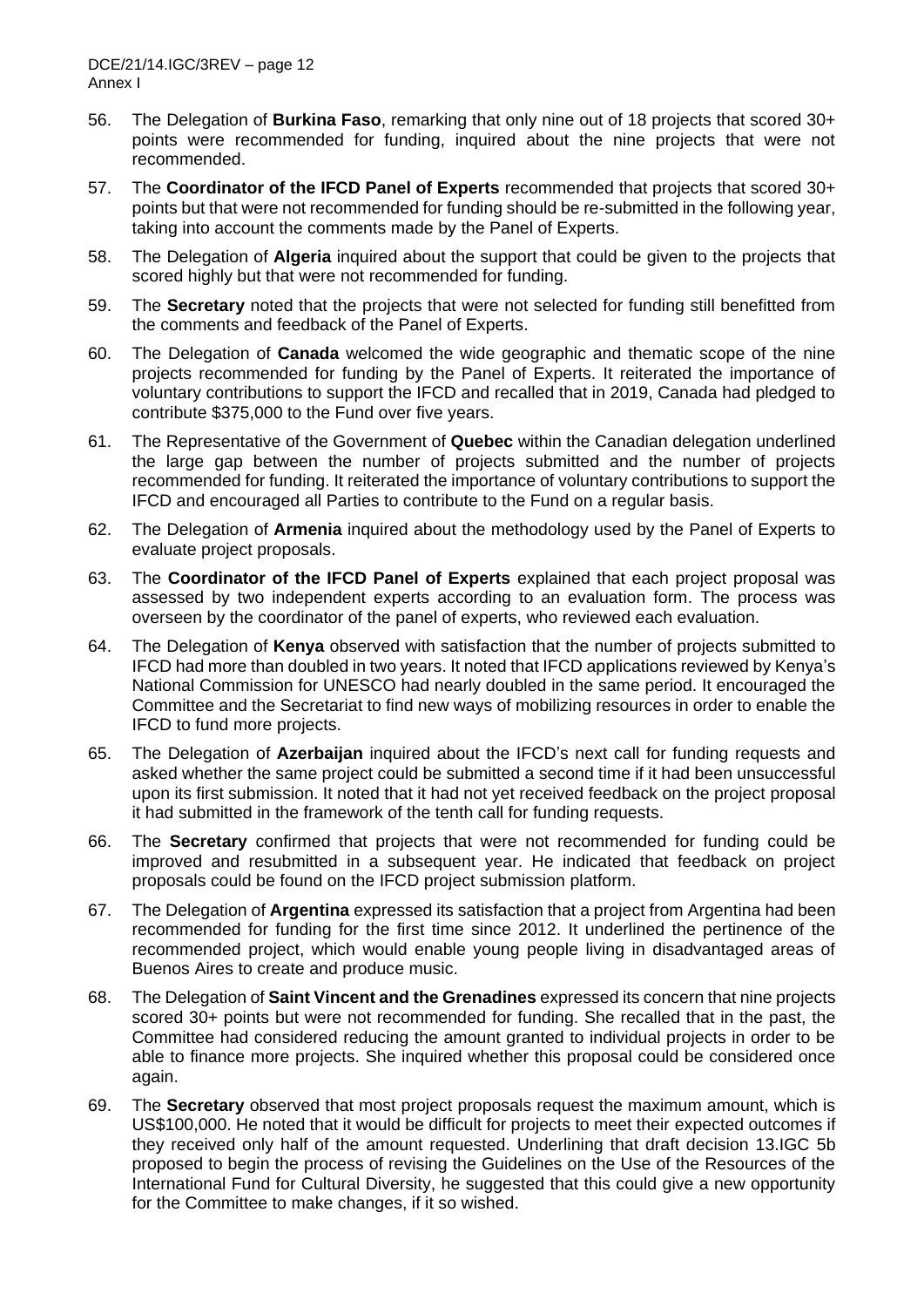- 70. The Delegation of **Ecuador** highlighted that the Ecuadorian project "Cuenca Cultural Incubator", which was recommended for funding, would contribute significantly to the development of cultural industries by establishing a programme to support cultural entrepreneurship.
- 71. The Delegation of **Croatia** underlined the importance of the Fund and noted that IFCD projects could have a significant long-term impact on the region or country where they were implemented. It gave examples of Croatian projects whose ripple effects were still felt today.
- 72. The **Secretary** recalled that if all Parties answered the Director-General's call to contribute the equivalent of 1% of their annual contribution to UNESCO to the IFCD, the Fund could fund twice as many projects. After thanking the outgoing experts for their excellent work, the Secretary proceeded to discuss the appointment of new members on the IFCD's the Panel of Experts.
- 73. The Delegation of **Saint Vincent and the Grenadines** inquired about the selection process for the IFCD's Panel of Experts and asked whether Parties were consulted.
- 74. The **Secretary** answered that the experts were selected by the Secretariat on the basis of their experience and qualifications, taking into consideration the need for equitable geographic distribution.
- 75. The **Chairperson** gave the floor to observers.
- 76. The Delegation of **France** reaffirmed its strong commitment to the Fund, underlining that over the last 10 years, France had contributed around US\$1.4 million to the IFCD. Noting with concern that 98% of project proposals had not been recommended for funding this year, the Delegation echoed the Secretary's reminder that twice as many projects could be financed if Parties contributed the equivalent of 1% of their annual contribution to UNESCO. Finally, the Delegation reminded Parties that the IFCD was the Convention's main international cooperation instrument and encouraged them to contribute to the Fund regularly in addition to any other voluntary contribution they might make to the Convention's programmes.
- 77. The Delegation of **Nigeria** noted that five out of the six people appointed to the IFCD's Panel of Experts were women and asked whether gender equity was a consideration in the composition of the panel.
- 78. The Delegation of **Georgia** noted with satisfaction that the project "Creative Twist Boosting the Economic Capacity of the Creative and Cultural Industries in Georgia" had been recommended for funding. It noted that the project aimed to develop a state strategy and action plan to foster the ecosystem of cultural and creative industries in the country.
- 79. A representative of the **International Federation of Coalitions for Cultural Diversity** thanked the Parties that contributed to the IFCD in the last year but noted with concern that only four Parties had contributed more than half of the funds. She also expressed concern about the fact that 85 projects were rejected de facto because 21 National Commissions failed to participate in the pre-selection process. Finally, she highlighted the complexity of the IFCD's application process and suggested that it might be simplified.
- 80. A representative of the **Assemblée parlementaire de la francophonie** encouraged the Secretariat to seek ways to reduce the Fund's fixed costs and operating expenses in order to augment the number of projects that could be financed.
- 81. A representative of the **International Theatre Institute**, speaking on behalf of a group of civil society organizations, observed that the IFCD's potential was undermined by the limited funding available. She noted the positive effects of the Secretariat's recent communication efforts, which had a significant impact on the number and quality of project proposals being submitted. She welcomed current efforts to strengthen the capacities of National Commissions to participate in the pre-selection process. Finally, she made the following three recommendations: conduct impact assessments of IFCD-funded projects; create a network of IFCD beneficiaries; and increase monitoring efforts during and after the implementation of projects.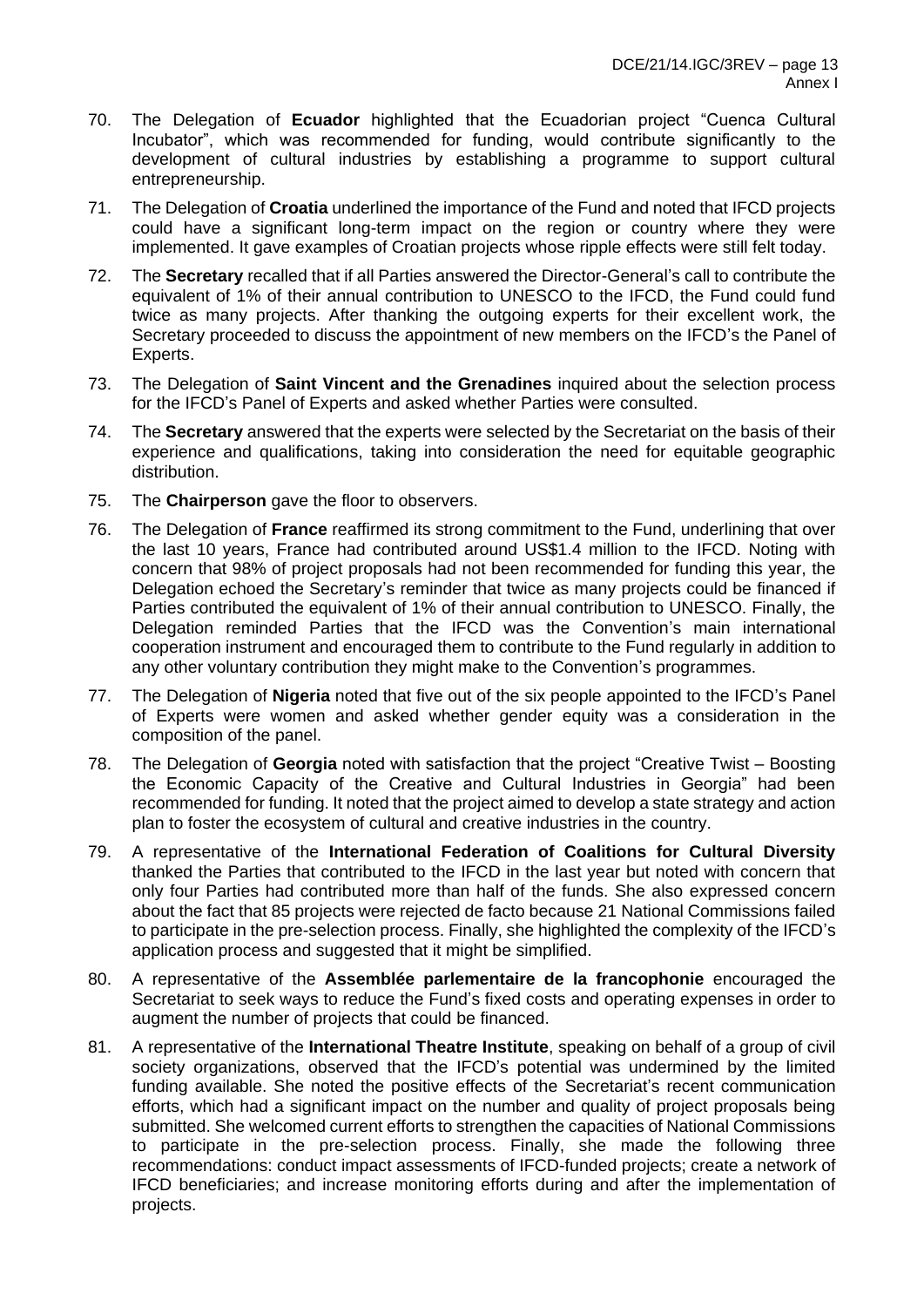- 82. The Delegation of **Saint Vincent and the Grenadines** recalled that when the Convention was negotiated, Parties decided against making contributions to the Fund compulsory. Observing that many problems would be solved if all Parties contributed to the IFCD on a regular basis, she strongly encouraged them to answer the Director-General's yearly call for contributions.
- 83. The **Secretary** responded to the concern raised by the International Federation of Coalitions for Cultural Diversity regarding the lack of involvement of some National Commissions in the pre-selection process. He recalled that if National Commissions were unable to complete the pre-selection process, they could be substituted by the Convention's national points of contact. He informed the audience that out of the 21 countries whose National Commissions did not participate in the pre-selection process in 2019, only 12 had designated national points of contact. Out of those 12 points of contact, only one agreed to participate in the pre-selection process. He emphasized that this situation was an illustration of the need to simplify the IFCD's application process.
- 84. The Delegation of **Senegal** stressed that some National Commissions in developing countries did not have the means to form panels of experts to participate in the IFCD's pre-selection process.
- 85. The **Chairperson** presented draft decision 13.IGC 5a. Seeing no objection, he declared Decision 13.IGC 5a adopted.

*Decision 13.IGC 5a was adopted.* 

## **ITEM 5B – INTERNATIONAL FUND FOR CULTURAL DIVERSITY: MONITORING THE IMPLEMENTATION OF PROJECTS AND RECOMMENDATIONS FROM THE SECOND EXTERNAL EVALUATION**

## **Document DCE/20/13.IGC/5b**

- 86. The **Chairperson** invited the Secretary to introduce item 5a of the agenda.
- 87. The **Secretary** recalled that 2020 marked the 10th anniversary of the IFCD. He noted that since its operationalization in 2010, the IFCD had mobilized US\$7,563,944 from 77 Parties to the Convention, representing 52% of all Parties. In the same period, the Fund contributed to strengthening the cultural and creative sectors of 54 of the 109 eligible developing countries. The Secretary further recalled that following the second external evaluation of the IFCD, 17 recommendations were adopted by the Committee at its twelfth session, seven of which were deemed to be priorities. He informed the Committee that Working Document DCE/20/13.IGC/5b presented a detailed status report on the implementation of the recommendations and a framework for the revision of the Guidelines on the Use of the Resources of the International Fund for Cultural Diversity.
- 88. The Delegation of **Latvia** highlighted that despite limited financial and human resources, the Secretariat had made significant progress in the implementation of the recommendations stemming from the second external evaluation of the Fund. It expressed the belief that the information contained in Document DCE/20/13.IGC/5b should form the basis for the IFCD's new fundraising and communication strategy.
- 89. The Delegation of **Mali** emphasized that it was essential to reinforce the capacities of National Commissions and the Convention's national points of contact to enable them to take part in the IFCD's pre-selection process and to monitor the implementation of selected projects.
- 90. The Delegation of **Austria** reiterated its commitment to the IFCD and encouraged all Parties to contribute the Fund. It expressed its strong support for the development of a new fundraising strategy that would focus on mobilizing Parties' support.
- 91. The Delegation of **Colombia** mentioned two projects funded by the IFCD in Colombia and noted that this funding had helped to create a positive snowball effect, especially in the case of the Retina Latina Platform.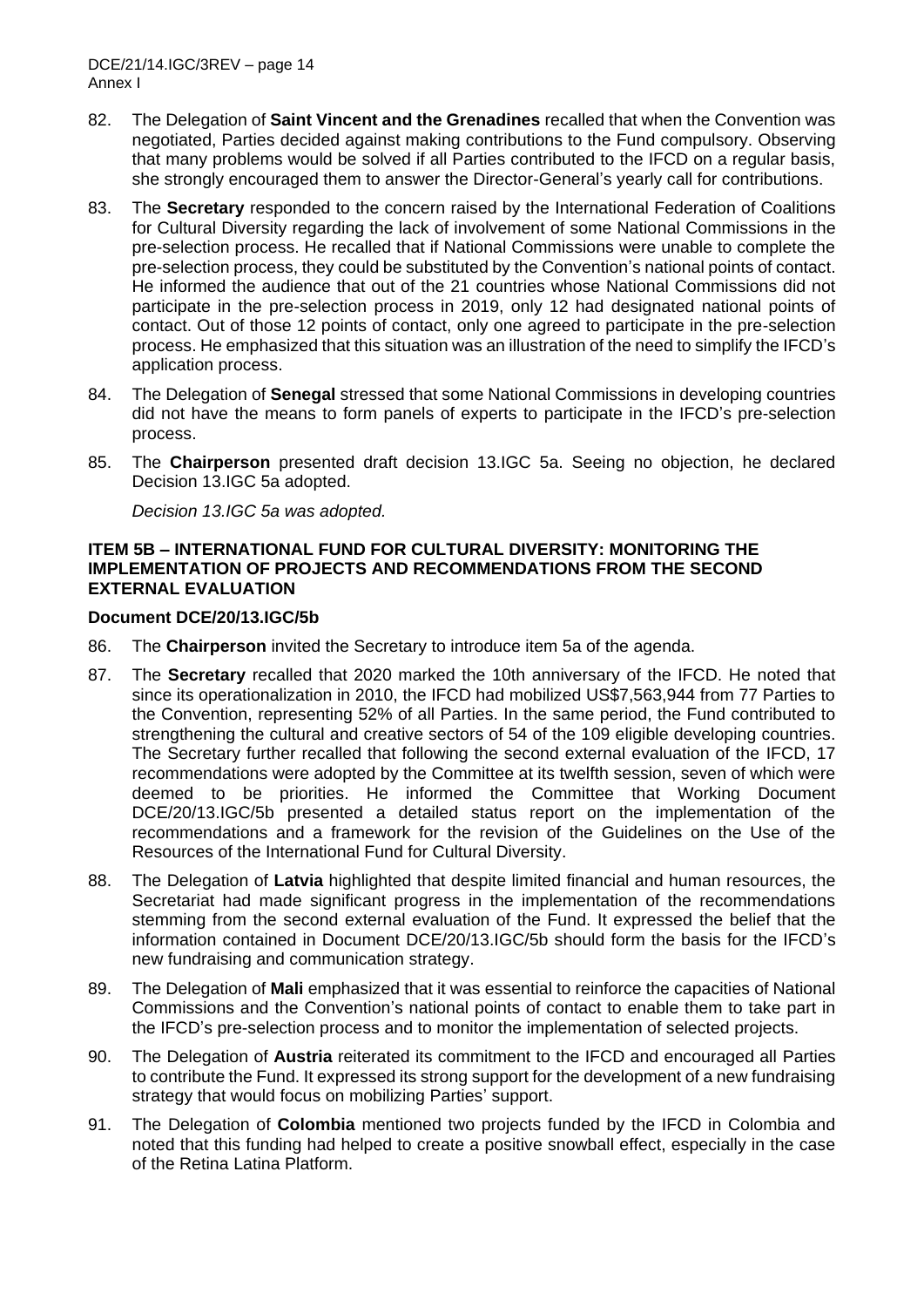- 92. The Delegation of **Saint Vincent and the Grenadines** inquired about the rationale behind the proposed revision of the Guidelines on the Use of the Resources of the International Fund for Cultural Diversity. She further asked about the funds that would be required to implement recommendations 14 and 15 of the second external evaluation.
- 93. The **Secretary** answered that the last revision of the Guidelines on the Use of the Resources of the International Fund for Cultural Diversity was done in 2013. He noted that it was necessary to reflect the recommendations from the Fund's second external evaluation in the Guidelines, either by updating or revising them.
- 94. The **Chairperson** gave the floor to observers.
- 95. The Delegation of **Belgium** encouraged all Parties to contribute to the IFCD. It emphasized the importance of evaluating the long-term impact of IFCD projects in order to reinforce the Fund's credibility.
- 96. The Delegation of **Cuba** observed that the IFCD's application process was becoming increasingly difficult for developing countries and SIDS. It stressed the importance of building the capacities of eligible countries in order to empower them to submit high-quality project proposals.
- 97. The Delegation of **Saint Vincent and the Grenadines** inquired whether it would be possible to update the Guidelines on the Use of the Resources of the International Fund for Cultural Diversity rather than revise them.
- 98. The **Secretary** explained that the decision to update or revise the Guidelines would depend on the results of the Secretariat's analysis of the impact of the recommendations from the second external evaluation of the Fund.
- 99. The **Chairperson** presented draft decision 13.IGC 5b.
- 100. The Delegation of **Saint Vincent and the Grenadines** proposed to amend paragraph 4: "to present to it, at its fourteenth session, an update on its progress including: the actions related to capacity-building, the review of the monitoring framework, the project assessment reports, the development of a new fundraising and communication strategy." The Delegations of Brazil, Colombia and Senegal expressed their support for this amendment. The Delegation of Saint Vincent and the Grenadines also proposed to amend paragraph 5: "Also requests the Secretariat to prepare an analysis of the Guidelines on the Use of the Resources of the International Fund for Cultural Diversity, in view to revise or update them, taking into account the recommendations resulting from the second external evaluation of the IFCD, taking into account the recommendations resulting from the second external evaluation of the IFCD, the Committee's decisions, and the debate held during this session, and further requests the Secretariat to present this analysis at its 14<sup>th</sup> session." The Delegations of Colombia and Azerbaijan expressed their support for this amendment.
- 101. The Delegation of **Finland** asked the Secretariat whether it had the resources necessary to carry out the analysis proposed by the Delegation of Saint Vincent and the Grenadines.
- 102. The **Secretary** thanked the Delegation of Finland and observed that the IFCD's budget should reflect the demands made on the Secretariat.
- 103. The **Chairperson** seeing no further objection, declared Decision 13.IGC 5b adopted as amended.

*Decision 13.IGC 5b was adopted as amended.* 

## **ITEM 5C – INTERNATIONAL FUND FOR CULTURAL DIVERSITY: PROVISIONAL BUDGET (2020-2021)**

## **Document DCE/20/13.IGC/5c**

104. The **Chairperson** introduced item 5c of the Agenda by announcing that in line with Article 7.2.2 of the Operational Guidelines on the Use of the Resources of the International Fund for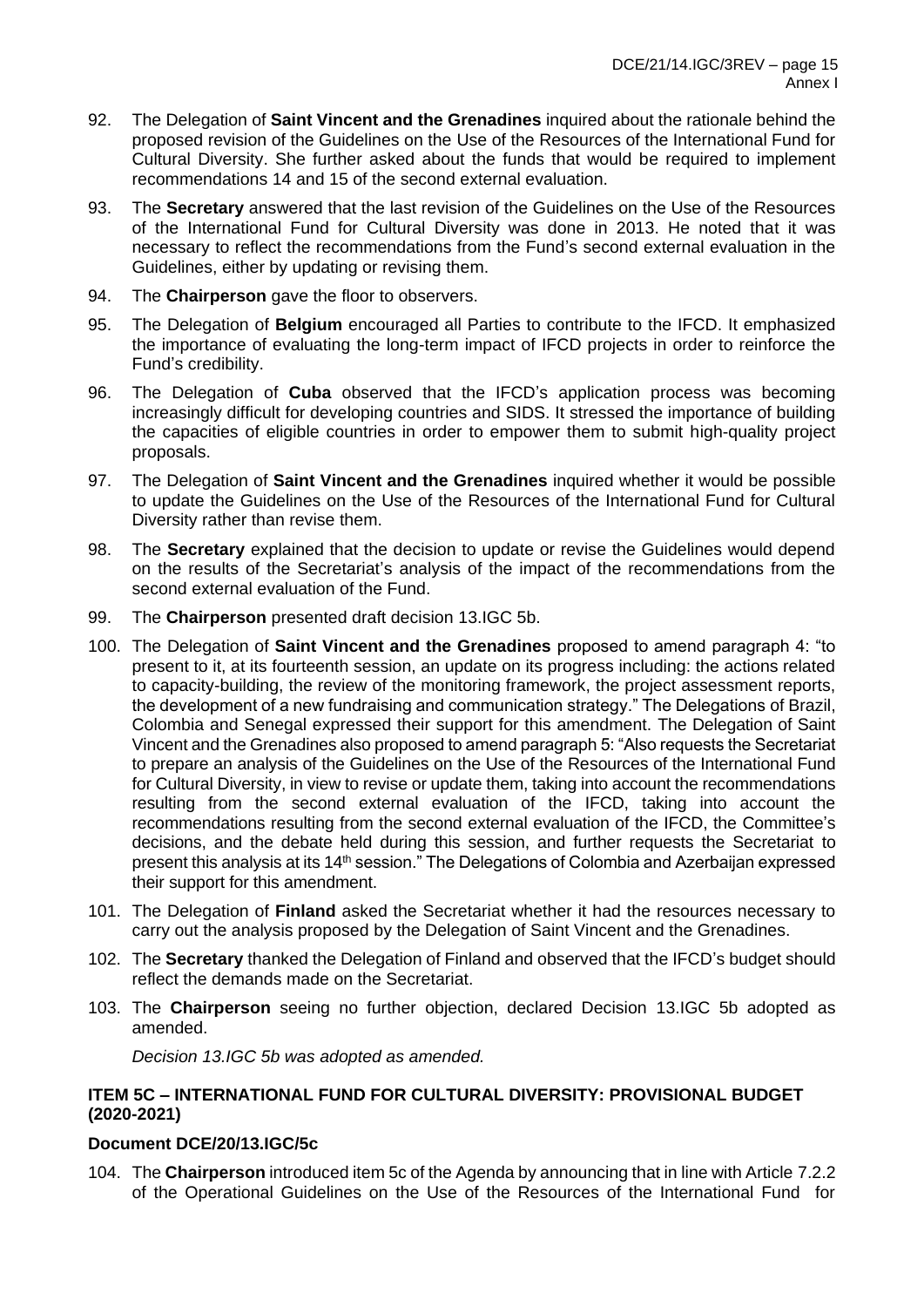Cultural Diversity, the IFCD had financed the costs of participation at the 13th session of the Committee of government experts from the following developing countries: Burkina Faso, Ethiopia, Mali and Senegal.

105. The **Secretary** thanked the 77 Parties that have contributed to the IFCD since the Fund's operationalization in 2010. However, he stressed that only 20 Parties or 14% of all Parties to the Convention contribute regularly to the IFCD. He recalled that at its 12th session, the Committee adopted a revised draft of the Financial Regulations of the Special Account for the IFCD, which was then approved by the Conference of Parties at its 7th session. The main revision concerned Article 2, and stated that the financial period for the IFCD's budget estimates shall be two consecutive calendar years beginning with an even-numbered year in order to follow the Organization's integrated budget approach. Accordingly, at this session, the Committee was invited to consider a budget for the 2020-2021 period. The Secretary noted that this change posed a new challenge, as it was difficult to predict the amount of contributions that will be made to the IFCD. A provisional budget was therefore elaborated based on the average of contributions and interest accrued over the past three years. On this basis, the expected budget for the 2020-2021 period was around US\$1,702,376 and interest US\$61,296, for a total of US\$1,763,672. The Secretary noted that the IFCD could raise up to US\$100,000 in additional funds from Parties and from the private sector if the Committee allocated the necessary financial and human resources for the implementation of the Fund's new fundraising strategy.

The Secretary said that following the revision of the IFCD's Financial Regulations and the postponement of Committee's sessions from December to February each year, the Committee was invited to allocate 70% of the funds available in the IFCD Special Account as of 30 November of the year preceding the Committee session to funding projects recommended by the Panel of Experts (rather than as of 30 June, as was the practice in the past). Of the remaining 30% of available funds, the Committee was invited to assign 5% for the implementation of recommendations following IFCD's second external evaluation and 7% for support costs. It is also invited to set aside 10% as "unassigned funds" for exceptional expenditures. Finally, the Secretary mentioned that the fixed costs for the 2020-2021 period were estimated at US\$235,000.

Concerning the IFCD projects to be funded in 2020, the Secretary noted that usually 70% of available funds on the IFCD special account would be used, which was US\$518,349. However, the nine projects approved at this session require US\$760,850. Exceptionally, the Secretariat proposed to take funds from unallocated contributions received from 1 July 2018 to 31 December 2018 to make up the difference in this transitional year.

- 106. The Delegation of **Saint Vincent and the Grenadines** noted the importance of document DCE/20/13.IGC/INF.5 and requested that at the Committee's next session, the IFCD's Financial Statements be presented with the Fund's budget as a single working document. The Delegation also enquired about what would happen to the provisional budget if the contributions exceed expectations. Finally, it remarked that document DCE/20/13.IGC/INF.5 did not include contributions from organizations, foundations or private donors.
- 107. The **Secretary** said that the closing of the account happened on 31 December. Since the statutory deadline for Committee documents was 11 January, there was no time to present the Financial Statements as a working document. Regarding the Delegation's second question, he answered that if more contributions than expected were received, the Committee could authorize the funding of more projects. Finally, he noted that no foundation or private donor had contributed to the IFCD during the period under consideration.
- 108. The Delegation of **Austria** recalled that previous efforts to secure more private contributions for the IFCD had fallen short in the past. It expressed its strong conviction that contributions from Parties should be the backbone of the Fund. It concluded by praising Parties' other voluntary contributions but stressed that these contributions should not be made in lieu of contributions to the IFCD.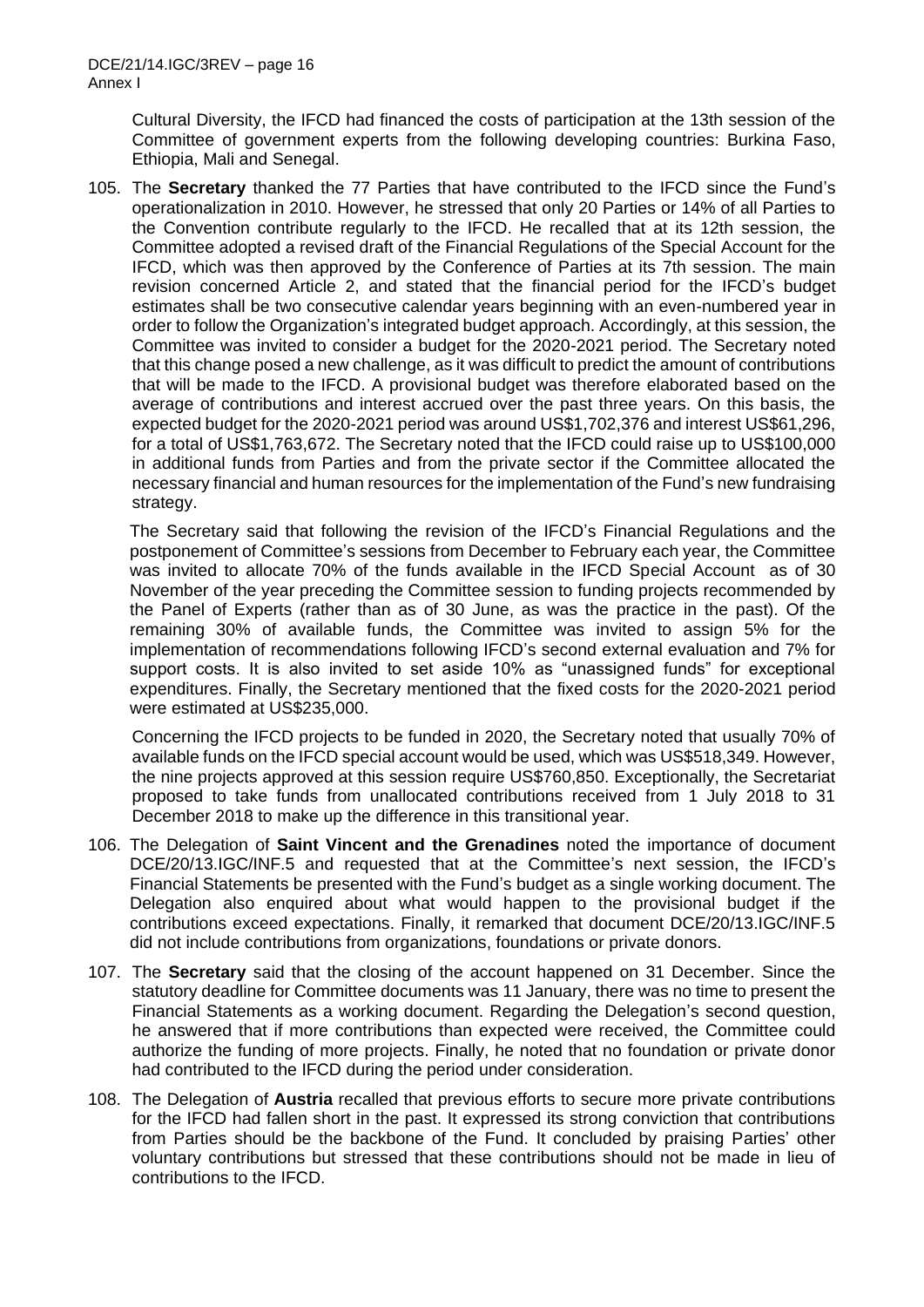- 109. The Delegation of **Finland** underlined the importance of implementing the recommendations resulting from the IFCD's second external evaluation, especially regarding the monitoring and evaluation of projects and the development of a communication strategy. It asked the Secretariat for more details concerning the new fundraising strategy.
- 110. The **Secretary** noted that the new fundraising and communication strategy would focus mainly on raising funds from Parties, because past efforts to raise donations from the private sector had not been very successful. He expressed the hope that more Parties would contribute to the Fund more regularly. Regarding the implementation of the recommendations stemming from the second external evaluation of the Fund, he informed the Committee that an evaluation of the impact of IFCD projects in Uruguay and Zimbabwe was currently underway. He also noted that the new fundraising and communication strategy was being finalized and would be presented to the Committee at its next session.
- 111. The **Chairperson** gave the floor to observers.
- 112. The Delegation of **Switzerland** announced a contribution of CHF500,000 to the IFCD, which would be paid over a period of 10 years, at the rate of CHF50,000 each year. The Delegation explained that this multi-year commitment was intended to help the Fund's sustainability and long-term planning.
- 113. The **Chairperson** presented draft Decision 13.IGC 5c.
- 114. The Delegation of **Saint Vincent and the Grenadines** proposed two amendments to draft Decision 13.IGC 5c: in paragraph 2, it suggested adding "of USD 1,843,174" and in paragraph 4, it suggested modifying the wording for "authorizes the Secretariat to allocate any additional, as of yet unallocated, amount from contributions".
- 115. The Delegation of **Canada** asked for a clarification regarding paragraph 5 of draft Decision 13.IGC 5c, which mentioned an amount of US\$37,000 for the implementation of the recommendations stemming the second external evaluation of the IFCD.
- 116. The **Secretary** explained that the amount of US\$37,000 represented 5% of the contributions received between 1 January 2019 and 30 November 2019.
- 117. The Delegation of **Saint Vincent and the Grenadines** asked why the amount allocated for the implementation of recommendations was US\$35,000 in the draft provisional budget presented in annex of working document DCE/20/13.IGC.5c, while the amount mentioned for the same purpose in draft decision 13.IGC 5c is US\$37,000.
- 118. The **Culture Sector's Senior Finance and Administrative Officer** (AO) took the floor to explain that the amount of US\$35,000 mentioned in the draft provisional budget presented in annex of working document DCE/20/13.IGC.5c corresponds to the implementation of the recommendation related to the monitoring and evaluation of projects for the years 2020 and 2021. The total budget dedicated to the implementation of the two recommendations (monitoring and evaluation of projects; communication and fundraising) amounts to US\$88,000 for 2020 and 2021, and of this amount, only US\$37,000 will be implemented in 2020, hence the draft decision. The remaining US\$51,000 will be implemented in 2021.
- 119. The **Chairperson**, seeing no further objection, declared Decision 13.IGC 5c adopted as amended.

*Decision 13.IGC 5c was adopted as amended.*

## **ITEM 6 – QUADRENNIAL PERIODIC REPORTS: TRANSMISSION OF NEW REPORTS AND IMPLEMENTATION OF THE CAPACITY-BUILDING PROGRAMME ON PARTECIPATORY POLICY MONITORING**

## **Document DCE/20/13.IGC/6**

120. The **Chairperson** invited the Secretary to introduce item 6 of the agenda.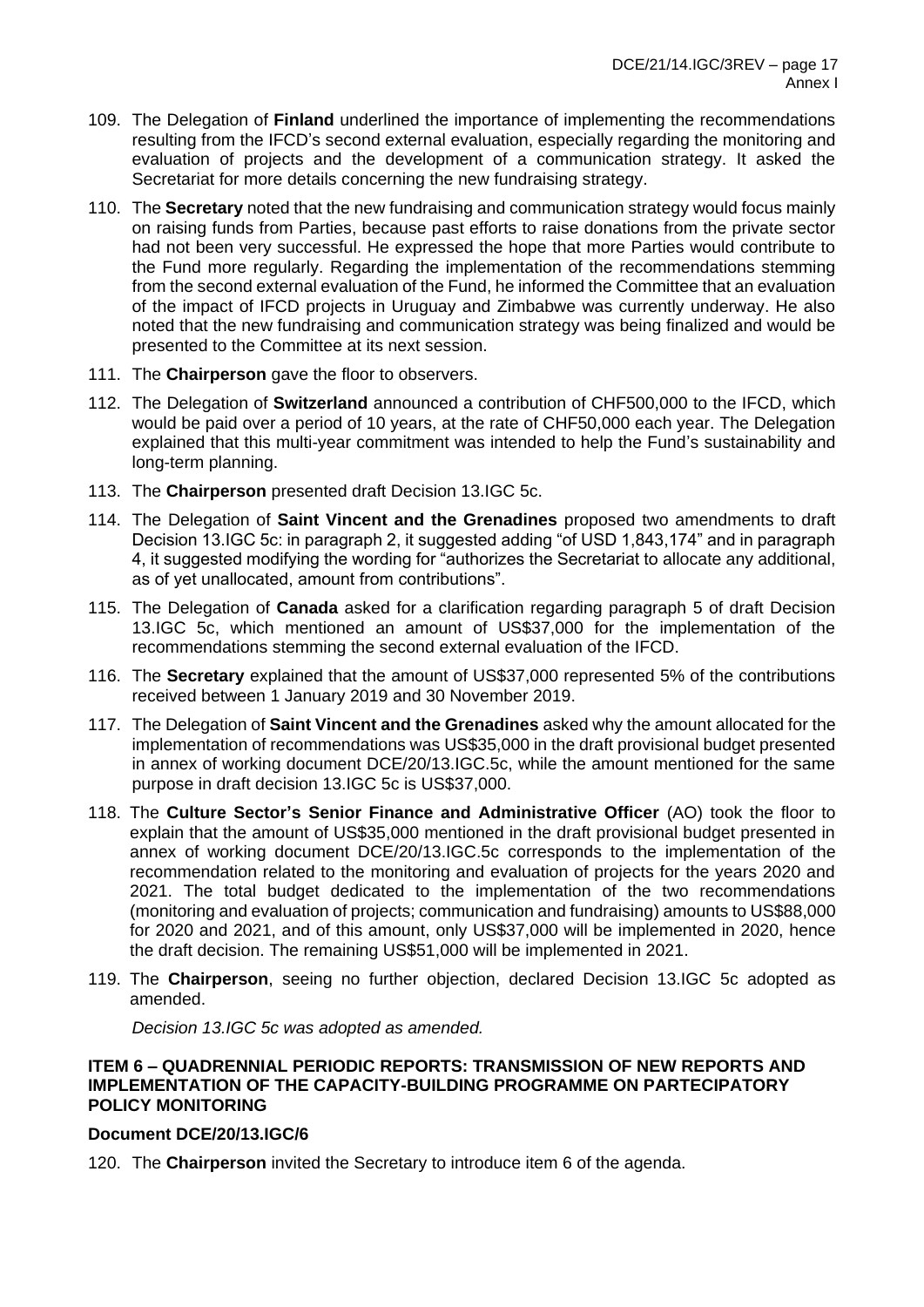DCE/21/14.IGC/3REV – page 18 Annex I

121. The **Secretary** announced that in 2019, the Secretariat had received four quadrennial periodic reports. He noted that 104 Parties were due to submit their reports by 30 April 2020 and highlighted that these reports were very important, as they would provide crucial information for the third edition of the Convention's Global Report, to be published in 2021. He expressed the hope that Parties would continue to use the periodic reporting process as an opportunity for governments and civil society to work together and exchange on the results and challenges encountered in the design and implementation of policies for the creative sectors.

Summarizing the main activities carried out in 2019, the **Secretary** highlighted that within the framework of the Secretariat's capacity building programme for the preparation of periodic reports, more than 115 representatives from 33 countries in three regions were brought together to share their experiences and good practices in sub-regional trainings of trainers in Ecuador, Indonesia and South Africa and. He added that capacity building activities were also implemented at the national level in 23 countries in 2019, in cooperation with field offices and the Convention's Expert Facility.

The Secretary also underlined the development of a new periodic reporting form aligned with the Convention's Monitoring Framework and the 2030 Sustainable Development Agenda. This new form facilitated the collection and analysis of data, while creating synergies between the different monitoring tools of the Convention - notably the Global Report and the Policy Monitoring Platform. Finally, he drew Parties' attention to priority activities that would require further voluntary contributions, such as extending the capacity-building programme both at the national and regional level, publishing future editions of the Global Report, and improving the Convention's knowledge management system.

- 122. The Delegation of **Canada** expressed its appreciation for the pertinence of the Convention's quadrennial reporting system and commended the work of the Secretariat, while reiterating its commitment to submit its third periodic report by the statutory deadline.
- 123. The Delegation of **Latvia** expressed its appreciation for the new periodic reporting form, underlining in particular its links to the UN's Sustainable Development Goals. The Delegation also encouraged Parties to strengthen the involvement of civil society in the periodic reporting process.
- 124. The Delegation of **Mongolia** expressed its appreciation for the help it received in the preparation of its periodic report as a beneficiary of the project "Reshaping Cultural Policies for the Promotion of Fundamental Freedoms and the Diversity of Cultural Expressions," funded by the government of Sweden. It also underlined the pertinence of the "train of trainers" regional workshops organized by the Secretariat.
- 125. The Delegation of **Austria** underlined the importance of including civil society in the preparation of quadrennial periodic reports and summarized the main actions it had taken in this regard. It expressed its satisfaction with the Secretariat's capacity-building programme "Reshaping Cultural Policies for the Promotion of Fundamental Freedoms and the Diversity of Cultural Expressions" supported by the government of Sweden.
- 126. The Delegation of **Egypt** noted that the periodic reporting process gave them an opportunity to reach out to a variety of civil society stakeholders who were usually not involved in policymaking. It also noted with satisfaction the progress made in the operationalization of the Convention in the last few years and reaffirmed its full support to the Convention's principles. The Delegation asked the Secretariat what language(s) periodic reports should be in and whether additional information could be included in an annex.
- 127. The **Secretary** answered that periodic reports should be submitted in French or English and confirmed that it was possible to include an annex.
- 128. The Delegation of **Kenya** expressed its appreciation for the Secretariat's capacity-building programme, underlining that the activities carried out in East Africa strengthened Kenya's institutional capacities and created regional networks facilitating peer-to-peer learning in the process of drafting quadrennial periodic reports. Finally, the Delegation noted with satisfaction that the new periodic reporting form was more user-friendly.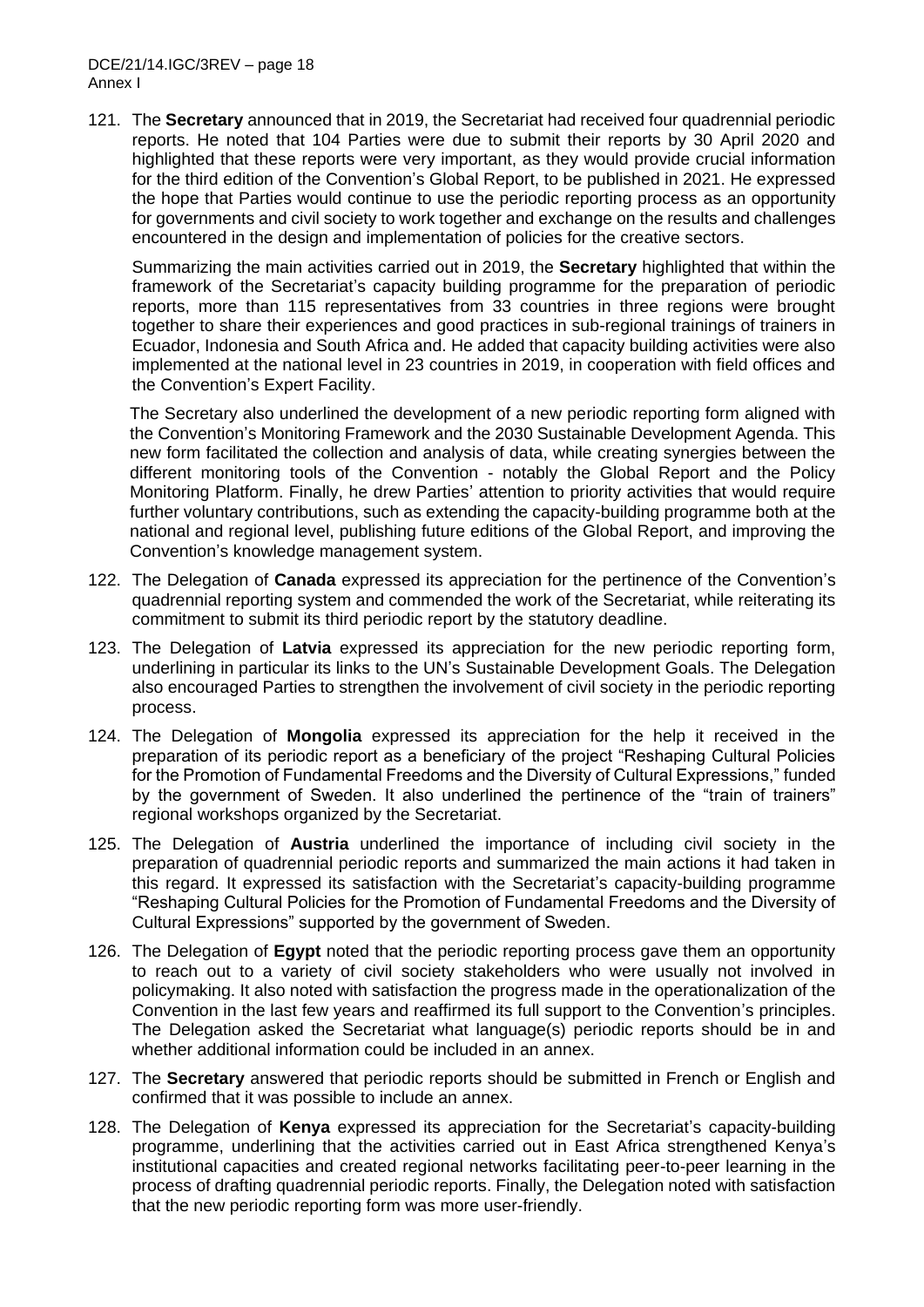- 129. The Delegation of **Senegal** also underlined the significant improvements made to the periodic reporting form. It thanked the Swedish government for its support, which Senegal received through the UNESCO/SIDA project "Reshaping Cultural Policies for the Promotion of Fundamental Freedoms and the Diversity of Cultural Expressions".
- 130. The Delegation of **Mali** recalled that the country was a beneficiary of the second iteration of the UNESCO/SIDA project. It informed the Committee that Mali's Minister of Culture had created a national committee for the monitoring of the implementation of the Convention. He listed some of the difficulties encountered in the periodic reporting process, including the need to involve a variety of stakeholders and ensuring gender balance.
- 131. The Delegation of **Burkina Faso** welcomed the revised periodic reporting form, which allowed for greater participation of civil society. It informed the Committee that its country was preparing its third report and provided updates on recent activities undertaken as part of this process, such as multi-stakeholder consultations. It underlined its ongoing cooperation with CERAV (Centre des arts vivants en Afrique), a category 2 centre under the auspices of UNESCO based in Burkina Faso. The Delegation concluded by enquiring about the follow-up of the 104 reports expected in 2020.
- 132. The **Secretary** answered by highlighting two main challenges: first, ensuring that a maximum number of Parties submit their quadrennial periodic report by the statutory deadline; and second, processing and analysing the reports with the Secretariat's limited human resources.
- 133. The Delegation of the **Republic of Korea** recalled that Parties' periodic reports was the main tool to measure the implementation of the Convention. It praised the 2018 Global Report, which made clear the links between the Convention and the 2030 Agenda for Sustainable Development. It recalled that the Global Report had been translated in Korean and informed the Committee that several events and colloquia had been organized to disseminate the Report's findings broadly.
- 134. The Delegation of **Colombia** noted that preparing the country's first periodic report in 2017 had been an enriching experience, as it gave an opportunity to review the work done by the government and civil society to strengthen the cultural value chain. The Delegation noted that the Colombian government had passed the Orange Economy Law (Law 1834) in 2017, which consolidates public sector efforts toward the creative economy into a single policy. In order to take into account the results of this new legislation, the Delegation announced a delay in the submission of Colombia's next periodic report. It concluded by expressing the hope that Parties would be actively involved in the process of analysing the periodic reports that would feed the next edition of the Convention's Global Report.
- 135. The Delegation of **Finland** underlined the importance of the Global Report, which was an essential tool to monitor the implementation of the Convention. It encouraged Parties to submit their periodic reports by the statutory deadline and to adopt a participatory, multi-stakeholder approach in the preparation of their reports.
- 136. The **Chairperson** gave the floor to observers.
- 137. The Delegation of **Germany** noted with satisfaction the improvements made to the periodic reporting form and its alignment on the Convention's monitoring framework and the 2030 Agenda for Sustainable Development. It announced that the draft of Germany's third periodic report had recently been validated by its 16 states. The Delegation underlined that the periodic reporting process was a useful learning tool that could inform future policy making and create a space for dialogue with civil society.
- 138. The Delegation of **Algeria** underlined that culture was at the heart of the country's economic development strategy. It announced that Algeria had begun drafting its first report with technical assistance from the UNESCO/SIDA project. As part of this process, national consultations and workshops were organized, bringing together the main stakeholders concerned.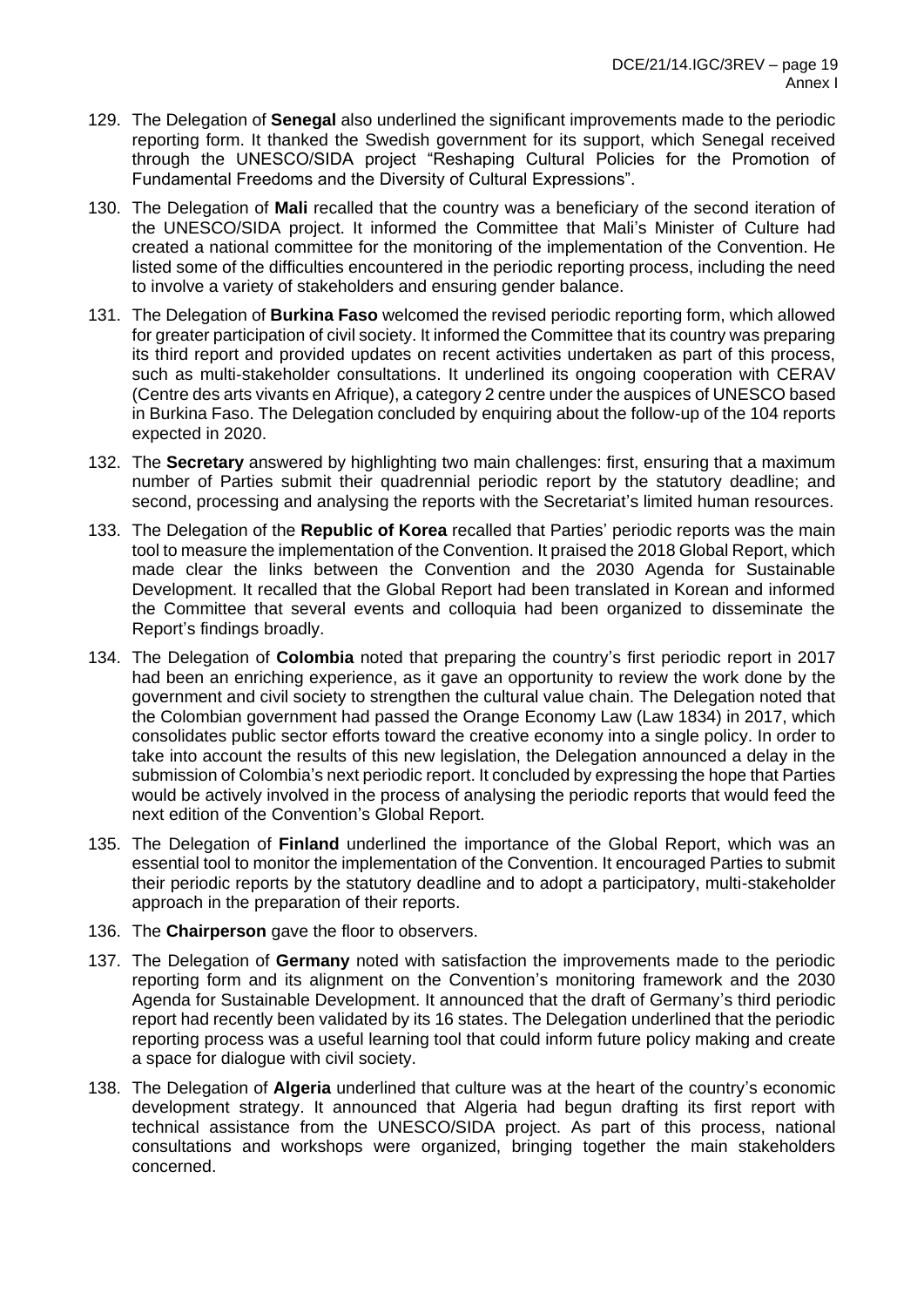- 139. The Delegation of **South Africa** recalled that a successful "Training of Trainers" workshop bringing together representatives from 16 African countries had been organized in Pretoria in September 2019 as part of the UNESCO/SIDA project "Reshaping Cultural Policies for the Promotion of Fundamental Freedoms and the Diversity of Cultural Expressions". It confirmed that South Africa would submit its report by the statutory deadline.
- 140. The Delegation of **Cyprus** expressed its appreciation for the new periodic reporting form and commended the efforts made to encourage multi-stakeholder consultations. It recalled that a public event was organized in Cyprus in 2018 to raise awareness of the Convention and launch the second edition of the Global Report, which stimulated reflection about the implementation of the Convention in the country.
- 141. The Delegation of **Sweden** thanked the Secretariat and participating countries for their efforts in implementing the project "Reshaping Cultural Policies for the Promotion of Fundamental Freedoms and the Diversity of Cultural Expressions", funded by the Swedish International Development Agency (SIDA). It underlined the importance of developing the Convention's Knowledge Management System, especially through the Policy Monitoring Platform and the Global Report series, in order to strengthen knowledge sharing to enable the development and implementation of relevant cultural policies. It also welcomed recent efforts to emphasize the role of culture in achieving the 2030 Agenda for Sustainable Development.
- 142. The Delegation of **Zimbabwe** announced that Zimbabwe had launched a new arts, culture and heritage policy in November 2019, which was developed in a participatory manner in consultation with civil society. It thanked the UNESCO/SIDA capacity development programme, which enabled the organization of a national training workshop and multistakeholder consultation in the country. The Delegation expressed its appreciation of the new periodic reporting form and announced that Zimbabwe's second periodic report would be submitted by the statutory deadline.
- 143. A representative of NGO **Culture et développement** spoke on behalf of various civil society organizations. She commanded the improvements made to the periodic reporting form and expressed her appreciation of Parties that introduced stronger participatory monitoring methodologies in the drafting of their periodic reports. She expressed regret that many Parties did not consult civil society in the drafting of their periodic reports, both in developing and developed countries. She also expressed regret that civil society was not consulted prior to the adoption of the new periodic reporting form.
- 144. A representative of NGO **Arterial Network** suggested adding references to Sustainable Development Goals 9, 11 and 12 in the periodic reporting form, as they were relevant to the four goals of the Convention. He noted with concern that the freedom of expression of civil society in public and political fora had shrunk around the world, as highlighted in the activity reports submitted by civil society organizations in 2017 and 2019.
- 145. The Director of the **Regional Centre for Living Arts in Burkina Faso (CERAV)**, a category 2 centre under the auspices of UNESCO, noted that the Centre monitors the implementation of the Convention in Africa. He underlined the importance of strengthening the capacities of the various stakeholders that were involved in the implementation of the Convention. He concluded by announcing that a regional workshop to develop the capacities of the Convention's contact points in francophone African states would be held in Abidjan in March 2020.
- 146. The Delegation of **Saint Vincent and the Grenadines** enquired about the Secretariat's plan to process and analyse the 104 periodic reports expected in 2020, given its lack of human and financial resources.
- 147. The **Secretary** recognized that processing and analysing all the periodic reports would be difficult. Stressing that the Secretariat's policy monitoring activities were largely made possible thanks to voluntary contributions, notably from Sweden, he renewed the call for Parties to strengthen the Secretariat's human and financial resources. He assured the Committee that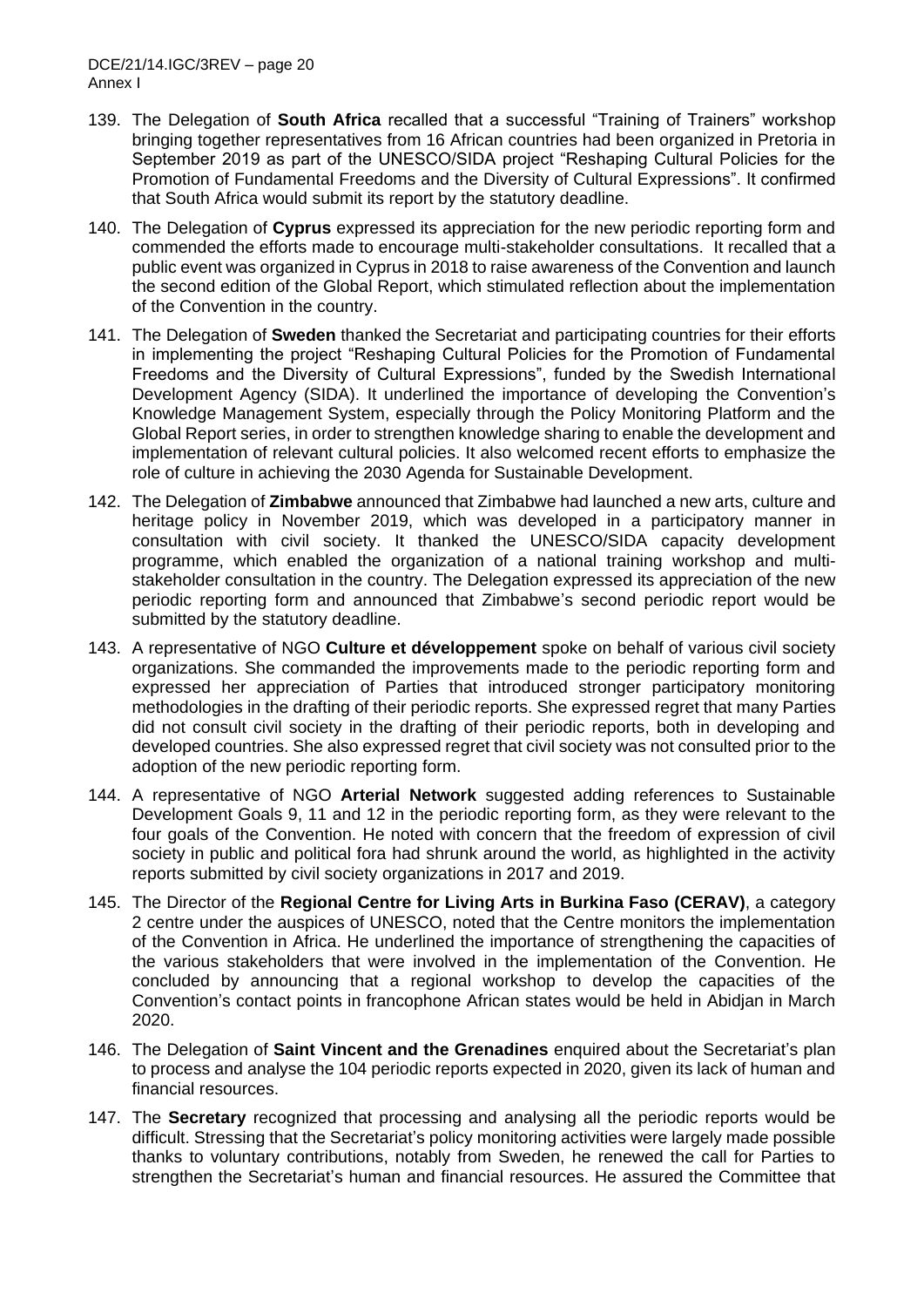all of the submitted periodic reports would be processed and analysed and encouraged all Parties to submit their reports by the statutory deadline.

148. The **Chairperson** presented draft decision 13.IGC 6 and, seeing no objection, declared Decision 13.IGC 6 adopted.

*Decision 13.IGC 6 was adopted.*

## **ITEM 7 – STATUS REPORT ON THE NATIONAL ROADMAPS FOR THE IMPLEMENTATION OF THE CONVENTION IN THE DIGITAL ENVIRONMENT**

### **Document DCE/20/13.IGC/7**

- 149. The **Chairperson** invited the Secretary to introduce agenda item 7.
- 150. The **Secretary** recalled that Parties adopted Operational Guidelines on the implementation of the Convention in the digital environment in June 2017. Following the Committee's call for more specific guidance to implement the Operational Guidelines, he recalled that an Open Roadmap with examples of good practices was presented to the Committee in December 2018 and approved by the Conference of Parties in 2019, on the basis of which Parties were invited to develop national roadmaps to implement the Convention in the digital environment according to their individual needs and resources. In order to have an overview of the current status of the national roadmaps, the Secretariat consulted Parties in the Fall of 2019. Eighteen responses were received, indicating that few Parties had begun the process of developing their national roadmap.

He noted that since 2018, the Secretariat had been collecting examples of good practices regarding the implementation of the Convention in the digital environment in order to foster knowledge exchange and encourage peer learning. The good practices, presented in Information Document DCE/20/13.IGC/INF.4, also served to illustrate the Open Roadmap's activities with concrete examples. The Secretary concluded by announcing that the Secretariat had commissioned a study to explore the possibility of developing a technical assistance programme to support developing countries in the implementation of the Convention in the digital environment.

- 151. **All the Committee members that took the floor** expressed their support for the possibility of developing a technical assistance programme to support developing countries in the implementation of the Convention in the digital environment.
- 152. The Delegation of **Canada** announced that Canada had completed its national roadmap to promote the diversity of cultural expressions in the digital environment. It highlighted some concrete actions taken by the country in this regard, including the co-organization of an international meeting in 2019 by Heritage Canada and Canada's National Commission for UNESCO to explore questions such as the discoverability of local content online and the fair remuneration of creators in the digital environment. The Delegation also announced that a working group had been created in Canada to design guiding principles regarding the diversity of creative content online.
- 153. The Representative of the Government of **Quebec** within the Canadian delegation announced that his government had finalized its national roadmap, which was inspired by the Open Roadmap adopted by the Conference of Parties in June 2019. He presented Quebec's "Plan culturel numérique", which represents a total investment of CAD\$125 million over 9 years (2014-2023). Among other things, this strategy aims to promote the discoverability of local digital content through the standardization, exploitation and sharing of data. He also outlined some of the main findings of the Franco-Quebec mission on the discoverability of francophone cultural content in the digital environment, launched in 2019.
- 154. The Delegation of **Latvia** expressed concern regarding the low response rate of Parties to the Secretariat's consultation on the development of the national roadmaps. It shared examples of successful measures implemented in Latvia, including the creation of a high-precision online translation tool, "Hugo.lv", that supports translation to and from "small" languages. It informed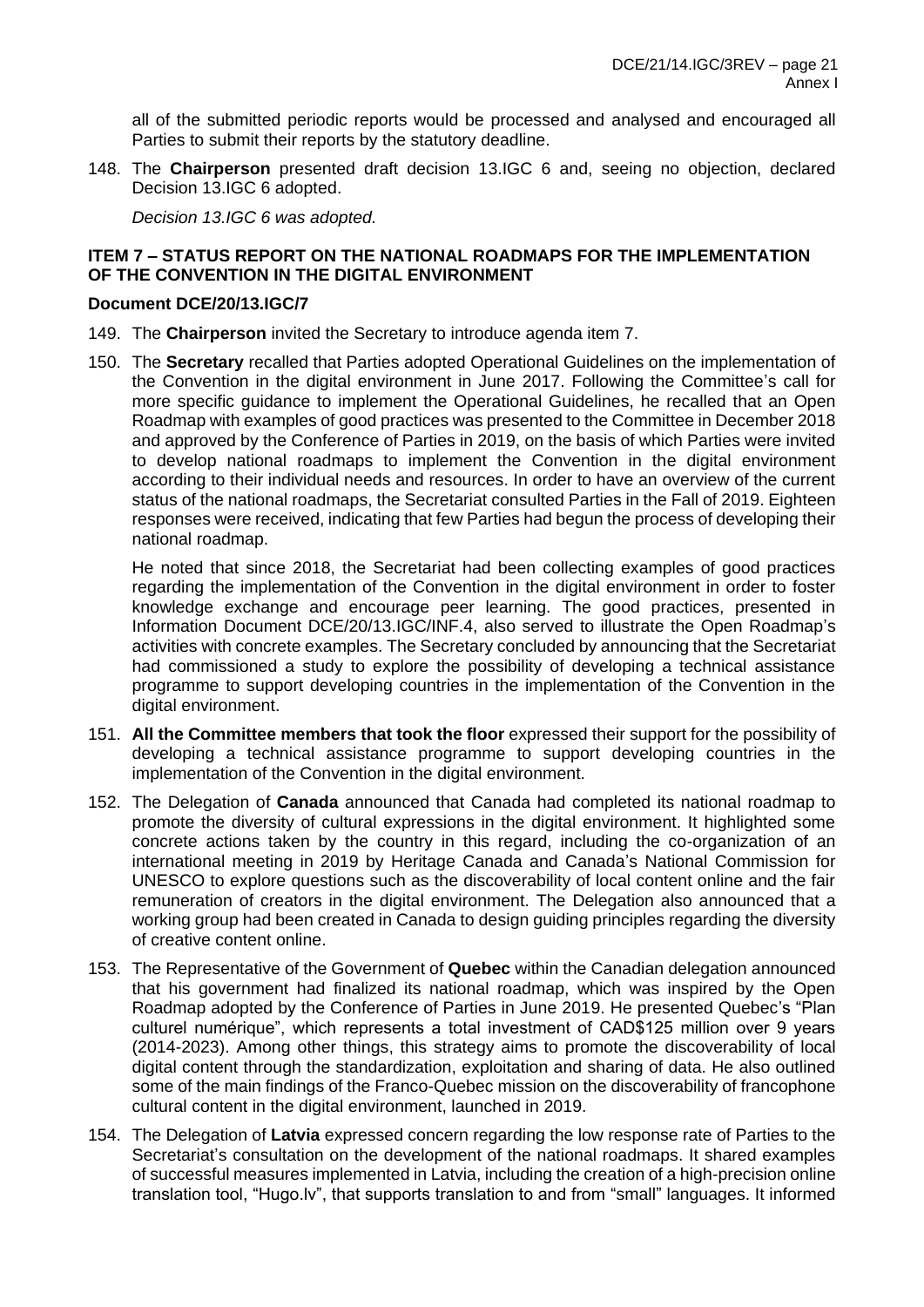the Committee that Latvia had recently kickstarted a process to elaborate guiding principles for artificial intelligence, opening opportunities for better governance in the field of copyright and patents. It concluded by announcing that Latvia was in the process of drafting it cultural policy-planning documents for 2021-2027, which would be audience-oriented and prioritized the availability of a "basket of culture" for each citizen, both online and in person.

- 155. The Delegation of **Austria** stressed the importance of implementing the Convention in the digital environment and expressed concern at the low participation rate in the Secretariat's consultation while suggesting that it reflected the de facto low number of countries that had started to develop roadmaps and the lack of resources available to do so. It outlined three areas in the digital environment where the Convention could be particularly relevant: the empowerment of women and girls, monitoring violations against artistic freedom, and the fight against cyber-harassment.
- 156. The Delegation of the **Republic of Korea** praised the pertinence of the Operational Guidelines and Open Roadmap to protect and promote the diversity of cultural expressions in a rapidly evolving digital environment. It outlined some of the pioneering efforts made by the Republic of Korea in this area, and affirmed the country's commitment to share its best practices, offer policy support and develop projects through the Korean Funds in Trust (KFIT) to build the capacities of developing countries with a view to enhancing the diversity of cultural expressions in the digital environment.
- 157. The Delegation of **Mali** noted that the preparation of its first periodic report had helped the country to embark on the development of its national roadmap, which emphasized the protection and promotion of artistic and literary works in the digital environment. It announced that a decree on copyright and neighbouring rights was adopted in June 2019 but stressed that many difficulties were encountered in its implementation. It recalled that the consumption of digital cultural goods remained low in developing countries outside of big cities, and stressed the importance of strengthening digital infrastructures and addressing the digital divide in the implementation of the Convention in the digital environment.
- 158. The Delegation of **Azerbaijan** announced that its government had recently launched an online platform called "Creative Azerbaijan", which made it easier to access a diversity of local and national cultural expressions. This platform, which provided a favourable ecosystem for the development of cultural and creative industries online, was a concrete example of how the principles of the Convention could be implemented in the digital environment. The Delegation also mentioned the development of a free audiobook application offering Azerbaijani translations of great works of world literature, making them accessible to the public in their own language.
- 159. The Delegation of **Mongolia** noted that its country had encountered many challenges in kickstarting the preparation of its national roadmap and expressed its strong support for the development of a technical assistance programme to help Parties in this process.
- 160. The Delegation of **Colombia** stressed the importance of developing national roadmaps. It noted that this process was both a challenge, as it required a multi-stakeholder approach, and a valuable learning opportunity.
- 161. The **Chairperson** gave the floor to observers.
- 162. The Delegation of **France** announced that the country had set up a working group to elaborate its national roadmap, which would be finished for the eighth session of the Conference of Parties in 2021. It mentioned the draft bill currently being considered in France regarding cultural sovereignty in the digital age, which aimed to guarantee fair compensation for creators in the digital environment. It also highlighted ongoing collaboration at the European level regarding the Directive on Audiovisual Services and the Directive on Copyright in the Digital Single Market. Finally, the Delegation mentioned France's ongoing collaboration with Canada, which was founded on the common belief that local digital cultural content should be discoverable and accessible.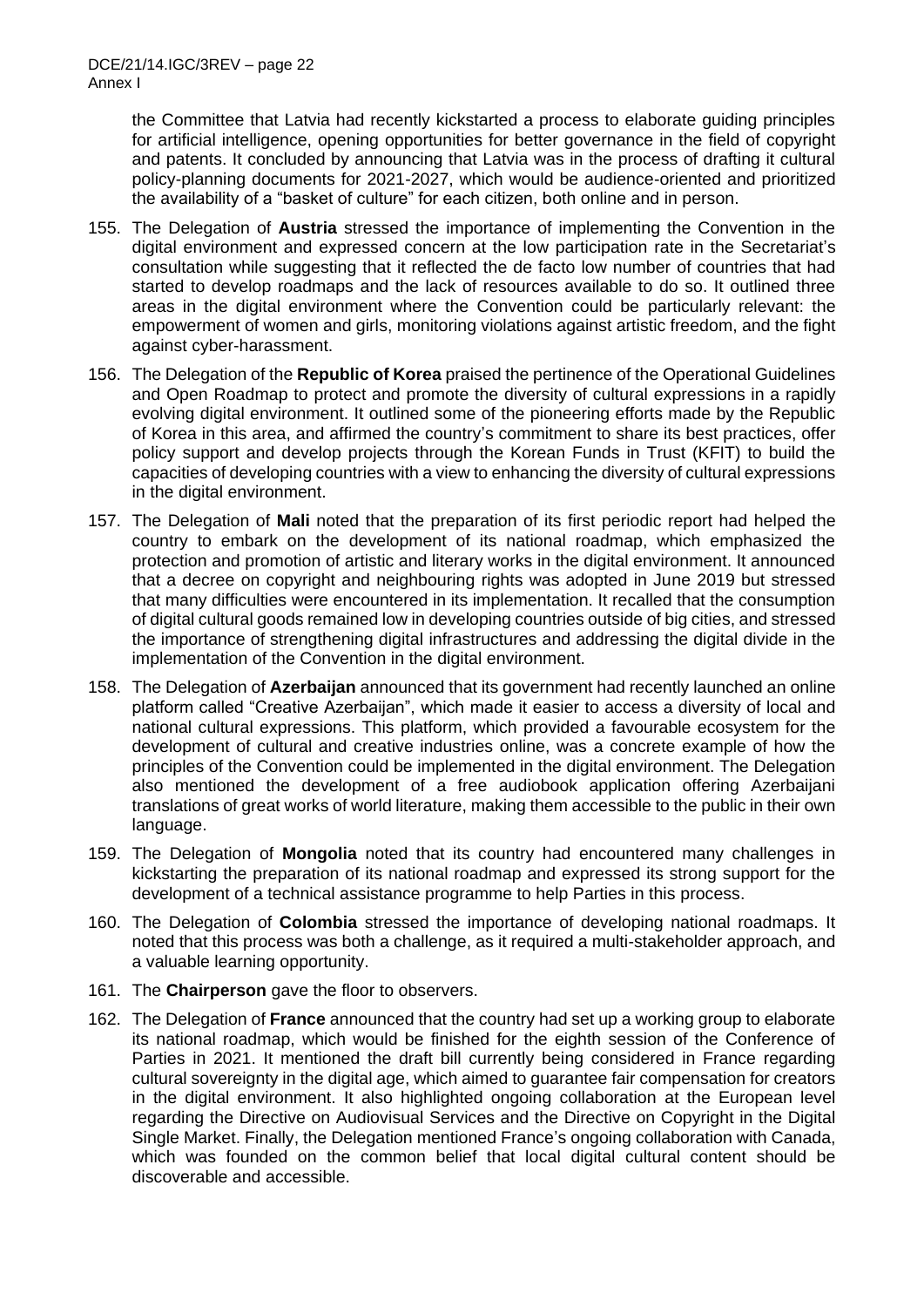- 163. The Delegation of **Serbia** noted that its government had prioritized the digitalization of cultural content and the development of creative industries. It underlined Serbia's recent adoption of an artificial intelligence development strategy, the first of its kind in South-East Europe. Finally, it announced that Serbia intended to adopt a sectorial approach in the development of its national roadmap, dealing with each creative industry separately and focusing on peer-to-peer learning.
- 164. The Delegation of **Nigeria** gave concrete examples of the intersectorial steps taken by Nigeria to implement the Convention in the digital environment, such as the launch of a regional capacity-building platform named "Virtual Institute for Culture in the Digital Environment", the publication of a handbook on culture in the digital environment, and the organization of two regional courses promoting human rights and freedom of expression in the digital environment.
- 165. A representative of the **French Coalition for Cultural Diversity** regretted that only 18 Parties had reported on the development of their national roadmaps. She reminded the Committee that the impact of digital technologies on culture was a major issue that required countries to adopt relevant measures and regulations. Since UNESCO Member States were planning to adopt a recommendation on artificial intelligence at the 41st session of the General Conference, she invited the Secretariat to include the issue in its working plan.
- 166. A representative of the **International Music Council (IMC)** recalled that the 2019 IMC "World Forum on Music" welcomed the Minister of Culture of Croatia and UNESCO's Assistant Director-General for Culture to discuss the issue of fair remuneration in the digital environment. She welcomed the proposal to create a technical assistance programme to assist policy makers in developing countries, noting that the implementation of the Convention in the digital environment affects many civil society organizations. She concluded by encouraging European Parties to transpose the EU's Directive on Copyright in the Digital Single Market into their national legislation.
- 167. A representative of the **Assemblée parlementaire de la Francophonie** noted the importance of culture in the digital environment for francophone countries, stressing the fact that big platforms, such as Google, Amazon, Facebook, Spotify and Apple, gave little visibility to emerging artists and made it difficult to access local artistic content. For this reason, she suggested that it would be beneficial to revise taxation systems and to impose a minimum percentage of national content.
- 168. The Delegation of **Saint Vincent and the Grenadines** noted that the implementation of the Convention in the digital environment went beyond examples of good practice: it requires adequate measures and policies.
- 169. The **Secretary** invited Parties to share their national roadmaps with the Secretariat and noted with satisfaction the support expressed by Parties and observers for the possibility of developing a technical assistance programme to assist developing countries in the preparation of their roadmaps to implement the Convention in the digital environment.
- 170. The **Chairperson** presented draft decision 13.IGC 7.
- 171. The Delegation of **Colombia**, supported by the Delegation of Brazil, proposed to amend paragraph 3 by adding: "in particular those involving multi-stakeholder participation."
- 172. The Delegation of **Saint Vincent and the Grenadines** proposed to remove "according to their needs and available resources" in paragraph 5. The Delegation of Burkina Faso expressed its support for this amendment.
- 173. The **Chairperson**, seeing no further objection, declared Decision 13.IGC 7 adopted as amended.

*Decision 13.IGC 7 was adopted as amended.*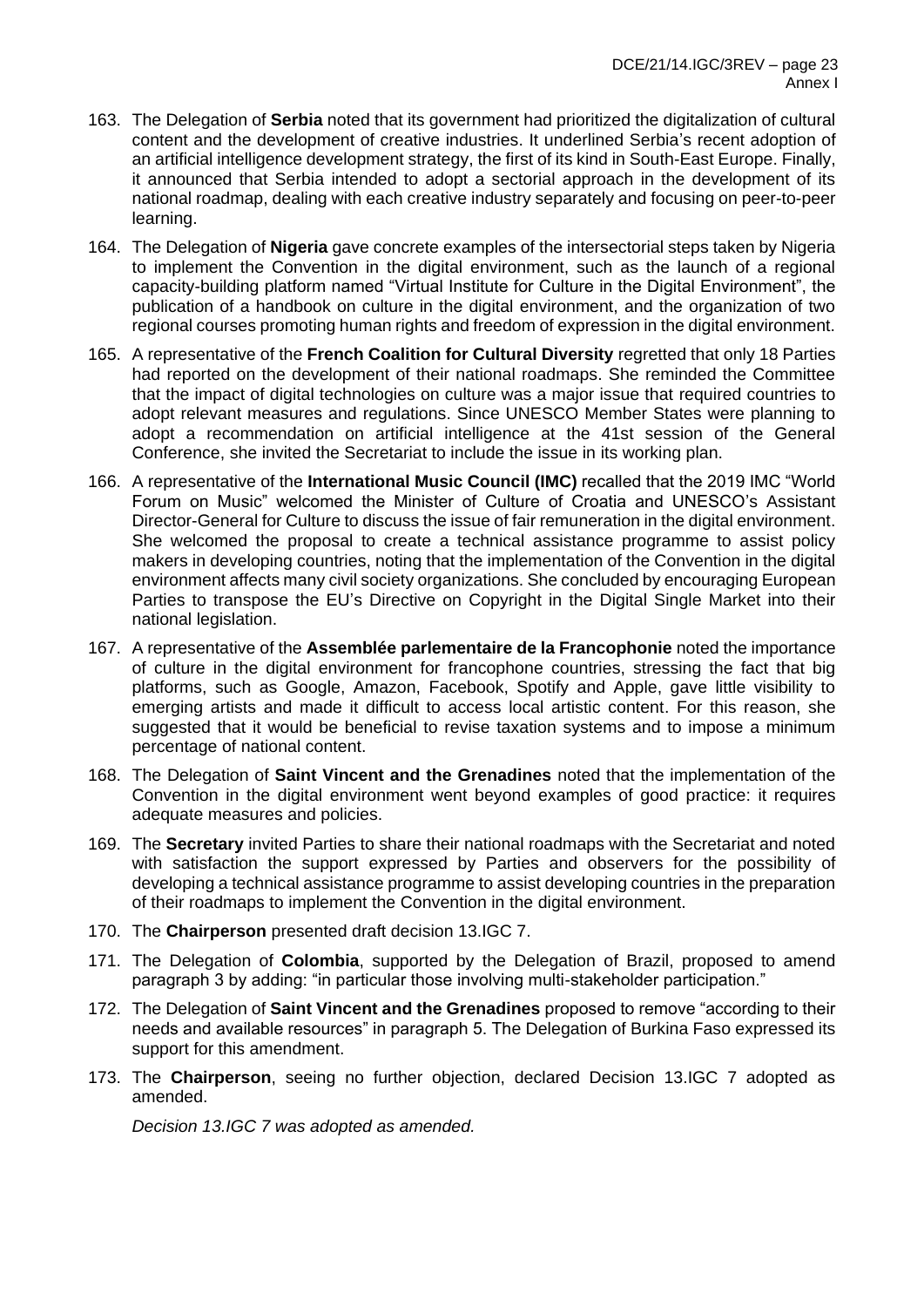### **ITEM 8 – PREFERENTIAL TREATMENT: ADDRESSING THE IMBALANCE IN TRADE RELATIONS AND BARRIERS TO THE MOBILITY OF ARTISTS AND CULTURAL PROFESSIONALS**

### **Document DCE/20/13.IGC/8**

- 174. The **Chairperson** invited the Secretary to introduce agenda item 8.
- 175. The **Secretary** recalled that preferential treatment as the subject of Article 16 of the Convention and one of its most binding and powerful clauses. Although it constituted an effective means of fostering the diversity of cultural expressions at the global level, its implementation remained insufficient. He also recalled that special and differential treatment for developing countries was an integral part of the 2030 Sustainable Development Agenda, being the subject of target 10.a ("Implement the principle of special and differential treatment for developing countries, in particular the least developed countries, in accordance with the World Trade Organization agreements"). He stressed that the Secretariat had taken due note of the importance given to this theme by the governing bodies of the Convention, and consequently devoted a significant portion of the resources of the Aschberg Programme for Artists and Cultural Professionals to the implementation of Article 16. He explained that the Aschberg Programme supported three types of intervention: research and analysis; capacity building and training; and direct technical assistance.

The Secretary highlighted the Secretariat's main recent initiatives related to preferential treatment, including the publication of a study titled Culture in the CARIFORUM-European Union Economic Partnership Agreement: Rebalancing Trade between Europe and the Caribbean? in June 2019. He also mentioned a new training module on preferential treatment, which was developed in close collaboration with the UNESCO Chair on the Diversity of Cultural Expressions at Laval University. This module was successfully tested during a sub-regional workshop titled "Advancing Preferential Treatment for Culture" held in Barbados in November 2019.

- 176. The Delegation of **Finland** inquired about the role played by UNESCO's Institute for Statistics (UIS) in gathering and analysing empirical data regarding preferential treatment.
- 177. The Delegation of **Austria** underlined the urgency and complexity of implementing Article 16 of the Convention. It stressed the importance of further enhancing activities related to preferential treatment and, in this regard, it welcomed the re-design of the Aschberg Programme. The Delegation thanked the Government of Quebec and the authors of the "Guide" to the Negotiation of Cultural Clauses in Trade Agreements", published by the UNESCO Chair on the Diversity of Cultural Expressions at Laval University, noting the relevance and importance of this tool.
- 178. The Delegation of **Saint Vincent and the Grenadines** encouraged all Parties to make use of the new training module on Article 16. It commended the adoption of the EU-CARIFORUM Agreement but expressed regret at the fact that out of the 59 bilateral agreements examined in UNESCO' study "Culture in Treaties and Agreements," only 3 indicated a willingness to implement both Articles 16 and 21 of the Convention. The Delegation suggested that reporting on the implementation of Articles 16 and 21 in periodic reports was not enough, and that it might be more productive to monitor their implementation at each session of the Convention's Governing Bodies.
- 179. The **Secretary** informed Finland that there was an ongoing collaboration with the UNESCO Institute for Statistics (UIS). However, he noted that the production of data required new partnerships, since many countries did not have the capacity to produce baseline data that UIS can use.
- 180. The **Chairperson** gave the floor to observers.
- 181. The Delegation of **France** expressed its support for the implementation of Article 16, but underlined the difficulty of adopting measures that facilitate the mobility of artists. It recalled that France had created a special four-year residency permit called "Passeport Talent", which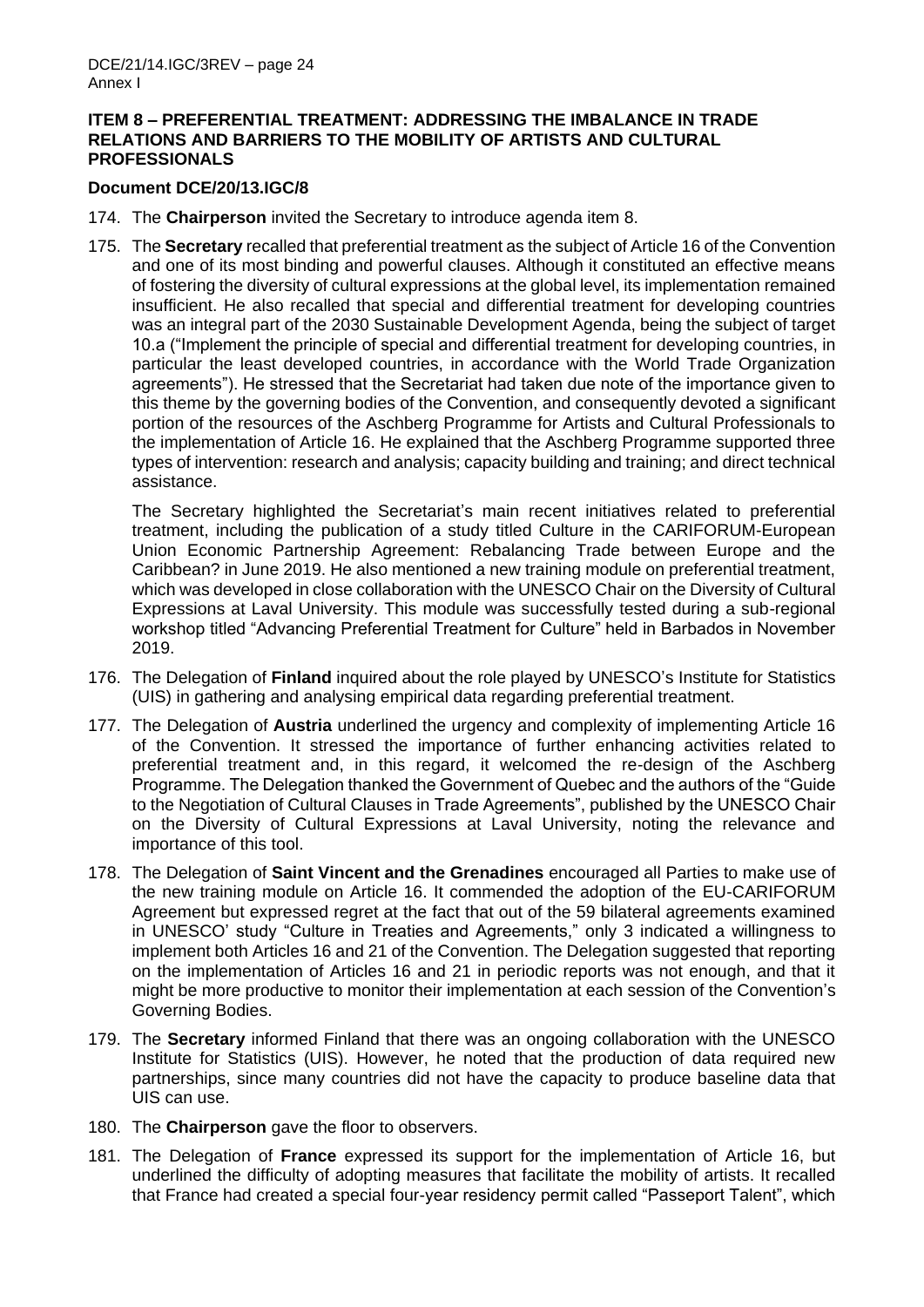was accessible to cultural professionals and artists. The Delegation underscored the work done by civil society organizations, such as Zone Franche, to improve the mobility of artists and cultural goods and services. It commanded the Guide recently published by the UNESCO Chair on the Diversity of Cultural Expressions at Laval University, and called for it to be disseminated widely.

- 182. The Delegation of **Germany** stressed the importance of Article 16, especially now that cultural production in the Global South was gaining momentum. Noting that the notion of preferential treatment was difficult to understand, it thanked the UNESCO Chair on the Diversity of Cultural Expressions for its newly published "Guide to the Negotiation of Cultural Clauses in Trade Agreements". The Delegation concluded by suggesting that the concept of "fair culture" could help to articulate the principles of preferential treatment.
- 183. A representative of the **European Broadcasting Union**, on behalf of several civil society organizations, welcomed recent efforts to clarify the scope and implementation status of Article 16. He suggested that future documents concerning preferential treatment could highlight the complementarities between Articles 14 and 16. He also proposed to enhance synergies between civil society organizations and the Secretariat to improve the visibility of the Convention within key regional and international organizations, such as the World Trade Organization (WTO) and the Organization international de la francophonie (OIF). Finally, he recommended to include developed countries in future trainings on preferential treatment and to make the training module available on-demand to civil society organizations.
- 184. A representative of the **Nigerian Coalition for Cultural Diversity** underlined the importance of implementing Article 16 to address trade imbalances and promote the mobility of artists and cultural professionals. He expressed concern about the fact that only 3 of the 59 agreements examined contained a preferential treatment clause. He called on all Parties to also implement the principles of the 1980 Recommendation Concerning the Status of the Artist and to open their borders to foreign artists.
- 185. The **Secretary** reiterated the Secretariat's eagerness to continue to collaborate with Parties and civil society in order to achieve a better implementation of Article 16. He underscored the significant complementarities between Articles 14 and 16, and highlighted potential synergies that could be found in their implementation. Finally, he observed that the new training module on preferential treatment had already been put into practice in Barbados and could be used in other regions.
- 186. The **Chairperson** presented draft decision 13.IGC 8.
- 187. The Delegation of **Colombia** proposed to add a new paragraph 5: "recognizes the importance of evidence-based decision making and requests the Secretariat and the UNESCO Institute for Statistics to continue their work with Parties in collecting and analysing data on the international trade of cultural goods and services, including, if possible, disaggregated data by cultural domains".
- 188. The Delegation of **Brazil** proposed to split paragraph 9 in two.
- 189. The Delegation of **Saint Vincent and the Grenadines** proposed to introduce a new paragraph 11: "Further requests the Secretariat to present to it, at its fourteenth session, a status report on the implementation of Article 16 on preferential treatment for developing countries."
- 190. The **Chairperson**, seeing no further objection, declared Decision 13.IGC 8 adopted as amended.

*Decision 13.IGC 8 was adopted as amended.*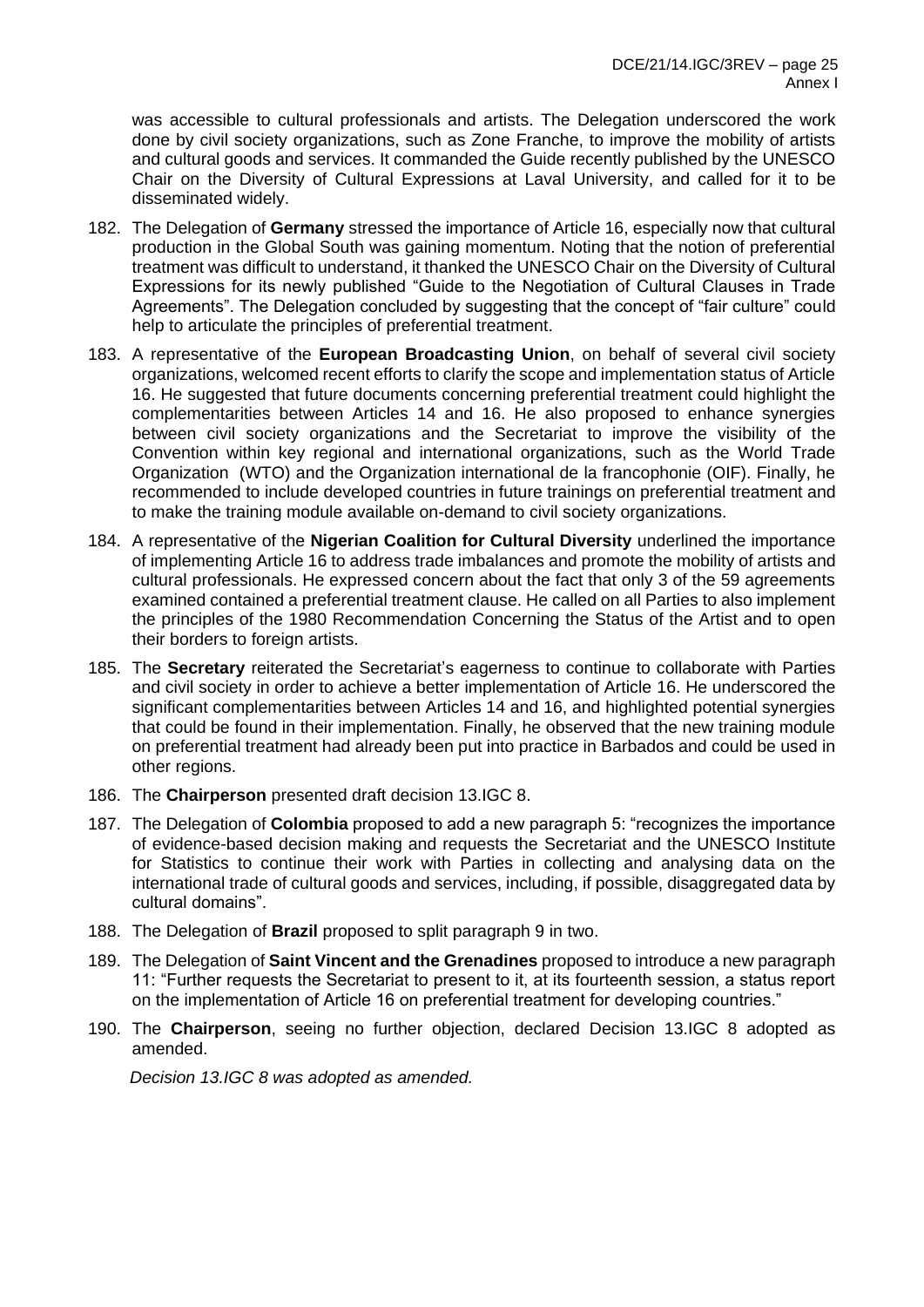## **ITEM 9 – SYNERGIES WITH THE 1980 RECOMMENDATION CONCERNNG THE STATUS OF THE ARTIST**

### **Document DCE/20/13.IGC/9**

- 191. The **Chairperson** invited the Secretary to introduce agenda item 9.
- 192. The **Secretary** recalled that at its seventh session, the Conference of Parties invited the Committee to pursue synergies in the monitoring of the Convention and the 1980 Recommendation concerning the Status of the Artist (Resolution 7.CP 14). He underlined that both instruments recognized the individual and collective well-being of artists as an essential condition for the vitality and diversity of cultural expressions. This conceptual alignment was made clear in Working Document DCE120/13.IGC/9, which compared the provisions of the Recommendation with the Convention's Monitoring Framework. He further recalled that the monitoring of the 1980 Recommendation was carried out by the Committee on Conventions and Recommendations of the Executive Board, which had also encouraged the Secretariat to maintain synergies in the monitoring and implementation of the Recommendation and the Convention.

He underlined that in the 39C/5 and the 40C/5, the development, implementation and monitoring of policies and measures to promote the 1980 Recommendation, particularly with regard to artistic freedom, were among the indicators used to assess the extent to which Member States are striving to implement the Convention. The Secretary informed the Committee that the Secretariat is relying on the Aschberg Programme to provide capacity building and technical assistance, and to monitor the implementation of the Recommendation. He stressed that demands for technical assistance were far more numerous than the financial and human capacities of the Aschberg Programme and the Secretariat. He highlighted some of the Secretariat's recent initiatives to improve the visibility of the Recommendation, including events organized as part of World Press Freedom Day and the publication of a new study, titled Culture and the Working Conditions of Artists: Implementing the 1980 Recommendation concerning the Status of the Artist. Finally, the Secretary suggested that the Committee could reflect on ways to lighten the reporting burden of Member States in the monitoring of the two instruments, noting that while not all Member States are signatories to the Convention, many were; with the result that they are required to submit two different reports with similar information in a short span of time.

- 193. The Representative of the Government of **Quebec** within the Canadian delegation noted that his government was a precursor in this area, having adopted two laws concerning the professional status of artists as early as 1987 and 1988. Recognizing that the digital environment posed new challenges for artists and cultural professionals, he announced that Quebec was in the process of updating and modernizing those laws to facilitate their implementation. He noted that this process was particularly important, as the cultural sector employed over 170,000 people in the province and represented 3,5% of its gross domestic product.
- 194. The Delegation of **Latvia** welcomed the publication of UNESCO's recent study "Culture and Working Condition for Artists". It expressed concern regarding the modest response rate to the 2018 global survey on the implementation of the 1980 Recommendation and encouraged the Secretariat to identify synergies in the monitoring of both instruments in order to reduce Parties' reporting obligations.
- 195. The Delegation of **Austria** welcomed the reinforced efforts to identify and exploit complementarities between the two instruments. It recalled that the Austrian government had already put in place an innovative framework that ensures fair remuneration for artists and provided them with social security and pension benefits. It encouraged the Secretariat to further explore synergies between the two instruments, both within UNESCO and in collaboration with other UN agencies, such as the International Labour Organization (ILO).
- 196. The Delegation of the **Republic of Korea** reaffirmed its commitment to improving the status of the artist, including through adapted social security measures and an artist welfare law that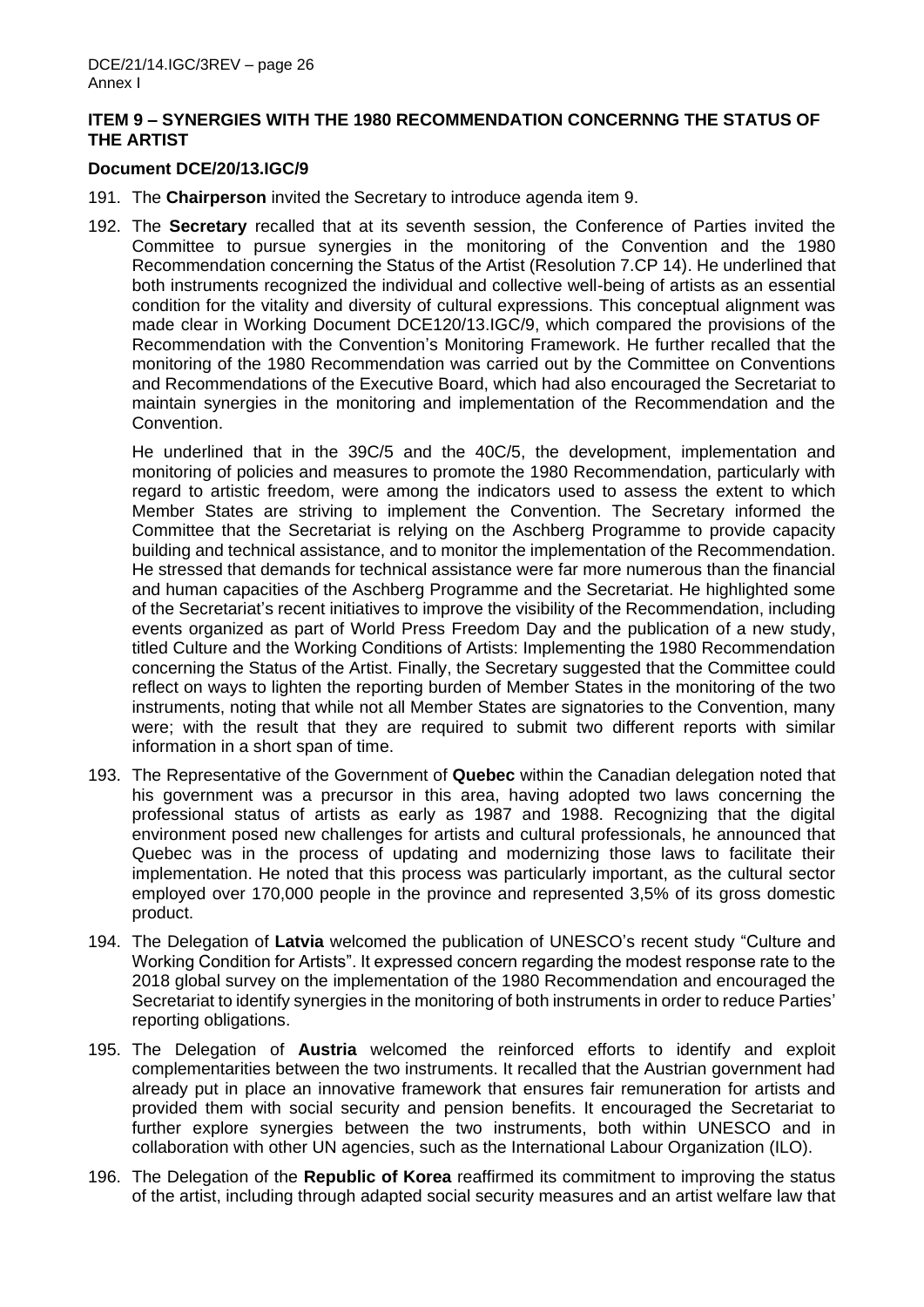took effect in 2012. It announced that UNESCO's recent publication Culture and Working Conditions for Artists would be translated into Korean to enable its wider dissemination in the country.

- 197. The Delegation of **Finland** welcomed the redesign of the Aschberg Programme to strengthen synergies between the Convention and the Recommendation. It noted with satisfaction that World Press Freedom Day (WPFD) had become a major platform for intersectoral cooperation on issues such as artistic freedom. In this regard, it recalled that during the 2016 WPFD in Helsinki, the Nordic culture ministers adopted a landmark declaration on promoting the diversity of cultural expressions and artistic freedom in the digital age. It asked the Secretariat about its plans for the upcoming WPFD and whether it planned other intersectoral activities to promote artistic freedom.
- 198. The Delegation of **Kenya** observed that the country's participation in the 2018 global survey on the implementation of the 1980 Recommendation enhanced the government's understanding of the needs and challenges of artists at the local level. The survey showed that most artists in Kenya operated in difficult working environments, often as part of the informal economy. The Delegation reaffirmed Kenya's commitment to improving artists' working conditions, especially through the strengthening of copyright laws, the improvement of ICT infrastructures and the promotion of measures to improve the mobility of artists.
- 199. The Delegation of **Burkina Faso** noted that the country's Ministry of Culture had struggled to draft legislation to improve the working conditions of artists since 2001. It noted that after much work, the government had succeeded in adopting a decree concerning the status of the artist in 2013 and a copyright law in 2017. The Delegation listed the main challenges encountered in Burkina Faso to implement the 1980 Recommendation: insufficient legal frameworks protecting the social and economic rights of artists; a low level of dialogue between artists, employers, and the government; and a lack of national expertise.
- 200. In answer to Finland's question, the **Secretary** informed the Committee that the Secretariat was planning to organize a roundtable for World Press Freedom Day, during which a new report on artistic freedom [Freedom & Creativity: Defending art, defending diversity] would be launched.
- 201. The **Chairperson** gave the floor to observers.
- 202. The Delegation of **Northern Macedonia** informed the Committee that since 1998, the country recognized the status of independent artists, which allows them to receive social benefited and grants from the government. It announced that as of 2020, a broader range of artists and cultural workers would be eligible to receive these benefits. Furthermore, it noted that negotiations had started with the Ministry of Labour and the Ministry of Foreign Affairs to ensure a minimum income for artists and cultural workers.
- 203. The Delegation of **Belgium** welcomed UNESCO's new study "Culture and Working Conditions for Artists" and expressed Belgium's willingness to work with the Committee to implement the 1980 Recommendation.
- 204. The Delegation of **Sweden** expressed its support for the Secretariat's human rights-based approach to promote artistic freedom and gender equality. It noted that strengthening the status of artists and cultural professionals required concrete policies and measures. In this regard, the Delegation welcomed the redesign of the Aschberg Programme, highlighting its focus on knowledge-sharing and capacity-building. Finally, the Delegation expressed its support for the ongoing intersectoral cooperation between UNESCO's Culture Sector and its Communication and Information Sector.
- 205. A representative of the **Canadian Coalition for the Diversity of Cultural Expressions** welcomed the progress achieved since 1980. He noted that more should be done to improve the mobility of artists and pointed out that recent research indicated a significant deterioration in the working conditions of artists in the digital era. Finally, he encouraged countries to enable artists to exercise their right of association freely, as stipulated in the 1980 Recommendation.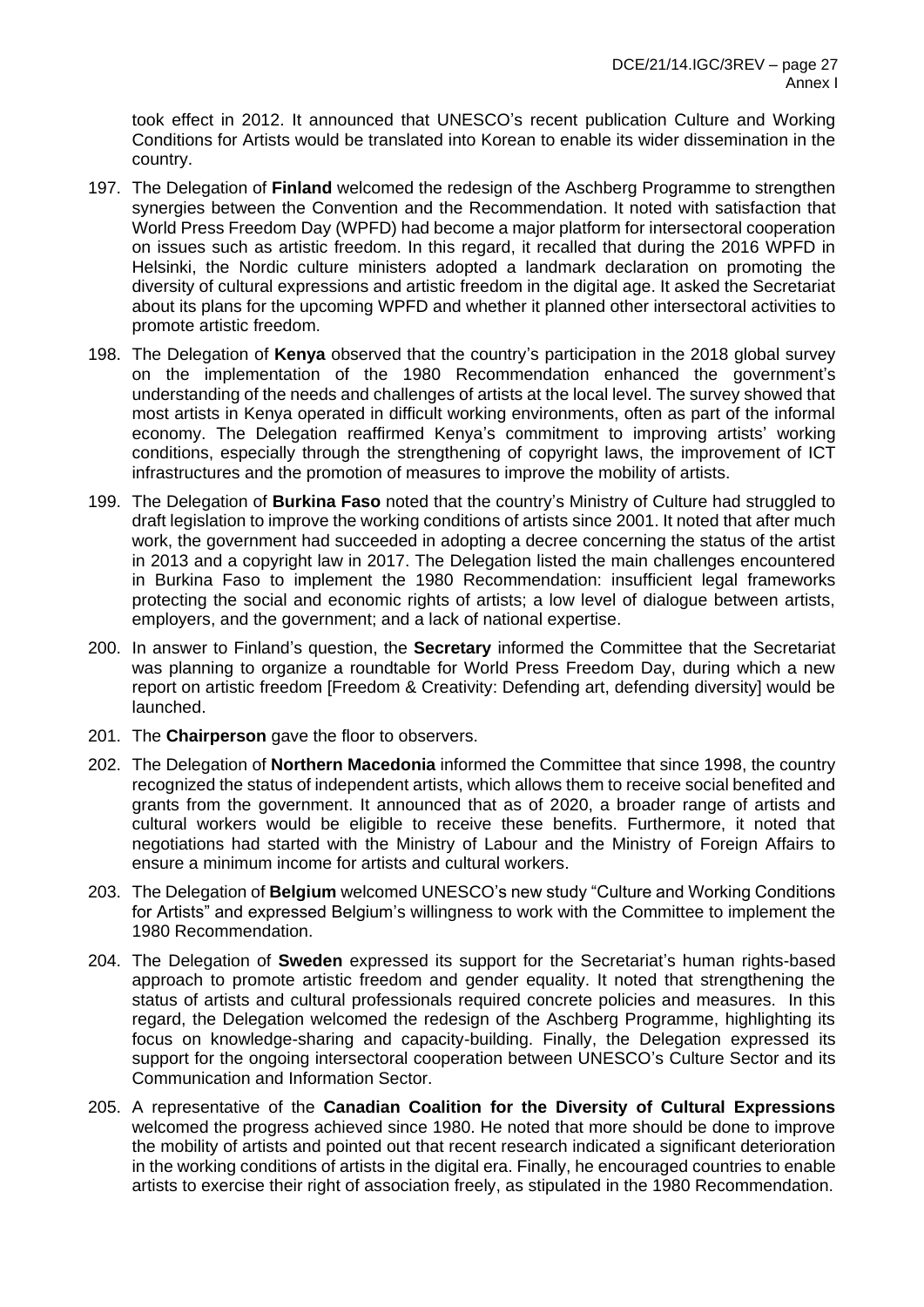DCE/21/14.IGC/3REV – page 28 Annex I

- 206. A representative from the **International Theatre Institute** urged Parties to review and update their legislations concerning the status of the artist. She highlighted the need for further action to strengthen the working conditions of artists, who are often underpaid or not paid for their labour. In this respect, she welcomed the recent campaign "Pay the Artist" launched by the Arts Council of Ireland. She expressed her support for the expansion of the Convention's capacity-building programme to include on-demand technical assistance to develop or review legislation concerning the status of the artist. She concluded by reading a statement on behalf of Arterial Network, which called on Parties to protect artists against repression and threats, especially in countries where democracy is fragile.
- 207. A representative of **Freemuse** welcomed the Secretariat's human rights-based approach to promoting the status of the artist and stressed that many artists had to compromise their safety for their work. He observed that reports produced by Freemuse indicate that artists from at least 80 countries were threatened by state and non-state actors, underlining that LGBTQ and women artists were particularly vulnerable.
- 208. The **Chairperson** presented draft decision 13.IGC 9 and, seeing no objection, declared Decision 13.IGC 9 adopted.

*Decision 13.IGC 9 was adopted.*

## **ITEM 10 – PRESENTATION OF THE CONCLUSIONS OF THE SECOND CIVIL SOCIETY FORUM**

#### **Document DCE/20/13.IGC/10**

- 209. The **Chairperson** asked the Secretary to introduce agenda item 10.
- 210. The **Secretary** recalled the importance of Article 11 of the Convention, which recognized the fundamental role of civil society and encourages its active participation in the implementation of the Convention. He further recalled that the operational guidelines associated with Article 11 provided considerable opportunities for civil society organizations to participate in the work of the governing bodies of the Convention. In practice, he explained that this participation included: (1) the organization of a working meeting between the Committee Bureau and civil society representatives prior to the opening of the Committee; (2) the inclusion of an item on civil society on the agenda of the statutory meetings of the Committee; and (3) the organization of a biennial Civil Society Forum. Noting that the second edition of the Civil Society Forum brought together more than 70 representatives of 60 civil society organizations (CSOs) in addition to governmental and non-governmental observers, he welcomed the Rapporteur of the Forum and invited her to present her report.
- 211. The **Rapporteur of the Civil Society Forum** presented the conclusions of the second edition of the Forum, which took place on 4 June 2019 prior to the seventh session of the Conference of Parties. She recalled that the objective of the Forum was twofold: first, it offered a discussion space that enabled CSOs to identify common challenges and opportunities; second, it provides a platform that allowed CSOs to make recommendations to the governing bodies of the Convention. She emphasized that her report only presented the conclusions of the four workshops held during the Forum and should not be taken as representative of civil society as a whole.

Regarding the first workshop, "How to improve the diversity of cultural expressions in the digital age?", she reported that CSOs viewed exemptions granted to multinational companies as an important challenge. In the field of publishing, it was recommended to support professionalization in the digital age, establish digital book policies in African countries, and put in place market regulations to counter the predation of local markets by foreign publishers. In the field of music, it was recommended to apply copyright laws to online services, and update and adapt existing legislation to address contractual imbalances. In the field of cinema, it was recommended to improve the promotion of African cinema. Finally, it was strongly recommended to support a complete exemption of cultural goods in any international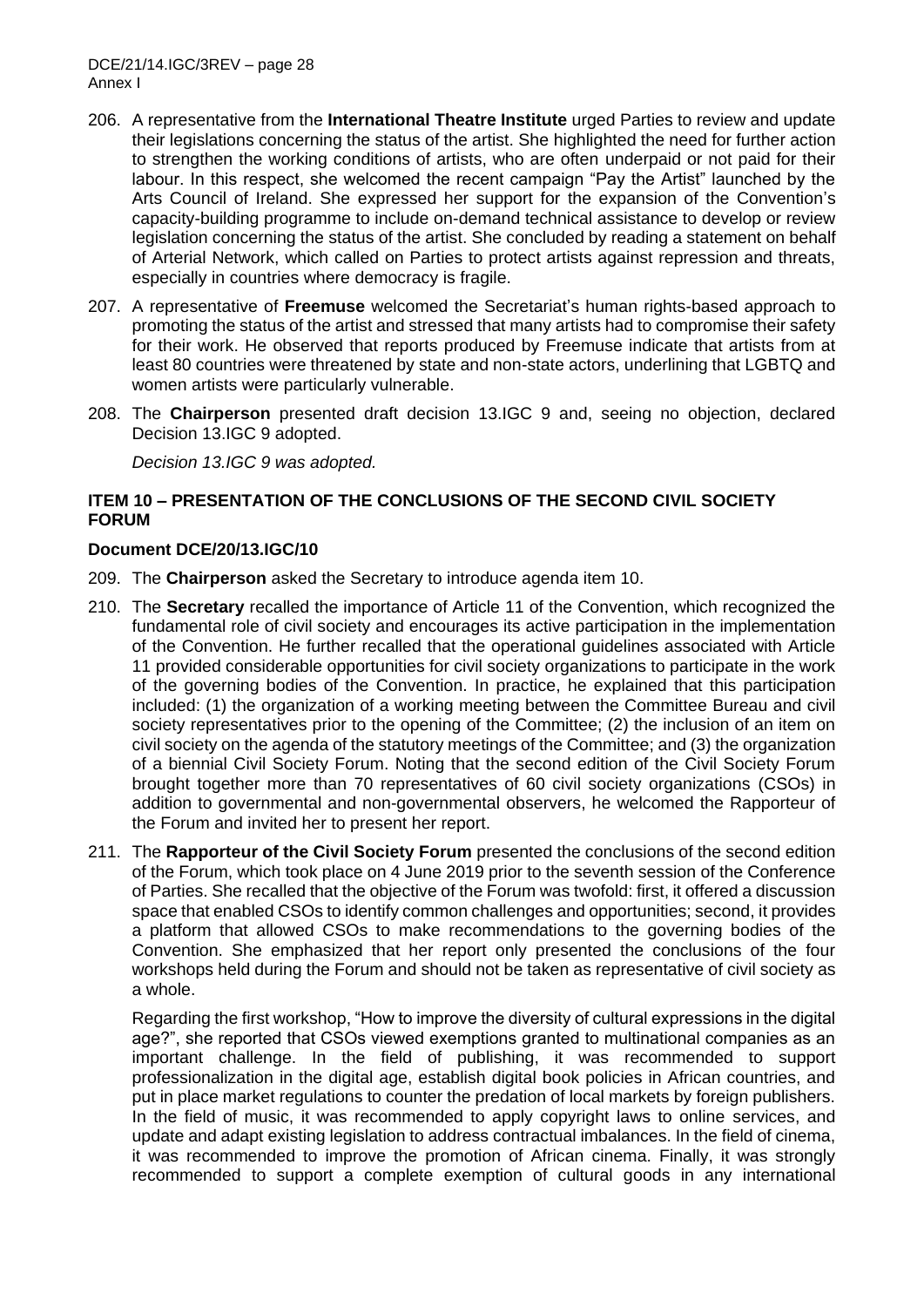negotiation on electronic commerce at the WTO and to improve women's capacity in the culture sector.

Regarding the second workshop, "How can we strengthen the Convention's international cooperation mechanisms in partnership with CSOs?", she reported that CSOs recommended that Parties should adopt a participatory multi-stakeholder approach in order to connect local and global cooperation. The need to raise more funds for the IFCD and to amend the Fund's operational guidelines was highlighted. She remarked on the possible usefulness of creating a database of all CSOs involved in the QPR process and, in general, of allowing CSOs more space for action, for example in the preparation of the periodic reports or in the organization of the Civil Society Forum. In this regard, she reported two concrete recommendations: to have open discussions regarding the possibility to create a mobility fund for CSOs as well as a discussion on the durability of civil society during the next session of the Committee.

Regarding the third workshop, "How can UNESCO Chairs and CSOs collaborate to contribute to the development of public policies for culture and sustainable development?", she reported the following recommendations: the UNESCO Chair model should be further developed; knowledge-exchange and cooperation between UNESCO Chairs and CSOs should be reinforced; the role of CSOs in different regions should be clarified; the sustainability of the culture sector could be integrated as a key point of the next Committee; research produced by UNESCO Chairs should be more accessible.

Regarding the fourth workshop, "How to overcome barriers to the mobility of artists and cultural professionals?", she reported concerns regarding the implementation of Article 16 of the Convention. She highlighted the need to provide visa centres with the necessary information and training and suggested that a dedicated information kit could be developed. Finally, she stressed that the subject of mobility of artists went beyond the issue of visas, as it is also impacted by cultural infrastructure and legislation.

- 212. Exceptionally, the **Chairperson** gave the floor to civil society representatives before Committee members.
- 213. A representative of the **International Federation of Coalitions for Cultural Diversity** stressed the importance of the Civil Society Forum as a discussion space for civil society organizations. She highlighted two important themes that emerged from the second edition of the Forum: first, the call for Parties to encourage content diversity in the digital age; and second, the importance of addressing the concerns outlined in civil society reports, submitted every two years.
- 214. A representative of **Freemuse** expressed his support for the recommendations that emerged from the second Civil Society Forum, especially those related to artistic freedom and the mobility of artists. With respect to artistic freedom, he further recommended to explore synergies with other international mechanisms, such as the UN Special Rapporteur on the situation of human rights defenders. Finally, he noted that censorship bodies and systems, such as national censorship boards, should be discontinued and alternatives considered, such as age-appropriateness ratings.
- 215. A representative of the **NGO-UNESCO Liaison Committee** expressed her satisfaction at the ongoing collaboration between civil society and UNESCO Member States. She underlined that this collaboration played an essential role in the implementation of UNESCO's programmes. She recalled that the International Conference of NGOs, which is held every two years in December, also offers a good platform for dialogue and cooperation.
- 216. A representative of **Cultura Contra Conflict**, on behalf of a number of civil society organization s, called for Parties to take into consideration the recommendations made in the civil society reports submitted in 2017 and 2019.
- 217. A representative of **Culture et Développement**, on behalf of a group of civil society observers, proposed several amendments to draft decision 13 IGC 10.
- 218. The **Chairperson** gave the floor to Committee members.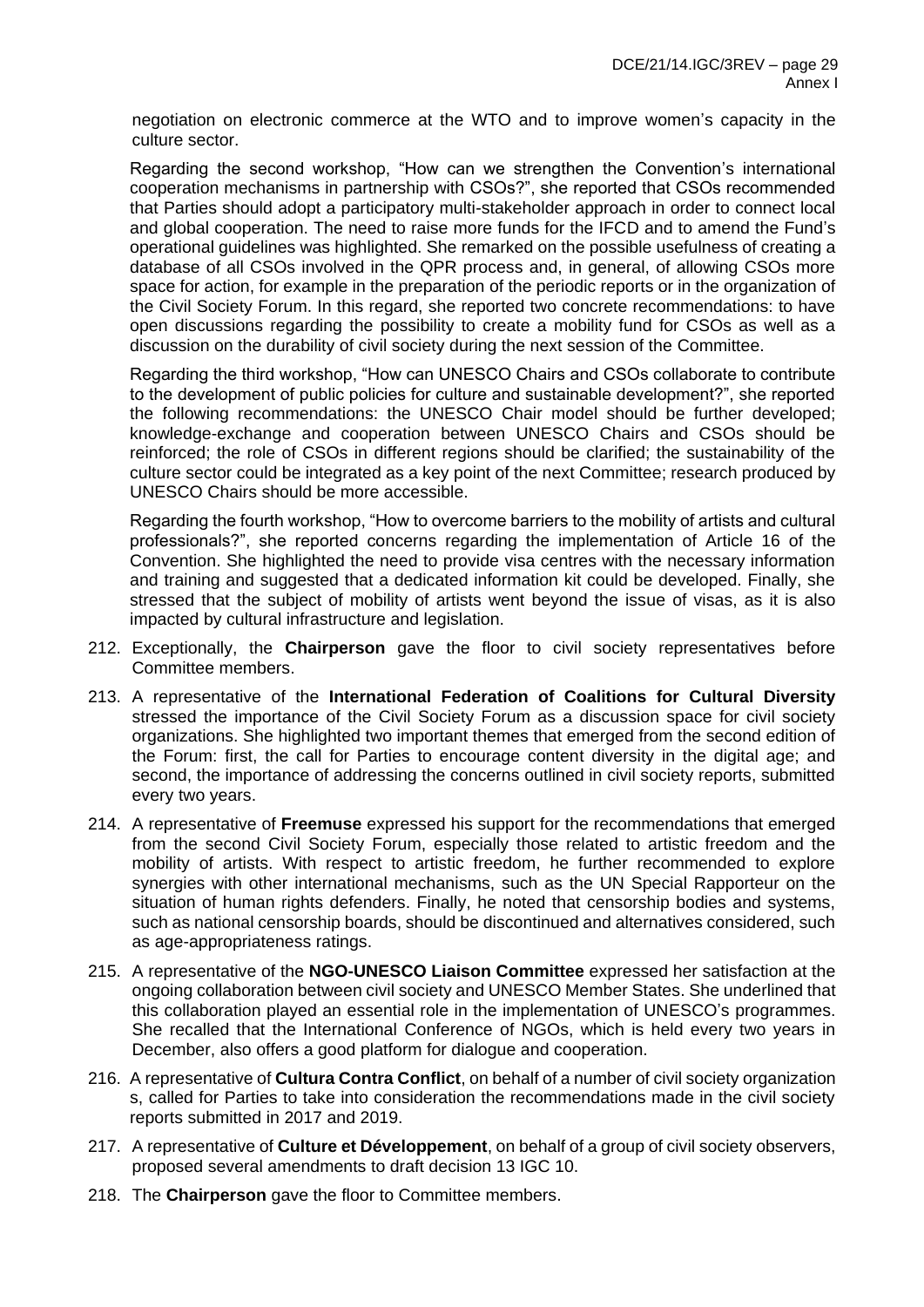- 219. The Delegation of **Saint Vincent and the Grenadines** acknowledged that civil society played an essential role in the implementation of the Convention and noted that its participation was highly encouraged and appreciated. However, the Delegation recalled that the Committee could not accept amendments made by civil society.
- 220. The **Secretary** confirmed that only members of the Committee could propose amendments to draft decisions.
- 221. The **Rapporteur of the Civil Society Forum** expressed her appreciation for the role granted to civil society in the work of the Convention's governing bodies. She explained that the amendments proposed by the representative from Culture et Développement were meant to make the collaboration between Parties and civil society more tangible and concrete.
- 222. The Delegation of **Saint Vincent and the Grenadines** suggested holding a meeting or informal working group with civil society representatives a day before the next session of the Committee to take their concerns into account in the decision-making process.
- 223. The Delegation of **Colombia** supported the proposal made by Saint Vincent and the Grenadines.
- 224. The Delegation of **Brazil** supported the proposal made by Saint Vincent and the Grenadines and suggested organizing two meetings with civil society representatives instead of one.
- 225. The Delegation of the **Republic of Korea** underlined that it was the Committee's responsibility to provide opportunities for civil society organizations to participate in the work of the governing bodies of the Convention. For this reason, the Korean National Commission for UNESCO had organized a series of national and regional gatherings to engage with civil society.
- 226. Regarding the proposition from the Delegation **of Saint Vincent and the Grenadines**, the **Secretary** reminded the Committee that a meeting with civil society representatives was already organized before each session of the Committee with the Bureau, making a second meeting unnecessary.
- 227. The Delegation of **Saint Vincent and the Grenadines** thanked the Secretary for his answer and asked whether the Committee could examine the contributions submitted by civil society before its sessions.
- 228. The Delegation of **Brazil** noted that the usual meeting between the Committee's Bureau and civil society representatives was too brief to engage in substantive dialogue. He asked whether a new format could be proposed, perhaps including all Committee members in the meeting.
- 229. The **Secretary** explained that the meeting between the Committee's Bureau and civil society representatives was an opportunity to discuss the provisional agenda, examine common concerns, and propose possible amendments to draft decisions, which Committee members could eventually choose to endorse. He reiterated that amendments to draft decisions could only be proposed by Committee members. He concluded by proposing to make the meeting between the Bureau and civil society representatives longer in the future.
- 230. The Delegation of **Austria** expressed its support for the participation of civil society in the statutory meetings of the Convention.
- 231. The Delegation of **Denmark** stressed the importance of improving knowledge-sharing and collaboration amongst the Convention's stakeholders. In order to take civil society's inputs into consideration in the decision-making bodies of the Convention, the Delegation suggested that civil society observers could be invited to take the floor before Committee members. It also proposed either to increase the involvement of CSOs in the periodic reporting process or to allow them to compile their own periodic reports.
- 232. The **Rapporteur of the Civil Society Forum** thanked the Delegations that expressed their support for the recommendations that emerged from the second Civil Society Forum.
- 233. The **Chairperson** presented draft decision 13.IGC 10.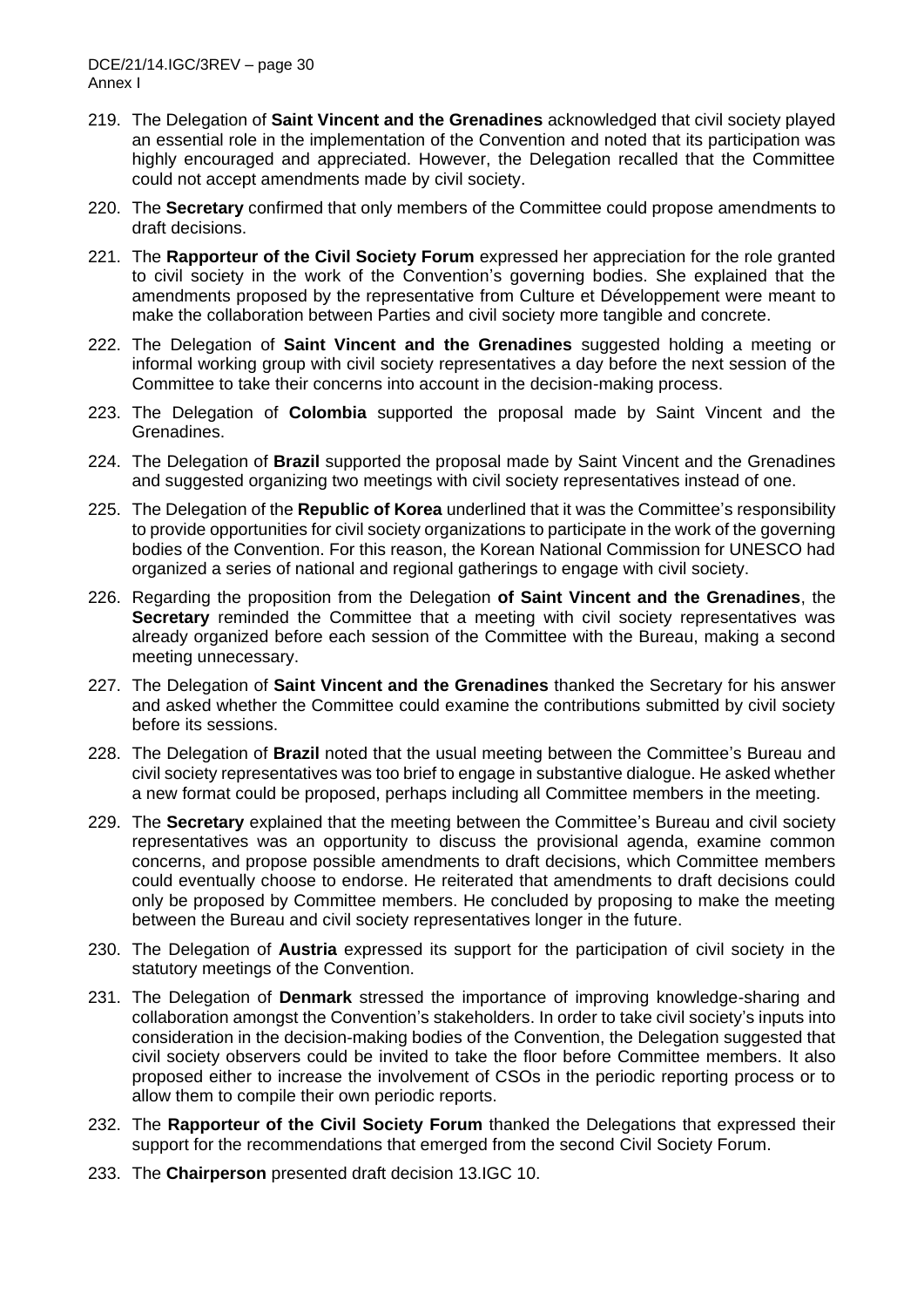- 234. The Delegation of **Saint Vincent and the Grenadines** proposed to amend paragraph 4, replacing the word "concerns" with "challenges".
- 235. The Delegation of **Egypt** asked for a clarification regarding the nature of category 2 centres.
- 236. The **Secretary** explained that the designation "Category 2 Centre under the auspices of UNESCO" is granted as part of a bilateral agreement between UNESCO and a Member State.
- 237. The **Chairperson**, seeing no further objections, declared Decision 13.IGC 10 adopted as amended.

*Decision 13.IGC 10 was adopted as amended.* 

## **ITEM 11 – FUTURE ACTIVITIES OF THE COMMITTEE: DRATF WORK PLAN, AVAILABLE RESOURCES VOLUNTARY CONTRIBUTIONS TO BE MOBILIZED (2020-2021)**

### **Document DCE/20/13.IGC/11**

- 238. The **Chairperson** invited the Secretary to introduce agenda item 11.
- 239. The **Secretary** recalled that at its seventh session in June 2019, the Conference of Parties adopted a list of priorities for the Committee (Resolution 7.CP 14) and requested the Committee to undertake a number of activities in 2020-2021, which were listed in Working Document DCE/20/13.IGC 11. He underlined that the Committee's draft workplan took into account the performance indicators and targets included in the UNESCO Programme and Budget (40 C/5), Major Programme IV, Main Line of Action 2 and Expected Result 7; the Convention's monitoring framework; and the goals and targets of the 2030 Agenda for Sustainable Development. The Secretary indicated that the future activities of the Committee included the implementation of the IFCD, the analysis of quadrennial periodic reports, the preparation of the third edition of the Convention's Global Report, the development of the Convention's knowledge management system and the development of training modules for capacity building. He also specified that the Committee would need to decide whether to review or revise the guidelines on the use of IFCD resources. Finally, he noted that the Committee was asked to provide guidance regarding specific activities to implement the operational guidelines on the promotion of the diversity of cultural expressions in the digital environment.
- 240. **All the Committee members that took the floor** expressed their support for the future activities of the Committee for the period 2020-2021 listed in Document DCE/20/13.IGC/11.
- 241. The Delegation of **Canada** strongly encouraged the Committee to prioritize issues surrounding the implementation of the Convention in the digital environment and reaffirmed Canada's commitment to share its experience in the matter.
- 242. The Representative of the Government of **Quebec** within the Canadian delegation underlined the importance of ensuring the effective implementation of the IFCD, notably by reviewing the guidelines for the use of its resources. He highlighted that policy-monitoring activities, in particular the collection and analysis of best practices through the periodic reports and the national roadmaps, were essential to measure the impact of the Convention. Finally, he expressed hope that the "Guide to the Negotiation of Cultural Clauses in Trade Agreements" recently published by the UNESCO Chair on the Diversity of Cultural Expressions at Laval University would strengthen the negotiating capacities of UNESCO stakeholders.
- 243. The Delegation of **Austria** expressed its commitment to implementing the Committee's workplan, in particular the activities concerning preferential treatment and artistic freedom. It acknowledged the need to secure new funding sources, not only for the IFCD, but also for the implementation of other activities, such as the capacity building programme.
- 244. The Delegation of the **Republic of Korea** stressed the importance of continuing to implement the Convention's global capacity-building strategy and its policy-monitoring activities. It also expressed its support for the development of a technical assistance programme to strengthen Parties' capacities to implement the Convention in the digital environment.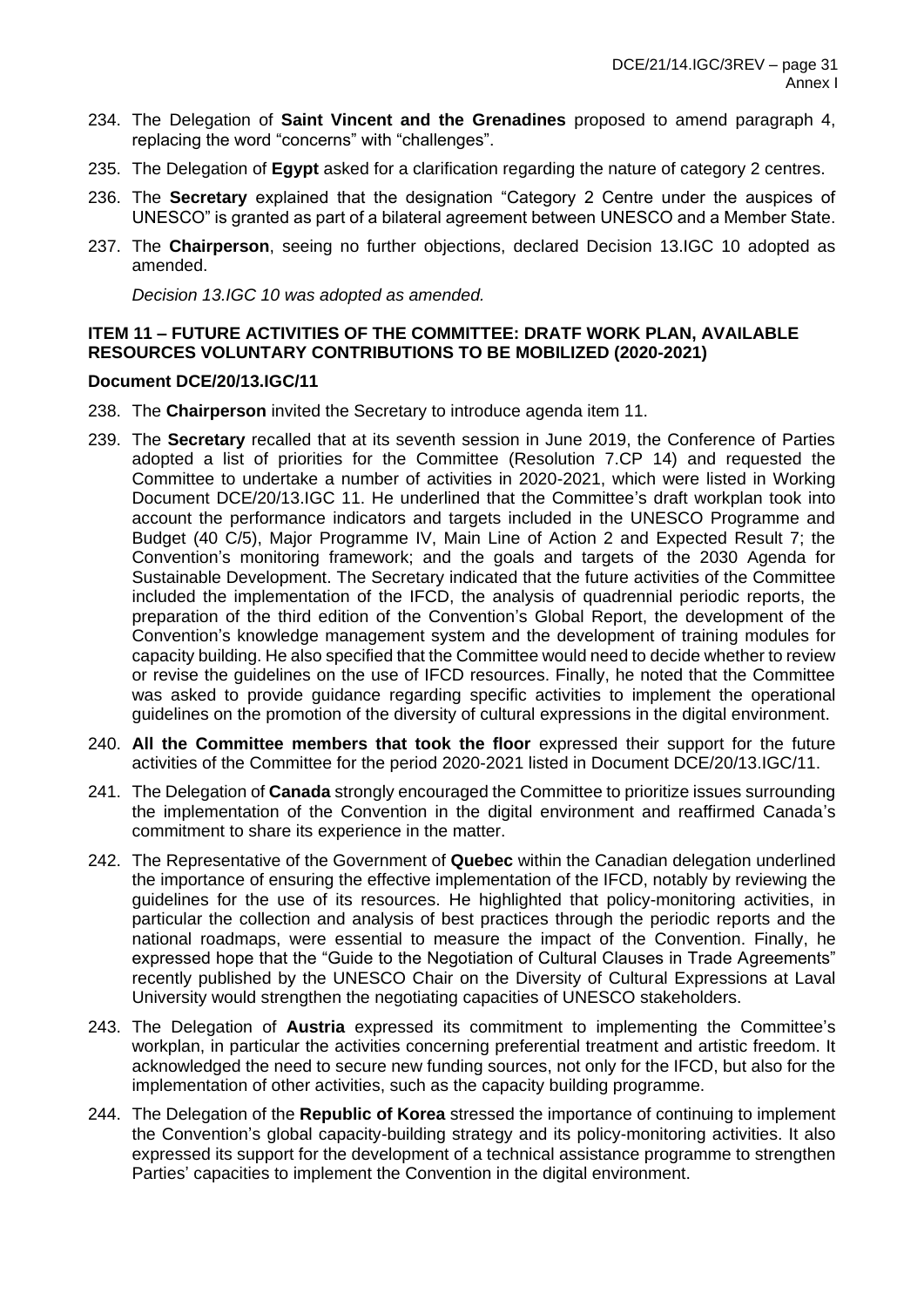- 245. The Delegation of **Egypt** suggested that the Committee should devote more resources to the Convention's capacity-building programme, and underlined that countries in the Arab States Region had not yet taken full advantage of these programmes.
- 246. The Delegation of **Finland** expressed its appreciation for the workplan's alignment with the performance indicators and targets of UNESCO's Programme and Budget (Document 40 C/5), the Convention's monitoring framework, and the Sustainable Development Goals. It welcomed the measures to enhance the visibility of the Convention and its fundraising efforts. It concluded by highlighting the importance of further strengthening dialogue with civil society.
- 247. The **Secretary** acknowledged that a lot remained to be done in the Arab States and Asia-Pacific regions. He pointed out that the workplan suggested creating and expanding networks of experts on the Convention in the Arab States Region, but underlined that unfortunately no funding was currently available for the implementation of this activity.
- 248. The Delegation of **Saint Vincent and the Grenadines** proposed the following amendments to the Annex of Document DCE/19/13.IGC/11: in the column concerning the activities funded, it added "analyse the guidelines in view of revising or updating them", stressing that the analysis must take place before deciding if a review or update is necessary; among the priorities it added "implement capacity building activities, advocacy and training programs related to preferential treatment measures recognized under Article 16 of the Convention".
- 249. The **Chairperson**, seeing no further objection, declared Decision 13.IGC 11 adopted as amended.

*Decision 13.IGC 11 was adopted as amended.*

## **ITEM 12 – DEBATE ON THE FUTURE ORIENTATIONS OF UNESCO'S MEDIUM-TERM STRATEGY 2022-2029 (41 C/4) AND ITS DRAFT PROGRAMME AND BUDGET 2022-2025 (41 C/5)**

## **Document DCE/20/13.IGC/INF.8**

- 250. The **Chairperson** invited a representative of UNESCO's Bureau of Strategic Planning (BSP) to introduce agenda item 12.
- 251. A representative of **UNESCO's Bureau of Strategic Planning** (BSP) introduced UNESCO's Medium-Term Strategy 2022-2029 (41 C/4) and its draft Programme and Budget 2022-2025 (41 C/5). Recalling that both documents had been the subject of discussions at the 40th session of the General Conference and the 207th session of the Executive Board, he specified that in addition to the traditional consultations with Member States, Associate Members, IGOs and NGOs, UNESCO was, for the first time, organizing formal consultations with National Commissions and with the Organization's 30 international and intergovernmental bodies (IIBs). He explained that these consultations would feed the Strategic Results Report, which would provide an analysis of the performance of the different sectors.

He highlighted three of the key questions at the core of this consultation. The first concerned UNESCO's mission and its contribution to the ecosystem of UN organizations and international agencies. The second regarded the key functions of UNESCO and the best way to deliver on its relevant priorities. In this regard, he recalled that the General Conference had decided to maintain the Organization's two Global Priorities, Africa and Gender Equality, while also enhanced its efforts vis-à-vis other priority groups, such as SIDS and youth. The third question concerned UNESCO's current and potential contribution to the achievement of the goals of the 2030 Agenda for Sustainable Development. He reported that Member States had emphasized the importance of building on UNESCO's comparative advantage in order to enhance its convening power and strengthen its partnerships. They also called for a reinforcement of the Organization's role as a specialized UN agency, stepping up efforts in terms of trend analyses and data collection. Finally, they asked to focus on improving UNESCO's communication and visibility, taking care to avoid fragmentation, in order to deliver projects and programmes as one UNESCO.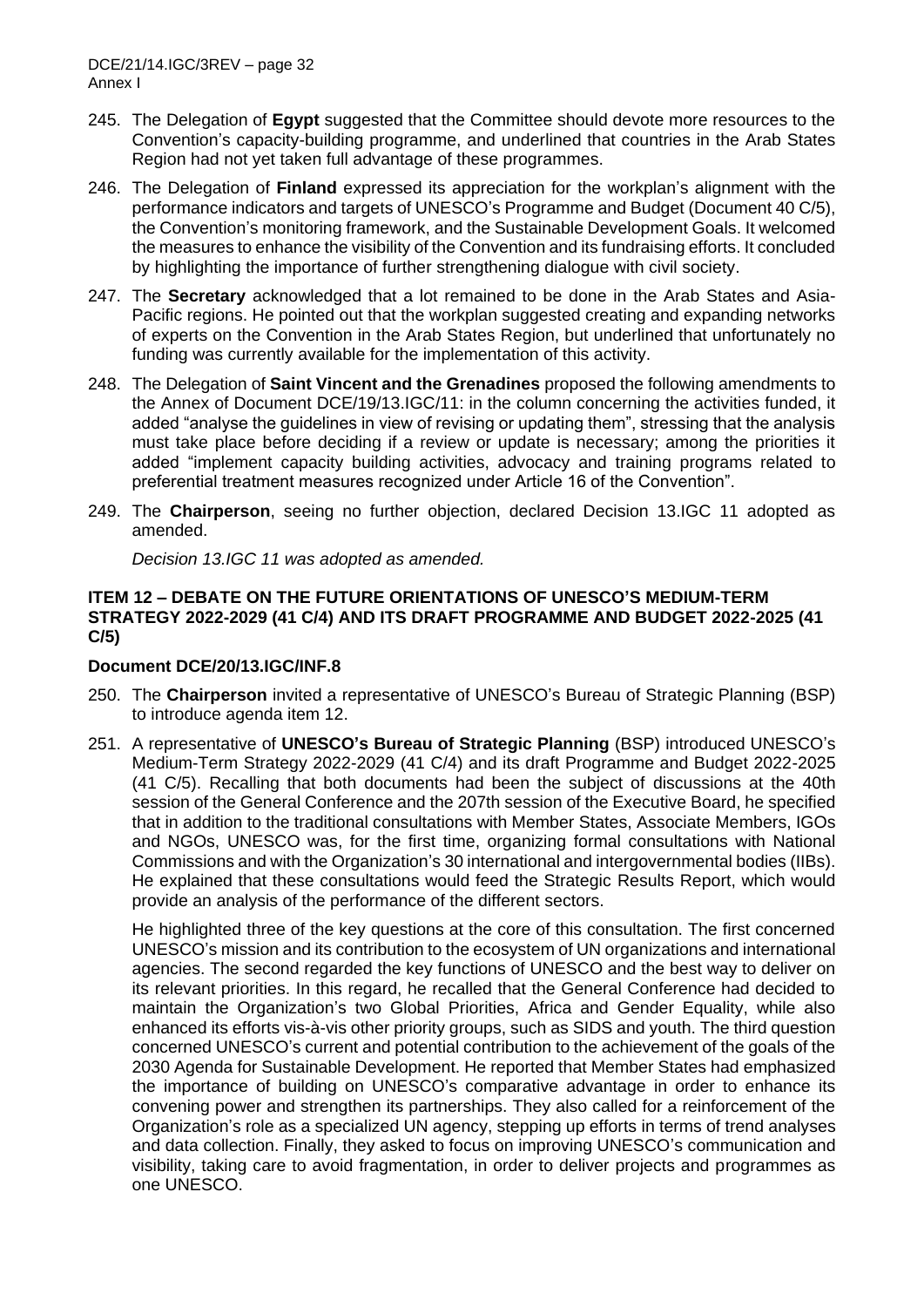The representative of UNESCO's Bureau of Strategic Planning recalled that during the General Conference, Member States stressed that UNESCO needed to remain anchored in its fundamental values and to focus on the goals set out in the 2030 Agenda. He reported that they also called for UNESCO to remain an ever-evolving organization that can adapt, renew and consolidate its role in international cooperation. He informed the Committee that the High-Level Reflection Group on the 41 C/4, for its part, had recommended to re-centre UNESCO's actions on peace, tolerance, dialogue among cultures, respect, mutual understanding and social cohesion—a call in line with UNESCO's mandate, the 2030 Agenda and the goals of the 2005 Convention.

He concluded by highlighting new and emerging challenges, some of which were described by the UN Secretary-General as "mega-trends", that would have implications on how UNESCO approached the 2030 Agenda. Among others, he listed demographic changes, urbanization, climate crises, conflicts and protracted crises and artificial intelligence. Finally, he mentioned the ongoing and vibrant discussion within UNESCO about the possibility of enhancing intersectoral work.

- 252. The **Secretary** underlined that in order to protect and promote cultural diversity, it was essential to give a central role to fundamental freedoms such as freedom of expression, artistic freedom and the right to participate in cultural life in the next Medium-Term Strategy (41 C/4). He also stressed the importance of recognizing the impact of new technologies on culture. Regarding the draft Programme and Budget 2022-2025 (41 C/5), the Secretary underscored the need to strengthen human and institutional capacities, as well as technical assistance programmes, in order continue the collection of data and statistics to measure the real impact of culture on development. He expressed his support for a greater involvement of UNESCO's networks of partners, including category 2 centres, UNESCO Chairs and civil society organizations. He concluded by informing the audience that their discussion would be synthesized and presented to the Assistant Director-General for Culture in order to inform the Sector's contributions to the Medium-Term Strategy (41 C/4) and draft Programme and Budget 2022-2025 (41 C/5).
- 253. The Delegation of **Denmark**, on behalf of the five Nordic countries (Finland, Island, Sweden, Norway and Denmark), expressed its appreciation for the opportunity given to Parties of the Convention to contribute to UNESCO's Medium-Term Strategy 2022-2029 (41 C/4) and its draft Programme and Budget 2022-2025 (41 C/5). It expressed its full support for the three priorities identified by the General Conference: the protection of fundamental rights, freedom of expression (in particular artistic freedom) and the right of participation in and access to culture. The Delegation emphasized the Convention's potential to harness the power of cultural and creative industries for sustainable development. Expressing concern about the shrinking space granted to artists, journalists, scientists and educators in many countries, the Delegation asked UNESCO to apply a gender perspective and a human rights-based approach throughout the Medium-Term Strategy. Acknowledging the importance and pertinence of the Convention's Global Reports, the Delegation stressed that they should be a top priority for UNESCO. While the 2021 Global Report would be financed by Sweden, the Nordic countries suggested that the next edition of the report should be included in UNESCO's regular budget. The Delegation also underlined the need to prioritize the Convention's capacity-building and policy monitoring activities in UNESCO's next Medium-Term Strategy. It concluded by encouraging UNESCO to explore opportunities for further cooperation and synergies across the Culture, Education, Science and Communication and Information sectors.
- 254. The Delegation of **Croatia** asked that the floor be given to a representative of the European Union, so that it could read a statement prepared following the EU coordination meeting of the members of the Committee.
- 255. The Delegation of the **European Union** expressed its support for the strategic direction set by the 40th General Conference, which makes the protection of fundamental rights a priority in the next Medium-Term Strategy. Underlining that UNESCO's normative instruments were powerful tools to address current global challenges, the Delegation observed that the next Medium-Term Strategy should prioritize the effective implementation of these instruments. It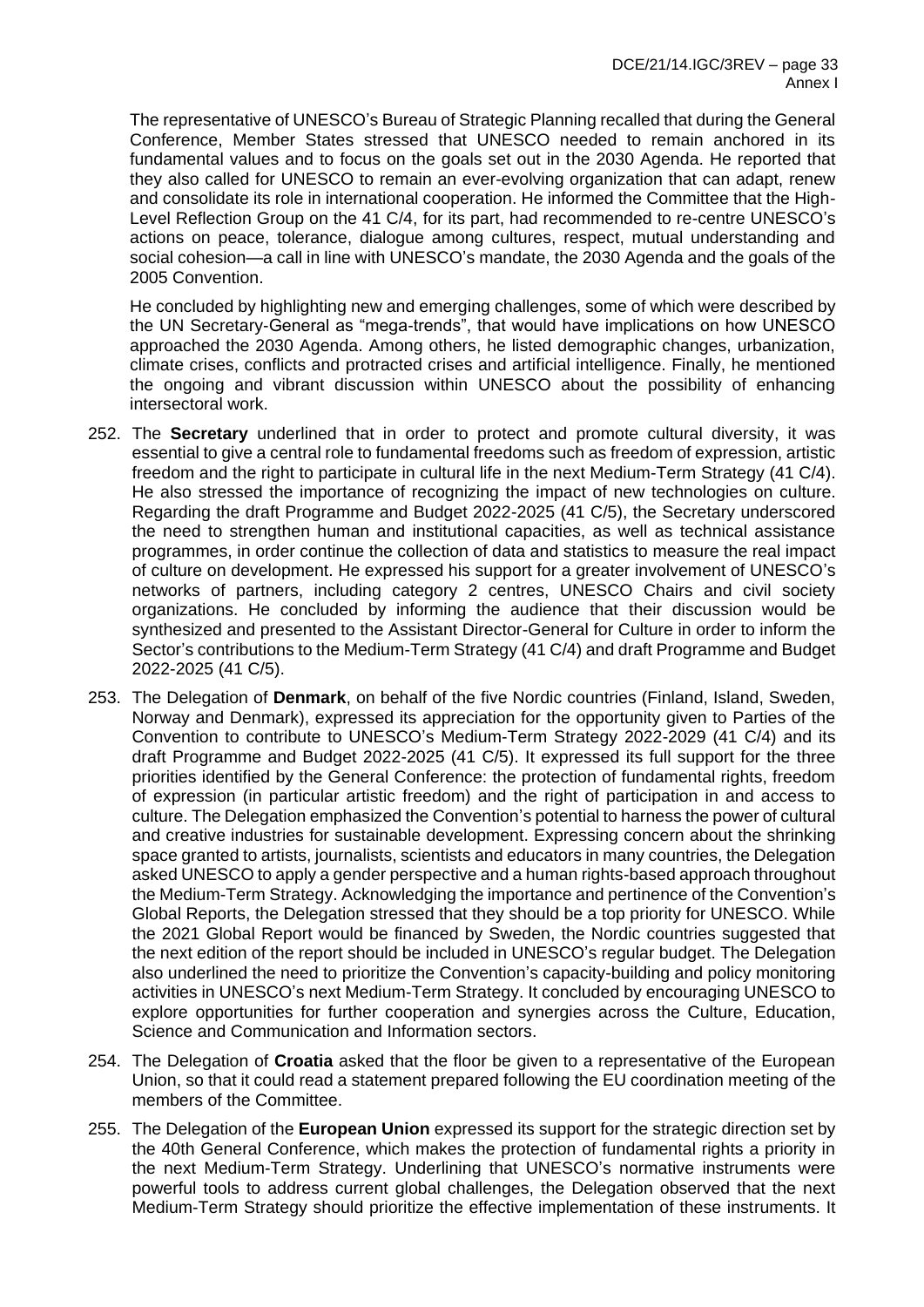stressed that UNESCO's monitoring systems were key components of its normative role and invited the Secretariat to prioritize and strengthen its monitoring and reporting systems It concluded by asking the Secretariat to explore how UNESCO's data collection could be further strengthened by tapping new information sources and by expressing its appreciation for the space given to civil society organizations in the periodic reporting exercise.

- 256. The Representative of the Government of **Quebec** within the Canadian delegation emphasized that digital technologies should be at the heart of the Convention's priorities and actions. He expressed the hope that UNESCO's future Recommendation on the Ethics of Artificial Intelligence would take the diversity of cultural expressions into account. He underscored that the priorities identified in UNESCO's Medium-Term Strategy 2022-2029 (41 C/4) and its draft Programme and Budget 2022-2025 (41 C/5) should take into account the human and financial resources of the Secretariat.
- 257. The Delegation of **Austria** aligned itself with the statement made by the representative of the European Union. It expressed its full commitment to UNESCO's human rights-based approach and underlined the relevance of the Organization's two Global Priorities: Africa and gender equality. It reiterated Austria's commitment to protecting artistic freedom, and noted the key role played by the 2005 Convention in this regard. Recalling that the 2019 Forum of Culture Ministers had highlighted the importance of culture for sustainable development, the Delegation welcomed UNESCO's substantial efforts to implement the 2030 Agenda. Finally, it expressed its support for UNESCO's ongoing efforts to strengthen intersectoral cooperation.
- 258. The Delegation of the **Republic of Korea** expressed its support for the strategic direction set by the General Conference for UNESCO's Medium-Term Strategy 2022-2029 (41 C/4) and its draft Programme and Budget 2022-2025 (41 C/5), underlining in particular the recognition of the crosscutting role of culture in achieving the Sustainable Development Goals. It also encouraged UNESCO to prioritize intersectorality and civil society participation in the two strategic documents. Noting a recent rise in nationalism and separatism around the world, the Delegation observed that it was more important than ever to protect cultural diversity and foster intercultural dialogue. It expressed its strong support for the Organization's human rightsbased approach and its gender transformative perspective, which should be applied to all programmes in the Culture Sector. Finally, it called for UNESCO to take on a leadership role in the fight against climate change and in the response to digital technologies, including the rise of artificial intelligence.
- 259. The delegation of **Saint Vincent and the Grenadines** emphasized the need to prioritize UNESCO's role as a provider of policy advice and expertise. Drawing attention to the importance of international cooperation, it highlighted the need to focus on South-South and North-South-South cooperation in order to implement all of UNESCO's programmes. It agreed with Canada regarding the need to consider cultural diversity in the framework of UNESCO's new Recommendation on the Ethics of Artificial Intelligence. It expressed the wish to enhance intersectorial mechanisms and the Convention's focus on preferential treatment. Finally, it concluded by proposing that SIDS should be made UNESCO's third global priority.
- 260. The Delegation of **Kenya** suggested prioritizing investments in youth programmes to generate employment and improve the livelihood of artists. It noted that the two strategic documents should emphasize artistic freedom and the mobility of artists.
- 261. The Delegation of **Colombia** underlined the relationship between biodiversity and cultural diversity. It also emphasized the importance of artistic education and inquired about the Convention's future initiatives in this field. Recalling that cultural professionals had been included in the expert group that drafted the preliminary draft of UNESCO's Recommendation on the Ethics of Artificial Intelligence, it expressed the hope that this Recommendation would take into account the concerns of the creative sector. The Delegation further enquired about UNESCO's plans for the upcoming United Nation's International Year of Creative Economy for Sustainable Development in 2021, highlighting that it was an unparalleled opportunity to raise awareness of the Convention. Underscoring the importance of South-South cooperation, it noted that Colombia was exploring the possibility of establishing a cooperation programme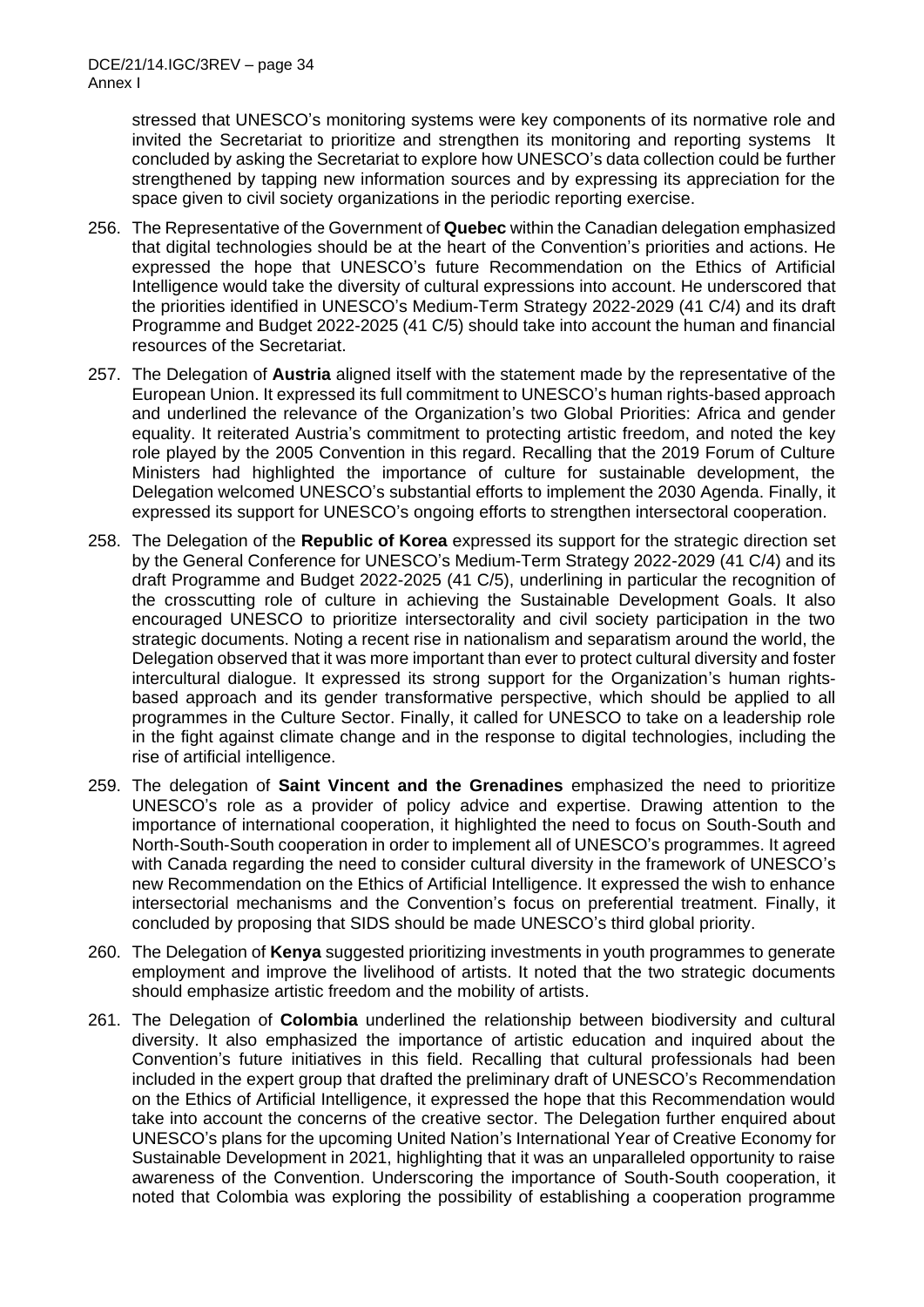between the Regional Center for the Promotion of Books in Latin America and Caribbean (CERLALC) and African countries. It concluded by asking the Secretariat about its plans to strengthen the relationship between the Convention and the World Book Capital Programme and the Creative Cities Network.

- 262. The **Chairperson** gave the floor to observers.
- 263. The Delegation of **Germany** expressed its appreciation for the actions taken by the Secretariat to promote dynamic partnerships, such as the UNESCO-European Union Programme "Supporting new regulatory frameworks to strengthen the cultural and creative industries and promote South-South cooperation on cultural governance". Echoing the statement made by the Nordic countries, the Delegation stressed the importance of artists, researchers, journalists and educators and observed that UNESCO's added value was its capacity to mobilize a broad range of professional networks and civil society organizations. It welcomed the Secretariat's recent efforts to establish synergies between 1980 Recommendation concerning the Status of the Artist and the 2005 Convention. The Delegation highlighted the importance of using UNESCO's IIBs to coordinate international action on urgent global issues, such as climate change and biodiversity. Finally, it concluded by suggesting that UNESCO should renew its focus on cultural and artistic education.
- 264. A representative from the **International Federation of Coalitions for Cultural Diversity** (IFCCD) announced that the IFCCD had identified five thematic priorities to protect and promote the diversity of cultural expressions at its 2019 congress in Lomé. First, it called for the implementation of Articles 16, 20 and 21 of the Convention in the context of trade negotiations. Second, it stressed the importance of adapting cultural policies to the digital environment. Third, it called on Parties to engage with civil society in the elaboration of cultural policies. Fourth, it invited the Secretariat to establish closer links with UN agencies that can make important contributions in favour of artists, for example on the issue of social security. Fifth, it recalled that in a context marked by the increasing platformization/digitization of culture, states, civil society organizations and researchers must have access to relevant data in order to protect and promote cultural diversity within their territories.
- 265. The Delegation of **Colombia** recommended a more active participation of the private sector in the Convention's statutory meetings in order to encourage the development of new partnerships. For this reason, it suggested inviting representatives from small, medium and large enterprises active in cultural and creative industries to the 14th session of the Committee in February 2021.
- 266. The Delegation of **Saint Vincent and the Grenadines** echoed Colombia's intervention and asked the representative of UNESCO's Bureau of Strategic Planning about the future development of UNESCO's Partners' Forum and Structured Financing Dialogue.
- 267. The **Chairperson** underlined that most countries were not ready to deal with the impact of digital technologies on cultural and creative industries. He wondered whether UNESCO could do more in order to help countries develop adequate legislation and policies to protect artists and creators in the digital environment.
- 268. The Delegation of **Panama** expressed its support for Colombia's comments, especially regarding cooperation projects with category 2 centres, as those projects can have regionwide benefits while enhancing South-South cooperation. It noted that public-private partnerships were key to achieve the objectives of the Convention at the local regional and international levels. It also echoed the necessity to recognize the essential and often ignored relationship between biodiversity and cultural diversity.
- 269. A representative of **Culture et développement** said that the work plan of the Committee should make as many references as possible to the recommendations contained in civil society's activity reports.
- 270. The Representative of **UNESCO's Bureau of Strategic Planning** thanked the Committee Members and observers who took the floor, underlining that their comments converged toward common themes and values. In particular, he acknowledged the calls for UNESCO to capitalize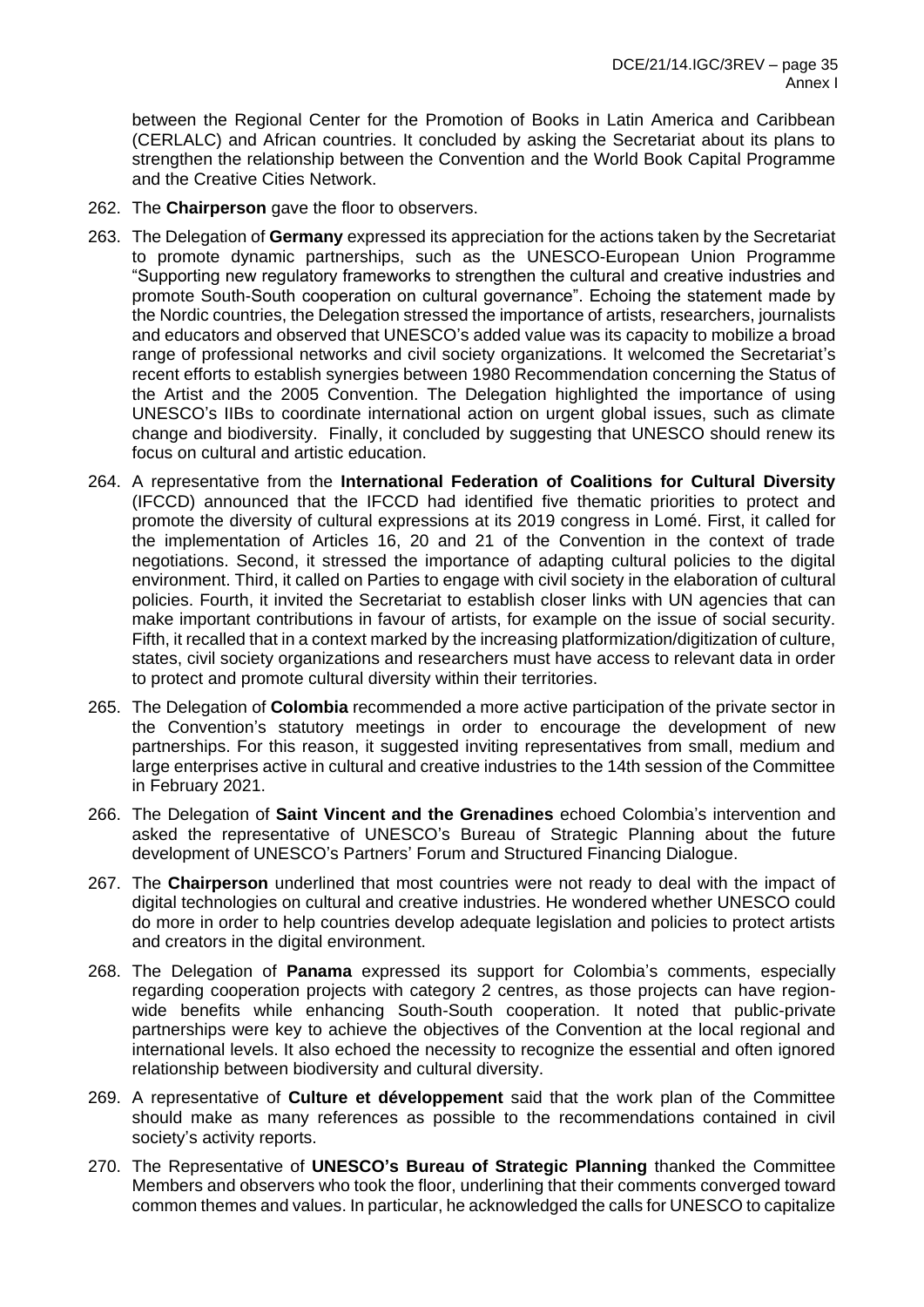on its expertise, especially in the area of policy monitoring. He also recognized the need for the Organization to address emerging challenges, such as the impact of new technologies on the cultural and creative sectors. He noted with satisfaction the progress made by Parties to the Convention, emphasizing that the range of topics they tackle had broadened significantly in recent years. From human rights and fundamental freedoms to peace and conflict resolution, he said, the Convention had been able to demonstrate its pertinence and relevance.

In answer to the question asked by the Delegation of Saint Vincent and the Grenadines, he informed the audience that UNESCO was pursuing new avenues for fundraising, including through multi-donor and multi-year strategic partnerships. He said that in 2018 and 2019 UNESCO was able to sign multi-year agreements of a combined value of US\$710 million – US\$200 million higher than in the two previous years.

- 271. The **Secretary** confirmed that the topics addressed during this session of the Committee, such as climate change and arts education, would be included in the Secretariat's workplan. In order to enhance the sustainability and reach of its actions in those important areas, he stressed that UNESCO should prioritize a holistic and intersectorial approach. In response to the question asked by the Delegation of Colombia, he confirmed that the Secretariat was already preparing activities for the International Year of the Creative Economy for Sustainable Development.
- 272. The **Executive Officer of the Culture Sector** answered the second part of the question asked by the Delegation of Colombia. She noted that the link between the Creative Cities Network and the Convention was twofold. First, there is a natural link, related to the governance of the network. The second link is thematic, as the diversity of cultural expressions was at the core of the network's seven domains of activity. She highlighted that the network was not only concerned with cultural and creative industries, but also with the creative economy more generally. In this regard, she informed the Committee that UNESCO's Culture Sector was working with several partners, including the World Bank, to define the benefits of the creative economy for cities, both in terms of economic development and social inclusion. Regarding the link between biodiversity and cultural diversity, she recognized that this item was very high in the agenda of the Culture Sector and of the Secretariat, as evidenced by the adoption of the Post-2020 Global Biodiversity Framework.

# **ITEM 13 – DATE OF THE FOURTEENTH SESSION OF THE COMMITTEE**

## **Document DCE/20/13.IGC/13**

- 273. The **Chairperson** recalled that until this year, the Committee had met in ordinary session every December at UNESCO Headquarters in Paris. At its twelfth session, taking into account Recommendation 79 of the Open-ended Working Group on the Governance, Procedures and Working Methods of UNESCO's Governing Bodies, the Committee decided to hold its future sessions in February to avoid overlaps with other statutory meetings. The Chairperson proposed that the Committee's next session should take place from 2 to 5 February 2021.
- 274. The Delegation of **Saint Vincent and the Grenadines** suggested that the proposed meeting with civil society could take place on February 1, before the opening of the Committee.
- 275. The **Chairperson** presented draft decision 13.IGC 13 and, seeing no objection, declared Decision 13.IGC 13 adopted.

*Decision 13.IGC 13 was adopted.* 

## **ITEM 14 – ELECTION OF THE MEMBERS OF THE BUREAU OF THE FOURTEENTH SESSION OF THE COMMITTEE**

## **Document DCE/20/13.IGC/14**

276. The **Chairperson** indicated that the Committee was invited to elect a Bureau of six members, one per each electoral group established by UNESCO's General Conference, in order to respect the principle of equitable geographic distribution and in conformity with rule 11.1 of the Rules of Procedure.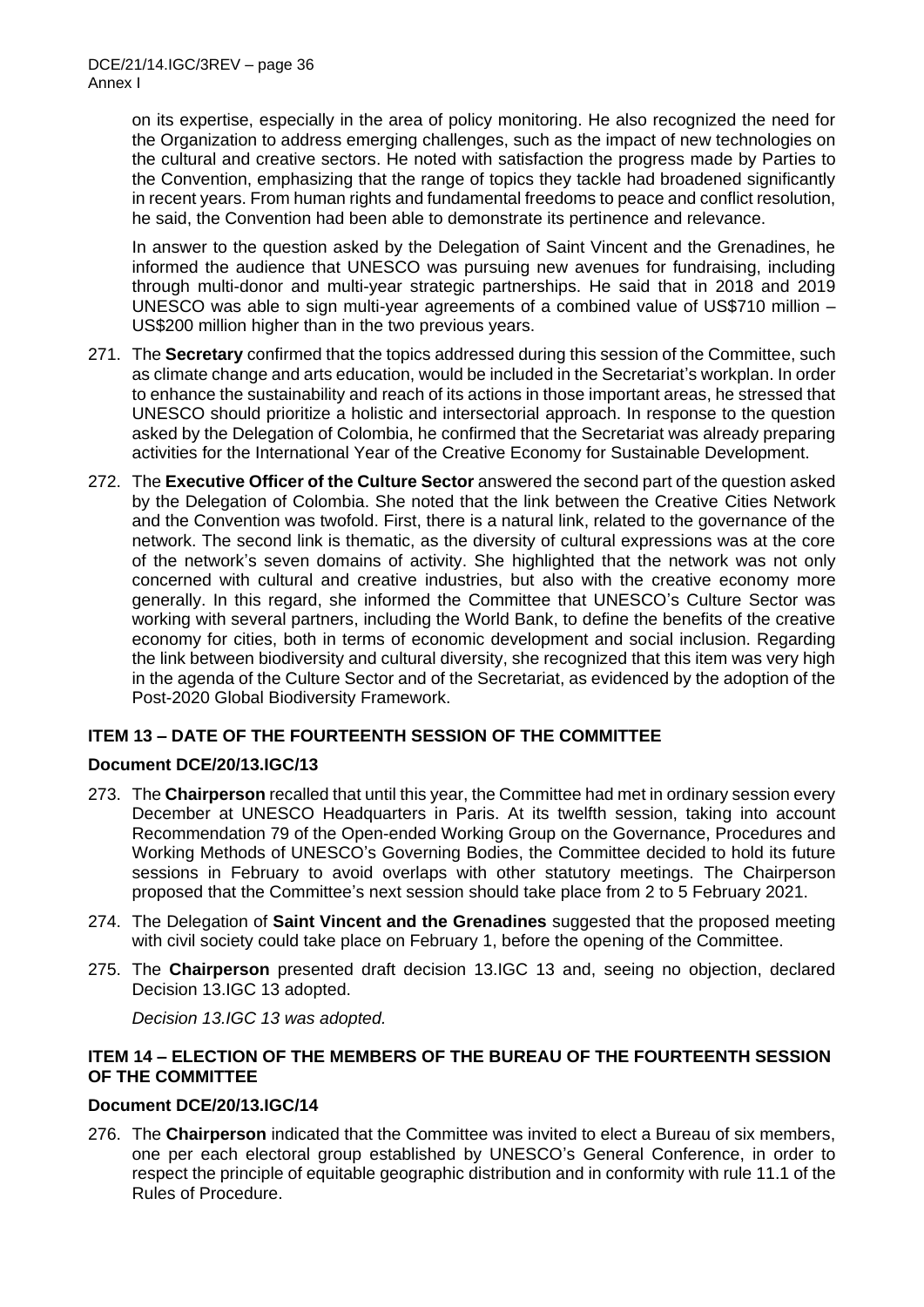- 277. The Delegation of **China** recommended Mr Park Yang-woo, the Minister of Culture, Sports and Tourism of the Republic of Korea, as Chairperson.
- 278. The Delegation of **Mongolia** supported China's proposal.
- 279. The Delegation of the **Republic of Korea** expressed its gratitude for the nomination of Mr Park Yang-woo as the next Chairperson.
- 280. The Delegation of **Croatia** nominated Azerbaijan as Vice-Chair of Group II.
- 281. The Delegation of **Argentina** nominated Saint Vincent and the Grenadines as Vice-Chair of Group III.
- 282. The Delegation of **Mali** nominated Senegal as Vice-Chair of Group Va.
- 283. The Delegation of **Egypt** nominated itself for the position of Vice-Chair of Group Vb.
- 284. The Delegation of Denmark nominated Ms Anna Steiner from **Austria** for the position of Rapporteur.
- 285. The Delegation of **Canada** expressed its support for Denmark's proposal.
- 286. The **Chairperson** presented draft decision 13.IGC 14 and, seeing no objection, declared Decision 13.IGC 14 adopted.

*Decision 13.IGC 14 was adopted.* 

## **CLOSING OF THE SESSION**

- 287. The Chairperson invited the Rapporteur to summarize the debates and decisions of the thirteenth session of the Committee.
- 288. The **Rapporteur** noted that the work was conducted under the chairmanship of the **Director-General of National Museums in Kenya**, Mr Mzalendo Kibunjia. The Assistant Director-General for Culture Mr Ernesto Ottone inaugurated the Committee by welcoming the three states that have recently ratified the Convention: Botswana, Niue and Uzbekistan, bringing the number of Parties of the Convention to 149.

The Committee addressed the 14 items included in its agenda and hosted two Create 2030 Talks: the first on the long-term impact of IFCD projects, and the second on the discoverability of diverse creative content in the digital environment. The Committee expressed its appreciation for the quality of the work done by the Secretariat over the last two years. It noted that requests for the Secretariat's support have increased steadily, as issues such as artistic freedom and the mobility of artists have gained prominence in the agenda of Parties. However, recognizing that the Secretariat's resources are limited, the Committee called on Parties to support the Secretariat with voluntary contributions.

The Committee approved the nine projects recommended for funding by the IFCD. The Fund's Panel of Experts was also renewed, with three new regular members and three new alternates. The Committee welcomed the unprecedented increase in the number of IFCD applications and the marked improvement in their quality, but deplored the fact that only 2% of projects could be recommended for funding due to limited funds. While several proposals were made to remedy this situation, Parties agreed that raising the level of voluntary contributions was a decisive first step. The Committee requested the Secretariat to present to it, at its next session, an analysis on the appropriateness of revising the Guidelines on the Use of the Resources of the International Fund For Cultural Diversity in light of the progress made in implementing the recommendations resulting from the Fund's second external evaluation.

The Committee also adopted a provisional budget, which, for the first time, covered a period of two years, 2020-2021, in accordance with the new Financial Regulations of the Special Account for the Fund. This budget will enable the Secretariat to launch a new call for funding requests next year and to continue the implementation of the recommendation resulting from the second external evaluation of the Fund.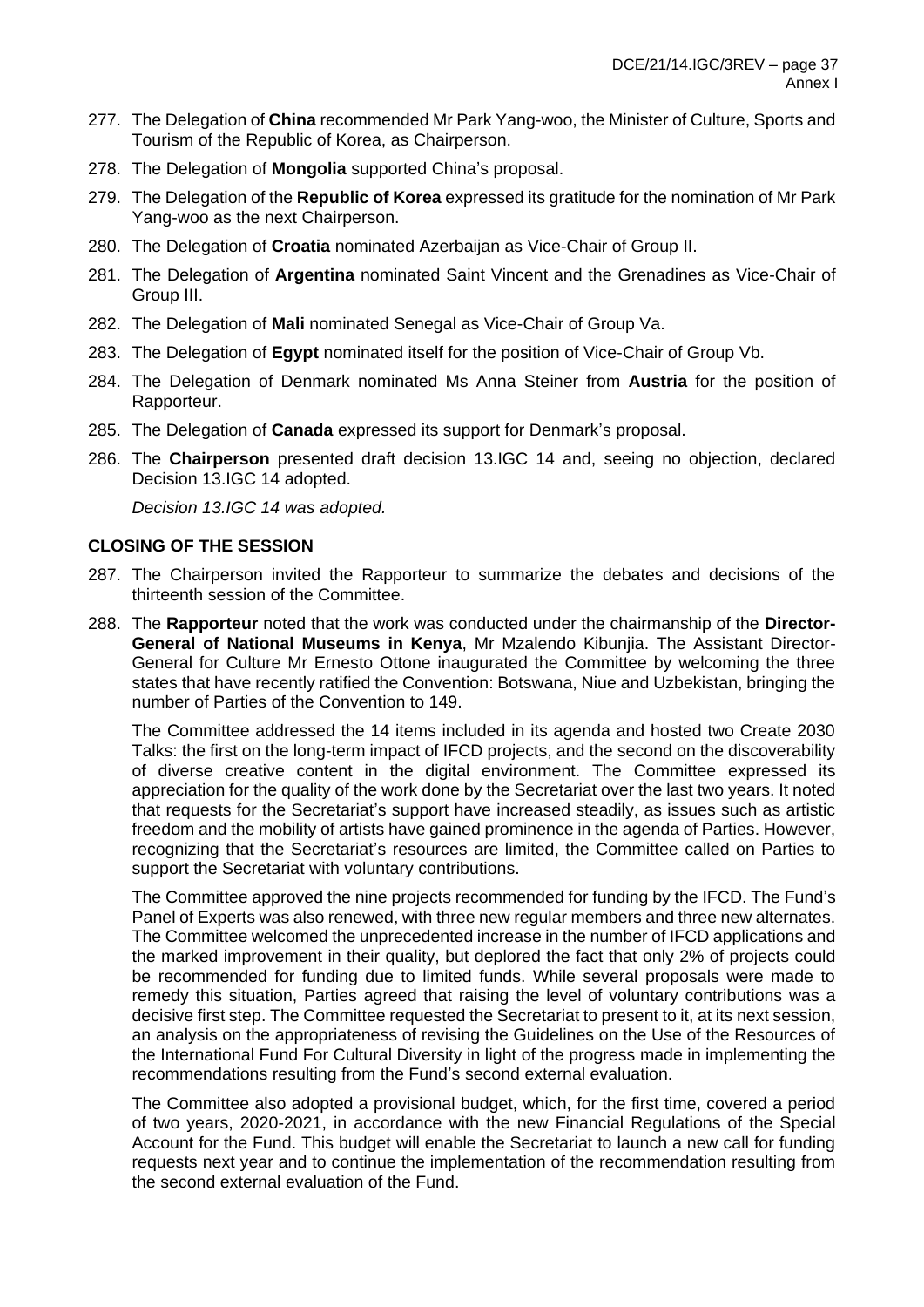The Committee reviewed four quadrennial reports and invited Parties whose reports were due this year to submit them by the statutory deadline. It reminded Parties that achieving a high submission rate would be decisive in ensuring that the third Global Report provides a comprehensive overview of the implementation of the Convention in all regions. A large number of Parties welcomed the revised periodic reporting form, which is now fully aligned with the Convention's monitoring framework. Many Parties shared their experience in holding multi-stakeholder consultations during the preparation of their periodic report and expressed their appreciation for the Secretariat's capacity-building programme, which was developed with the support of the Swedish International Development Agency.

The Committee took note of the overview of the national roadmaps developed by Parties for the implementation of the Convention in the digital environment and of the good practices collected by the Secretariat. Many Parties requested further assistance to implement the Convention in the digital environment and welcomed the Secretariat's efforts to highlight the relevance of the Convention in this context.

With regard to preferential treatment, a number of Committee members stressed the importance of implementing Article 16 of the Convention. The Committee took note of new initiatives to provide preferential treatment for developing countries and recognized the challenges posed by existing imbalances in the global flow of cultural good and services and in the mobility of artists. The Committee requested the Secretariat to report on the progress made in the implementation and monitoring of Article 16 at its next session.

The Secretariat's efforts to strengthen the synergies between the Convention and the 1980 Recommendation Concerning the Status of the Artist were welcomed. Several Parties expressed their commitment to improving the livelihood of artists. In this context, they expressed their appreciation for the publication of a new study "Culture and Working Conditions for Artists", which is a useful reference for the development or revision of laws and policies concerning artists. They noted with satisfaction the expansion of the Secretariat's capacity-building programme to include technical assistance in this field. The Committee welcomed the efforts made to streamline the monitoring of Convention and the 1980 Recommendation, and asked the Secretariat to reflect on ways to lighten Parties' reporting burden.

The Committee was informed on the conclusions of the second Civil Society Forum, which took place in June 2019 and addressed a variety of issues, including the diversity of cultural content in digital environment, the mobility of artists, and the Convention's cooperation and assistance mechanisms. The Committee recalled the fundamental role that the Convention grants to civil society in the protection and promotion of the diversity of cultural expressions and asked the Secretariat to pursue its efforts in encouraging networking among the Convention's various stakeholders, in particular civil society organizations.

The Committee adopted a work plan for 2020-2021, based both on the priorities set by the Conference of Parties at its 7th session and on the performance indicators included in the 40 C/5 Document, as approved at the 40th session of the General Conference. Many Committee Members stressed the importance of further strengthening the Convention's capacity development programme, both to support the Convention's implementation and to improve its visibility. For the first time, the Committee was given the opportunity to submit formal inputs on UNESCO's Mid-Term Strategy (Document C/4) and Draft Programme and Budget (Document C/5). A large number of Parties expressed the priorities that they would like to see reflected in these documents, including the protection of fundamental freedoms, human rights and artistic freedom; the promotion of education and gender equality; the promotion of civil society involvement in the governance of culture; the improvement of the implementation of the Convention in the digital environment; and the promotion of the contribution of cultural industries to biodiversity and the fight against climate change.

The Committee concluded by considering the date of its next session, which will take place at UNESCO Headquarters from 2 to 5 February 2021, and the election of the members of the Bureau of that session, which will be chaired by Mr Park Yang-woo, Minister of Culture, Sports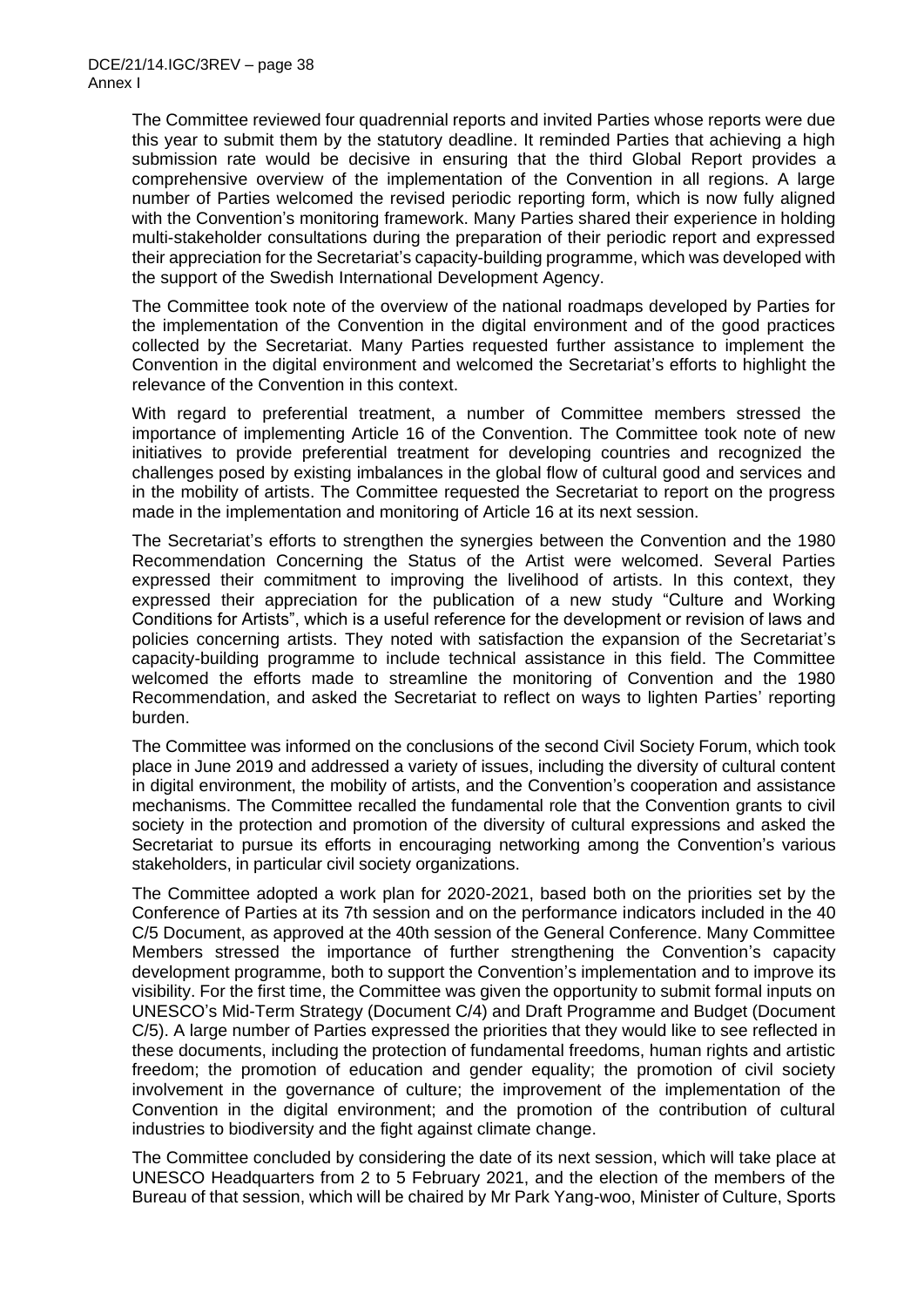and Tourism of the Republic of Korea. He will be assisted by the Rapporteur, Ms Anna Steiner from Austria, and four Vice-Chairs: Azerbaijan, Saint Vincent and the Grenadines, Egypt and Senegal.

289. The **Chairperson** closed the thirteenth session of the Committee.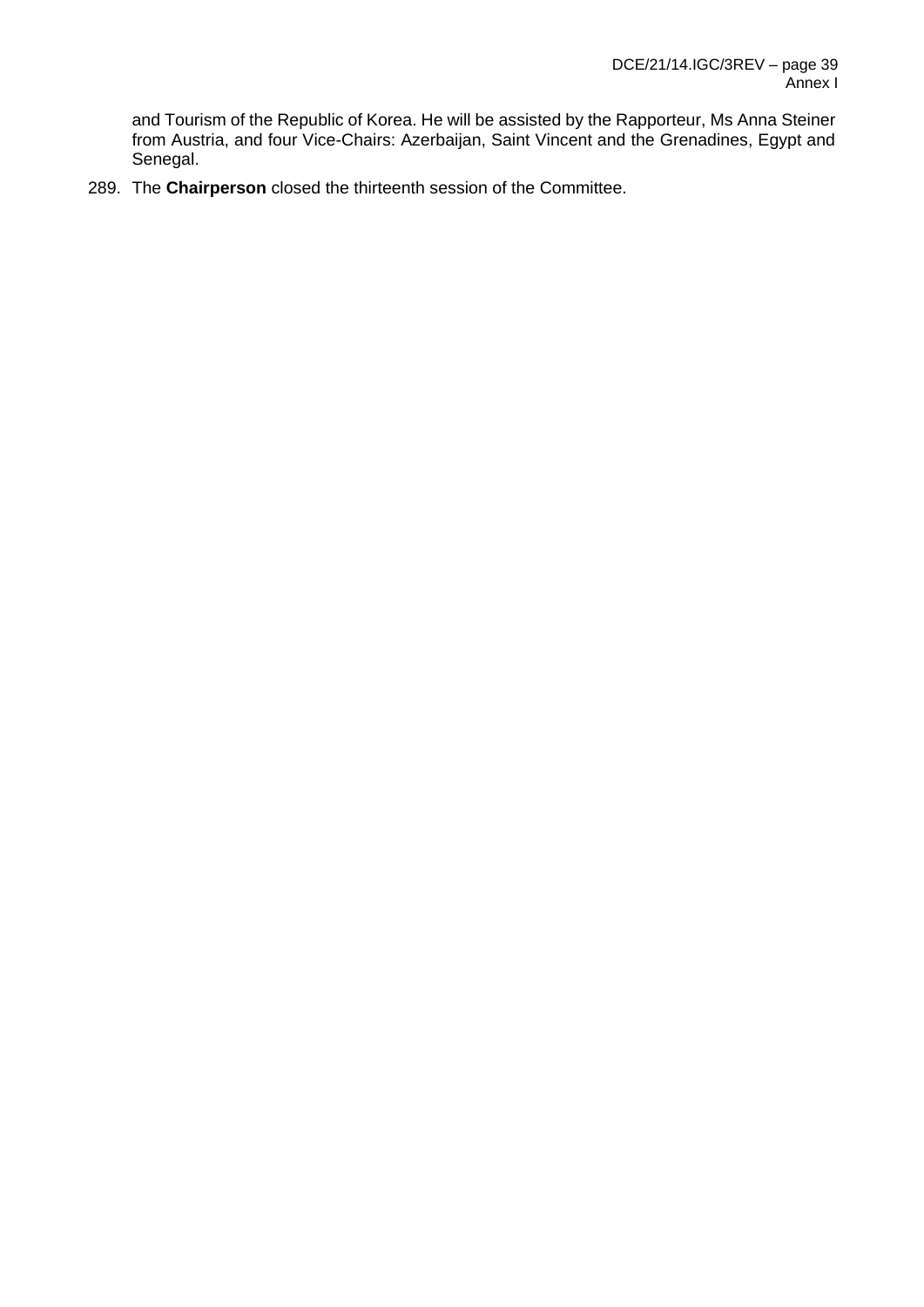## **ANNEX II**

### **I. Announcement of the ten laureates of the UNESCO-Nara Residency for Young African Female Filmmakers (13 February 2020, 3 pm).**

- 290. The **Secretary** presented the new UNESCO-Nara Residency for Young African Female Filmmakers, financed by the Government of Japan and the Japan Foundation, in partnership with the Nara International Film Festival. He highlighted that this project directly addressed UNESCO's two global priorities: Africa and gender equality. He announced that for the first iteration of this project, ten young African filmmakers were selected from over 600 applications to participate in a two-week residency in Japan, under the mentorship of acclaimed filmmaker Naomi Kawase. He asked the Director-General of UNESCO about the genesis of this project.
- 291. **The Director-General of UNESCO** explained that two events in 2019 gave rise to the idea of creating the UNESCO/Nara Residency for Young African Female Filmmakers: a roundtable titled "African film across borders: building new bridges of cooperation", which was organized during the seventh Tokyo International Conference on African Development (TICAD), and a roundtable titled "50 years of FESPACO: 50-50 for women", organized during Panafrican Film and Television Festival of Ouagadougou (FESPACO). Both events shed light on the difficulties faced by women filmmakers and demonstrated the importance of empowering them to make their voices heard. She thanked Ms Kawase for her commitment to this project, and the Japanese government and the Japan Foundation for providing the financial support that made it possible.
- 292. The **Secretary** asked Ms Kawase how she envisioned this residency.
- 293. **Ms Kawase** recalled that the Nara forest where she filmed her first movie was a UNESCO World Heritage Site. She underlined the creative power and beauty of nature, and she expressed the hope that the Nara forest would also inspire the ten selected young filmmakers. She noted that women filmmakers faced important challenges around the world. She expressed the hope that the residency would allow women filmmakers from different countries and regions to exchange and learn from another.
- 294. The **Secretary** asked the Director-General what message she would like to convey to the ten laureates.
- 295. The **Director-General** observed that at the heart of this project was the need to empower young women filmmakers and the recognition that each one has a unique voice that must be heard. Noting the high number of applications for the residency, she encouraged the Committee Members, Parties and other observers to develop similar cooperation agreements.
- 296. The **Secretary** asked Ms Kawase about her position as woman filmmaker.
- 297. **Ms Kawase** explained that she took the decision of remaining in Nara to work, instead of moving to Tokyo. She remarked that cinema could be a strong vehicle for dialogue between cultures, as films could easily convey emotions that cross linguistic and geographic frontiers. She said that she now sought to pass on what she had learned to a new generation, focusing on what unites people rather than on what divides them. She concluded by expressing her hope that this residency would be a space where young women filmmakers will be able to flourish, learn and connect with one another.
- 298. The **Director-General** and **Ms Kawase** unveiled the names of the ten laureates and congratulated them warmly. The laureates were: Mayowa Bakare (Nigeria), Okule Dyosopu (South Africa), Awa Gueye (Senegal), Joan Kiragu, (Kenya), Uren Makut (Nigeria), Lydia Matata (Kenya), Fama Reyanne Sow (Senegal), Delphine Yerbanga (Burkina Faso), Thishiwe Ziqubu (South Africa) and Floriane Zoundi (Burkina Faso).
- 299. The Delegation of **Japan** expressed the hope that the talented filmmakers who were selected for the residency would become pillars of the African film industry. It underlined the fact that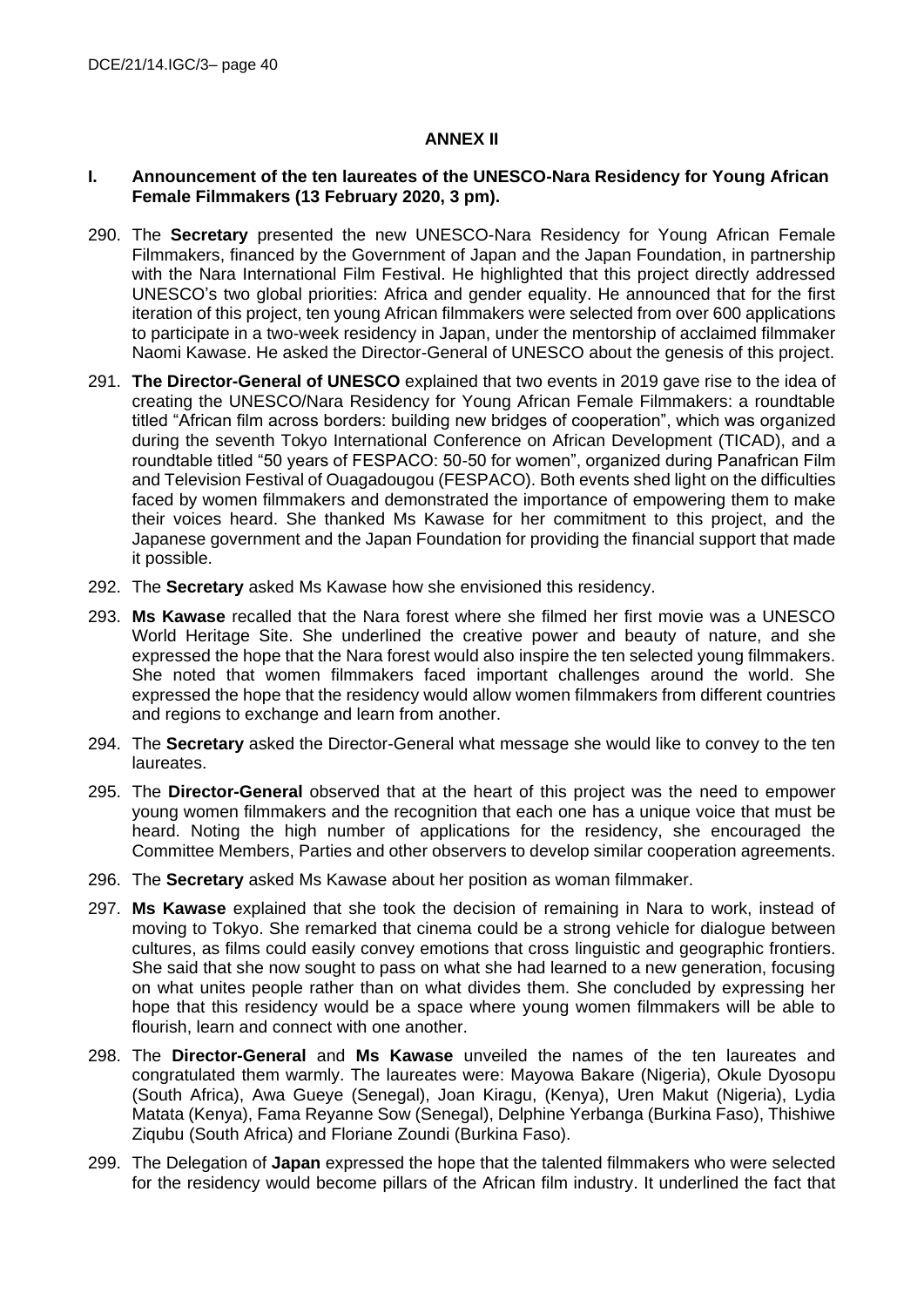this project was at the heart of UNESCO's mandate to promote diversity, while being aligned with the Organization's two global priorities: Africa and gender equality.

- 300. All of the Delegations that took the floor congratulated the ten laureates and thanked UNESCO, the Japanese government, the Japan Foundation and Ms Kawase for creating this residency.
- 301. The Delegation of **South Africa** noted with satisfaction that this project was aligned with UNESCO's efforts to empower women, strengthen international cooperation and implement the 2005 Convention. It underlined that the residency would give an opportunity to the ten laureates to tell authentic African stories through the medium of film. It concluded by expressing the hope that this project would be amplified and replicated around the world.
- 302. The Delegation of **Burkina Faso** underlined that the cultural policy adopted by its government in 2018 underscored the importance of cultural diversity and creative entrepreneurship, and prioritized youth and women. It recalled that the film and audiovisual industries held a special position in Burkina Faso's cultural policies, which was why the country had been the host of the Panafrican Film and Television Festival of Ouagadougou (FESPACO) in the last 50 years. It concluded by noting that this residency was a direct answer to the call for better representation and visibility of women in the African film industry, which was made at the last edition of FESPACO.
- 303. The Delegation of **Kenya** underscored that cultural and creative industries could be drivers of economic growth if properly harnessed and supported. It recalled that Kenyan film commission had established the annual Kalasha International TV and Film Festival in 2010, which provided a platform for young filmmakers, including women, to showcase their talent. It also mentioned that the Kenyan government had recently launched "Sinema Mashinani", a grassroots film initiative that promoted the production of vernacular cinema. The Delegation concluded by announcing that a new national film policy was being developed in Kenya to better support the film industry.
- 304. The Delegation of **Nigeria** expressed the hope that this residency would contribute to improving policies in the creative industries, while creating new opportunities for international cooperation.
- 305. The Delegation of **Senegal** expressed its appreciation for the project and cited similar initiatives in Senegal, such as the "Cinecyclo Tour" and the Festival of Neighbourhood Cinema in Dakar. He recalled that in 2013, the government of Senegal had set up a fund to promote the film industry, which had helped to nurture new talent in the country.
- 306. The **Secretary** thanked the representatives who took the floor and stressed once again the importance of this new initiative. He thanked the Director-General, Ms Kawase, the Government of Japan and others who contributed to the project.

### **II. Create | 2030 Talk "10 years of creativity: The long-term impact of IFCD Investments" (12 February 2020)**

- 307. The **Chief of UNESCO's Media Relations Section, Mr George Papagiannis**, launched this Create| 030 Talks by highlighting that while development assistance had been steadily declining over the last few years, the IFCD had managed to mobilize more than US\$7 million in the last decade. He noted that the IFCD had contributed to strengthening the cultural and creative sectors of 54 countries in four main areas of action: governance for culture; participation in cultural life; professionalization and cultural entrepreneurship; and access to new markets at the national and international levels. In order to discuss the long-term impact of IFCD-funded projects, he introduced three former IFCD beneficiaries: Ms Maria Carolina de Vasconcelos e Oliveira, a member of the Development Studies Research Group at the Brazilian Centre for Analysis and Planning; Ms Simona Goldstein, a member of Croatia's Book Block-Initiative for the Book; and Mr Farai Mupfunya, co-founder and executive director of the Culture fund of Zimbabwe Trust.
- 308. **Ms Goldstein** noted that the IFCD-funded project led by the Book Block-Initiative for the Book, which ended in 2013, resulted in the first mapping exercise of any cultural industry in Croatia. The project also led to the publication of several recommendations, many of which had now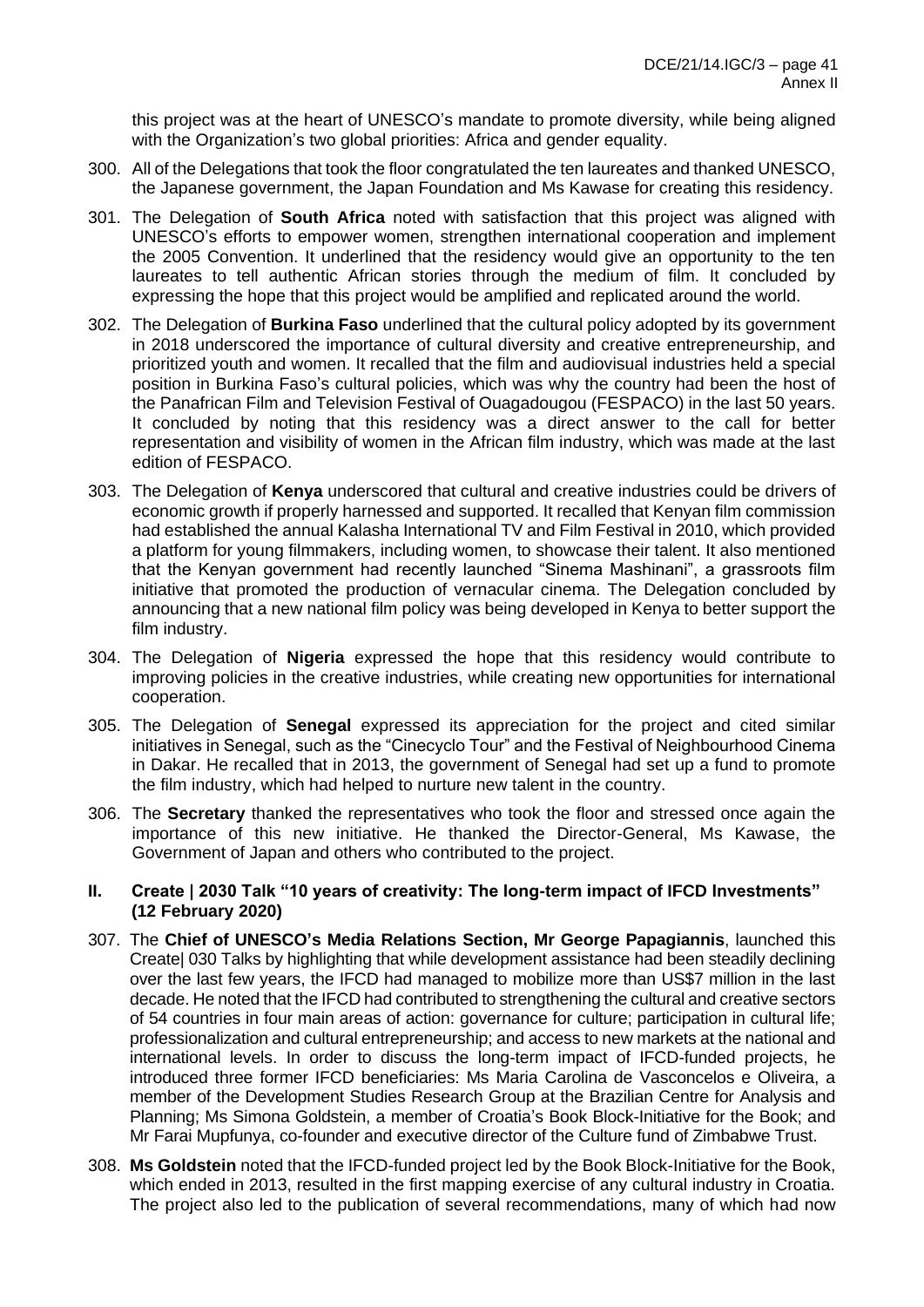been achieved, including: defining cultural industries in Croatia; advocating for increased intersectoral cooperation; promoting the World Book Night event; and promoting a reading culture. Ms Goldstein mentioned that one of the most successful aspects of the project had been a survey on reading habits and underscored the importance of anchoring cultural policies in data. She also noted that while this project was undertaken with very low funding, it had nonetheless been successful.

- 309. **Mr Mupfunya** noted that the process of interfacing with creative and cultural industries in Zimbabwe predated IFCD funding and happened as a result of the self-mobilization of artists and cultural professionals. Zimbabwe Trust's IFCD-funded project, titled "Measuring the economic contribution of cultural industries", focused on gathering data in Harare in order to give an insight about the economic contribution of cultural and creative industries to the country. Mr Mupfunya underlined that this project required a challenging paradigm shift: Zimbabwe had to reframe its view of culture, shifting from an intrinsic perception of its value to an extrinsic perspective that was demonstrable and quantifiable.
- 310. **Ms Vasconcelos** presented the IFCD-funded project "Mapping and strengthening local cultural value chains", which aimed to improve the governance of culture in Brazil by fostering the public debate through workshops in cities with different cultural profiles. She reported that they had developed a mapping strategy that combined the establishment of social networks among cultural actors, with research activities such as surveys. She noted that all the cities in which they worked had similar difficulties in finding funding opportunities and in communicating with authorities at the local level.
- 311. **Mr Papagiannis** asked Ms Goldstein about the transformative power of books, and about the role they played in her life.
- 312. **Ms Goldstein** shared how books played a central role in her family history and upbringing. She then underlined the current challenges of working in cultural and creative industries and emphasized the importance of highlighting the intellectual and cultural capital of niche creative sectors. She concluded by praising the efforts of civil society and independent publishers, who played an important role in the promotion of books and reading at the grassroots level.
- 313. **Mr Papagiannis** asked Mr Mupfunya about the future of the IFCD: what new trends were emerging? What could be done differently?
- 314. **Mr Mupfunya** suggested that the IFCD could focus more on long-term projects, in order to place creative industries at the heart of national strategies, both for economic development and to foster a common identity and a culture of innovation. He emphasized that projects involving interministerial work and civil society should be encouraged in order to achieve tangible and sustainable results. He concluded by praising the new training tools developed by the Secretariat, which made the principles of the Convention simpler and more accessible.
- 315. **Mr Papagiannis** asked Ms Vasconcelos about the role of the IFCD in fostering the emergence of dynamic cultural sectors in developing countries or regions.
- 316. **Ms Vasconcelos** noted that the biggest challenge faced by developing countries was the lack of funding for cultural projects. She highlighted that one of the strongest points of the IFCD was that it often funded projects led by or involving civil society.
- 317. **Ms Goldstein** added that the IFCD had both a direct and an indirect impact. Its direct impact was on the beneficiaries who received funding to implement projects, which often had a multiplier effect. Its indirect impact lied in the recognition and visibility that resulted from receiving IFCD funding, which could attract new partnerships at the national and international levels.
- 318. **Ms Vasconcelos** remarked that in the case of her project, the increased visibility that resulted from receiving IFCD funding had helped to improve access to markets for local cultural agents and strengthened the cultural value chain.
- 319. **Mr Papagiannis** opened the floor to questions and comments from the audience.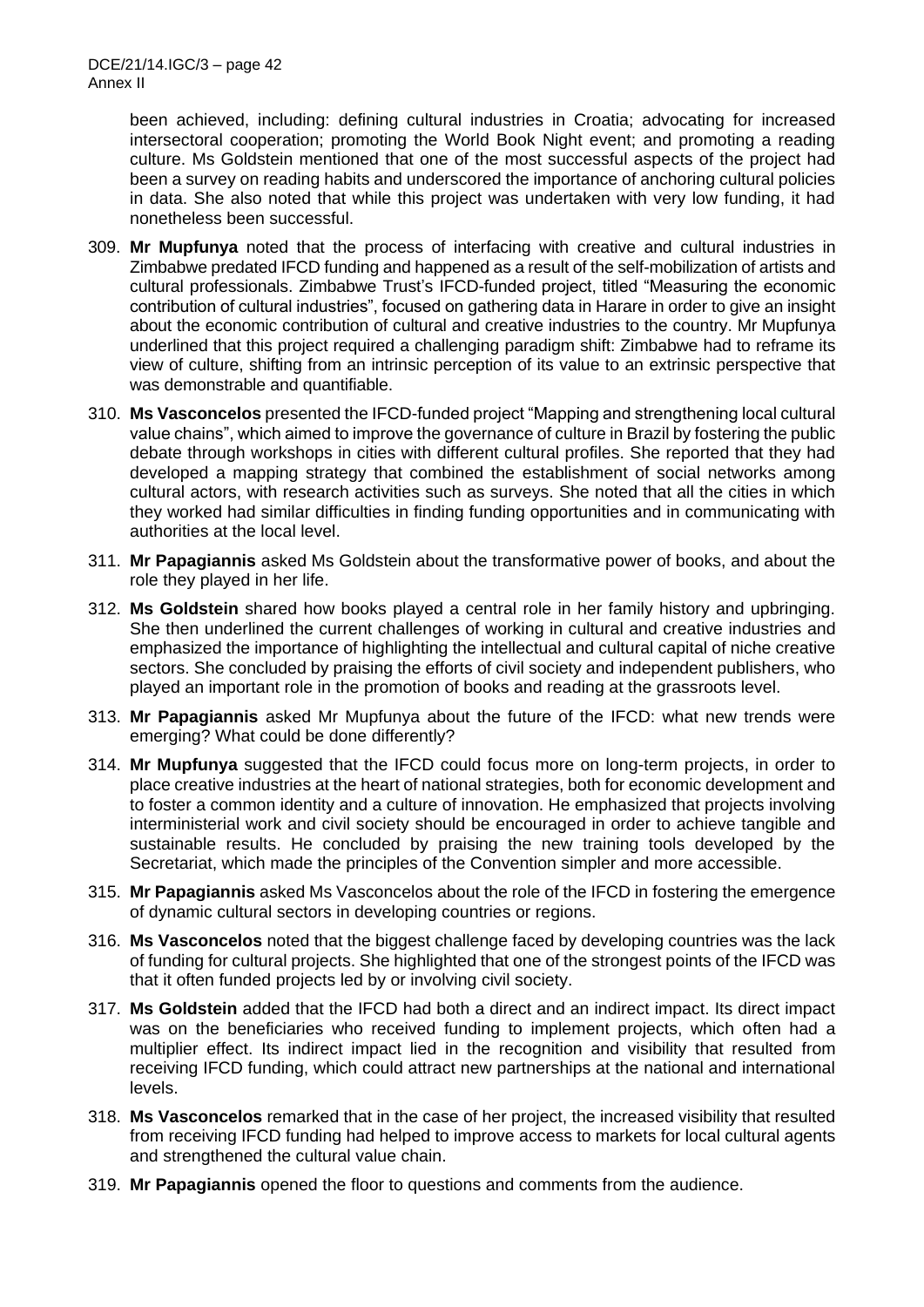- 320. The Delegation of **Azerbaijan** observed that its Ministry of Culture encountered challenges in obtaining statistics concerning creative and cultural industries. He asked about the methodologies and strategies that should be prioritized to obtain quantitative data about the cultural sector.
- 321. **Mr Mupfunya** recalled that the Statistics Office in Zimbabwe was receptive to the project and keen to undertake surveys in the culture and tourism sectors. Other governmental entities, including the Ministry of Finance, were very supportive of the project. He agreed with the Delegation of Azerbaijan that the UNESCO Culture for Development Indicators Suite (CDIS) and other statistical frameworks should be adapted to the particularities of each country in order to be effective.
- 322. A representative of NGO **Culture et Development** raised a question about measuring the impact of IFCD-funded projects. She stressed the importance of taking a broad view of the notion of impact, going beyond a purely financial outlook. She also noted that the impact of a project was not necessarily directly proportional to the financial investment made in the project; even a small investment to reinforce the capacities of a few people in civil society or in government could have a notable impact.
- 323. **Ms Vasconcelos** agreed with the comment and added that the definition of "cultural activity" was ambiguous and depended on the local context. Therefore, it was essential to adapt our definition of impact accordingly. She noted that reinforcing the capacities of a few individuals could have a multiplier effect in the medium to long term.
- 324. **Ms Goldstein** added that cultural products were also public goods. She remarked that cultural workers were often invisible, but nevertheless contributed greatly to the creative economy. She concluded by stressing the importance of entrepreneurial education and professionalization in the creative industries.
- 325. The Delegation of **Mali** questioned whether developing countries had really assessed the importance of cultural industries for sustainable development. He noted that in developing countries, access to books was limited, especially in rural areas and for youths. He asked Ms Goldstein whether her project helped schools buy books and if it had had an impact on reading habits in Croatia.
- 326. **Ms Goldstein** answered that most of the books in schools and libraries are bought by the Ministry. She mentioned the Bibliobus initiative, which is a mobile library that helps to broaden access to books. Regarding reading habits, she noted that despite an overall decline in book purchases, surveys did not detect a decline in the number of books read, in part thanks to libraries.
- 327. **Mr Mupfunya** highlighted the fact that their IFCD-funded project had revealed the needs of the book sector in Zimbabwe. Subsequently, additional support was given to the Book Fair in Zimbabwe and the Harare City Library was renovated, including the purchase of 300,000 books. While these activities went well beyond the initial IFCD funding, they were the indirect result of the IFCD project. He recommended that in Africa, IFCD funding should focus both on strengthening institutions in the creative sector and on supporting new creative endeavours in order to achieve sustainable results and promote development.
- 328. **M. Papagiannis** asked Ms Vasconcelos whether enough was done to educate youth about issues of culture and creativity.
- 329. **Ms Vasconcelos** recognized that many developing countries were not doing enough to promote creative industries in education curricula. She remarked that the first step was to enhance people's sense of belonging through culture.
- 330. **Mr Mupfunya** added that in Zimbabwe, the government undertook a curriculum review in order to infuse it with artistic subjects from kindergarten to university. He also noted that African Union leaders had set up the Economic, Social and Cultural Council (ECOSOCC) to oversee the Plan of Action on Cultural and Creative Industries in Africa.